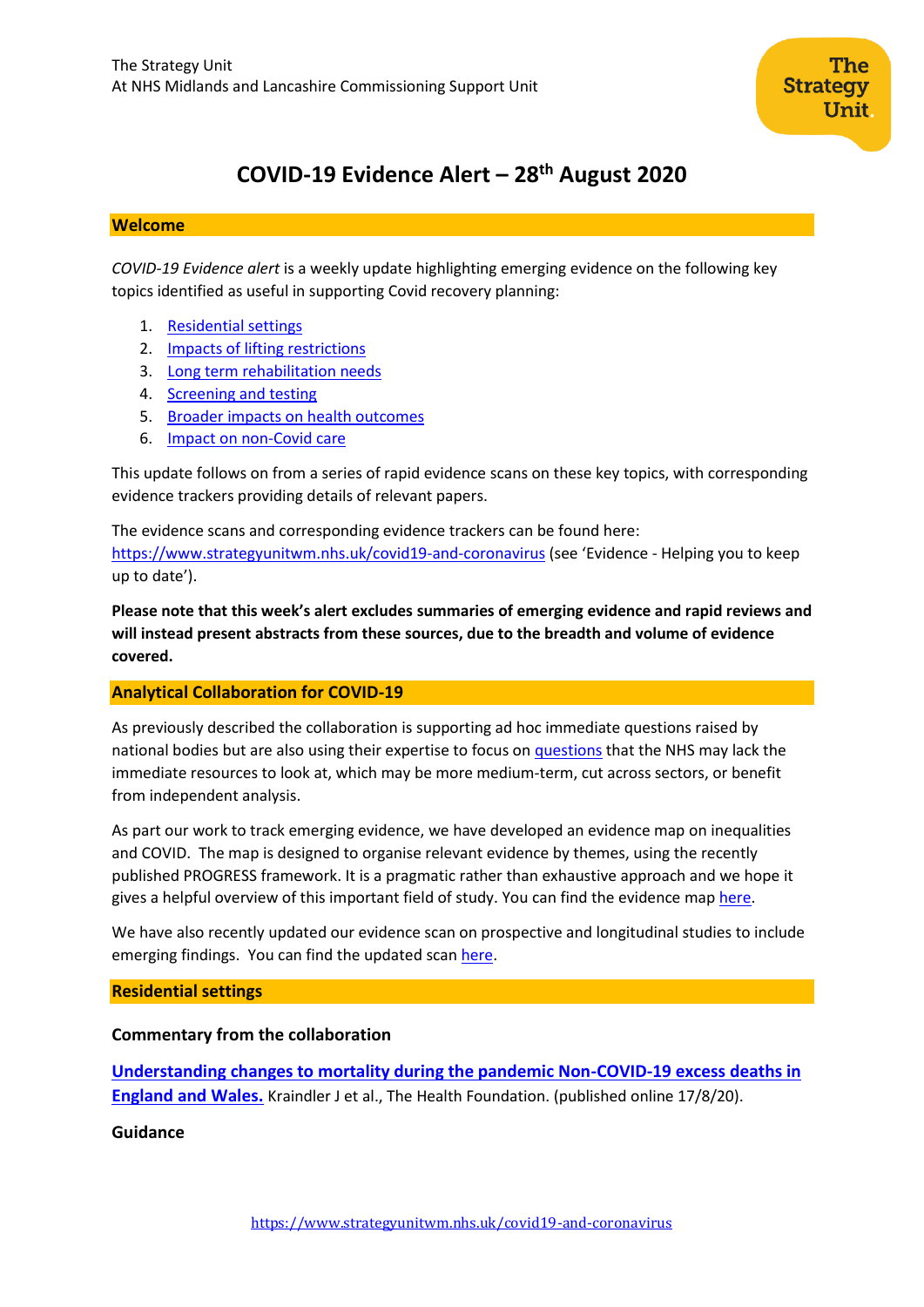**[Home care for patients with suspected or confirmed COVID-19 and management of their](https://www.who.int/publications/i/item/home-care-for-patients-with-suspected-novel-coronavirus-(ncov)-infection-presenting-with-mild-symptoms-and-management-of-contacts)  [contacts.](https://www.who.int/publications/i/item/home-care-for-patients-with-suspected-novel-coronavirus-(ncov)-infection-presenting-with-mild-symptoms-and-management-of-contacts)** WHO Health Organization (12/08/20).

#### **Rapid reviews**

**[Emerging Evidence: Impact of Infection Outbreak on Long-Term Care Staff, A Rapid Review](https://journal.ilpnetwork.org/article/10.31389/jltc.40/)  [on Psychological Well-Being.](https://journal.ilpnetwork.org/article/10.31389/jltc.40/) Embregts P et al., Journal of Long-Term Care.** "Context: Older people and people with an intellectual disability who receive long-term care are considered particularly vulnerable to infection outbreaks, such as the current Coronavirus Disease 2019. The combination of healthcare concerns and infection-related restrictions may result in specific challenges for long-term care staff serving these populations during infection outbreaks. Objectives: This review aimed to: (1) provide insight about the potential impact of infection outbreaks on the psychological state of healthcare staff and (2) explore suggestions to support and protect their psychological well-being. Method: Four databases were searched, resulting in 2,176 hits, which were systematically screened until six articles remained. Thematic analysis was used to structure and categorise the data. Findings: Studies about healthcare staff working in long-term care for people with intellectual disabilities were not identified. Psychological outcomes of healthcare staff serving older people covered three themes: emotional responses (i.e., fears and concerns, tension, stress, confusion, and no additional challenges), ethical dilemmas, and reflections on work attendance. Identified suggestions to support and protect care staff were related to education, provision of information, housing, materials, policy and guidelines. Limitations: Only six articles were included in the syntheses. Implications: Research into support for long-term care staff during an infection outbreak is scarce. Without conscious management, policy and research focus, the needs of this professional group may remain underexposed in current and future infection outbreaks. The content synthesis and reflection on it in this article provide starting points for new research and contribute to the preparation for future infection outbreaks."

#### **Emerging evidence**

**[COVID-19 Outbreak Among Adolescents at an Inpatient Behavioral Health Hospital.](https://www.jahonline.org/article/S1054-139X(20)30406-7/fulltext) Krass P et al., Journal of Adolescent Health.** "Purpose: We report on a coronavirus disease 2019 (COVID-19) outbreak among adolescents at an inpatient behavioral health facility that was identified within 5 weeks of known viral transmission in the surrounding community. Methods: Clinical records were reviewed for all inpatients aged <18 years with laboratory-confirmed COVID-19 between March 23 and April 21, 2020. Results: A total of 19 COVID-19–positive patients aged 11–17 years were identified. Patients most commonly presented with sore throat (37%) and nausea/vomiting (32%). Only 26% of patients presented with cough, shortness of breath, or fever. The most common medical comorbidity was asthma (32%), and the most common psychiatric comorbidity was posttraumatic stress disorder (63%). Infected patients were colocated and managed together on a separate COVID-19 unit to maintain a therapeutic group milieu. Mental health treatment was modified to limit staff exposure. Patients received daily medical assessment by an in-house pediatrician. One patient required intravenous fluids. No patients required transfer to a medical facility. Conclusions: Adolescents in psychiatric inpatient settings may be especially vulnerable to COVID-19 infection. Close collaboration between medical and psychiatric care providers is needed to optimize care for this population and to address admission and disposition options for infected patients."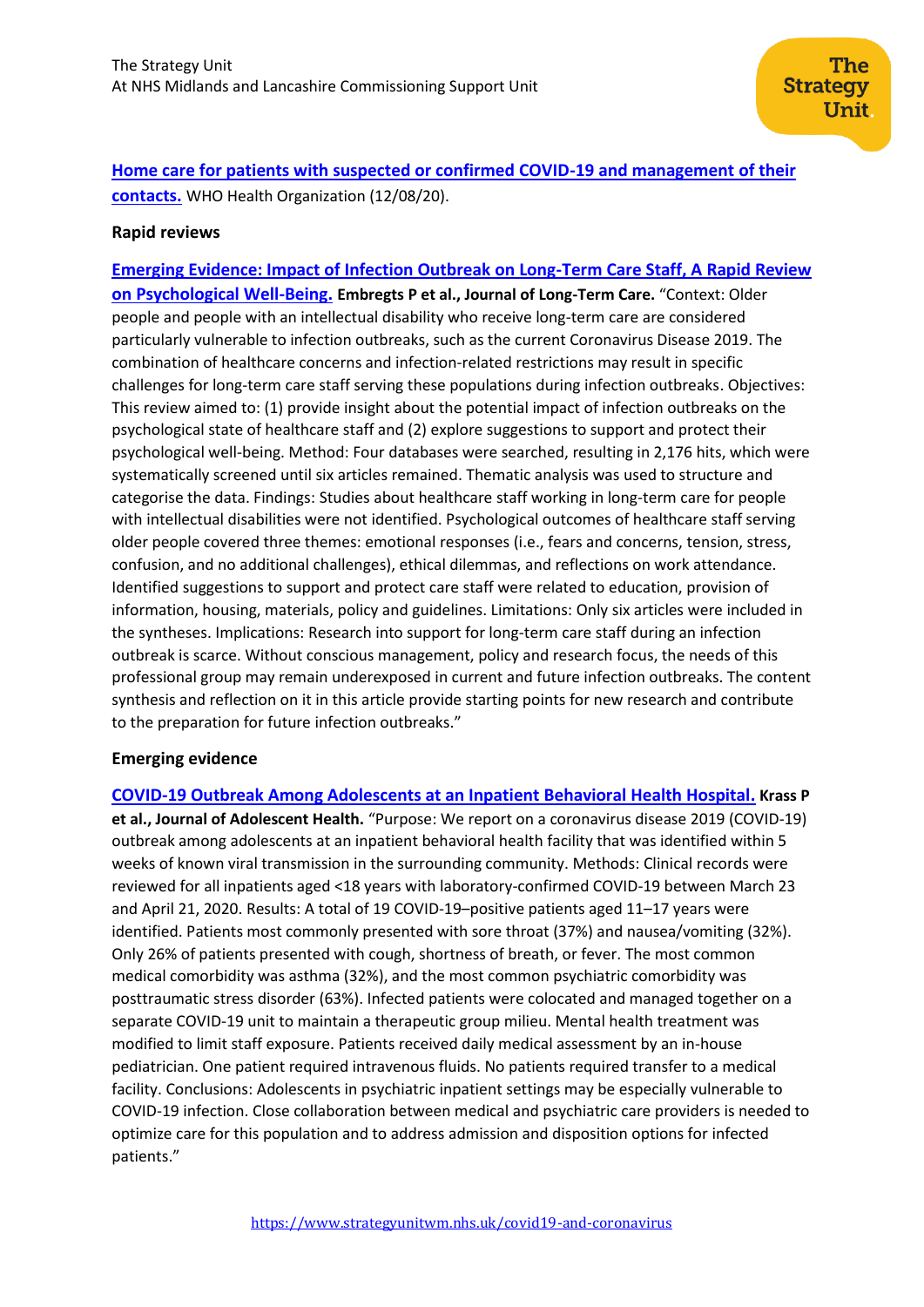## **[Transmission of SARS-CoV-2 Involving Residents Receiving Dialysis in a Nursing Home](https://www.cdc.gov/mmwr/volumes/69/wr/mm6932e4.htm) —**

**[Maryland, April 2020.](https://www.cdc.gov/mmwr/volumes/69/wr/mm6932e4.htm) Bigelow BF et al., MWWR Morbidity and Mortality Weekly Report.** "SARS-CoV-2, the virus that causes coronavirus disease 2019 (COVID-19), can spread rapidly in nursing homes once it is introduced (1,2). To prevent outbreaks, more data are needed to identify sources of introduction and means of transmission within nursing homes. Nursing home residents who receive hemodialysis (dialysis) might be at higher risk for SARS-CoV-2 infections because of their frequent exposures outside the nursing home to both community dialysis patients and staff members at dialysis centers (3). Investigation of a COVID-19 outbreak in a Maryland nursing home (facility A) identified a higher prevalence of infection among residents undergoing dialysis (47%; 15 of 32) than among those not receiving dialysis (16%; 22 of 138) (p<0.001). Among residents with COVID-19, the 30-day hospitalization rate among those receiving dialysis (53%) was higher than that among residents not receiving dialysis (18%) ( $p = 0.03$ ); the proportion of dialysis patients who died was 40% compared with those who did not receive dialysis (27%) (p = 0.42).Careful consideration of infection control practices throughout the dialysis process (e.g., transportation, time spent in waiting areas, spacing of machines, and cohorting), clear communication between nursing homes and dialysis centers, and coordination of testing practices between these sites are critical to preventing COVID-19 outbreaks in this medically vulnerable population."

### **[Coronavirus Disease 2019 Outcomes in French Nursing Homes That Implemented Staff](https://jamanetwork.com/journals/jamanetworkopen/fullarticle/2769241)**

**[Confinement With Residents.](https://jamanetwork.com/journals/jamanetworkopen/fullarticle/2769241) Belmin J et al., JAMA Netw Open.** "This study included 17 nursing homes in which 794 staff members confined themselves to the facility with their 1250 residents. The national survey included 9513 facilities with 385 290 staff members and 695 060 residents. Only 1 nursing home with staff who self-confined (5.8%) had cases of COVID-19 among residents, compared with 4599 facilities in the national survey (48.3%) (P < .001). Five residents (0.4%) in the nursing homes with staff who self-confined had confirmed COVID-19, compared with 30 569 residents (4.4%) with confirmed COVID-19 in the national survey (P < .001); no residents of facilities with selfconfinement had possible COVID-19, compared with 31 799 residents (4.6%) with possible COVID-19 in the national survey ( $P < .001$ ). Five residents (0.4%) in the nursing homes with staff who selfconfined died of COVID-19, compared with 12 516 (1.8%) in the national survey (odds ratio, 0.22; 95% CI, 0.09-0.53; P < .001). Twelve staff members (1.6%) from the facilities with self-confinement had confirmed or possible COVID-19, compared with 29 463 staff members (7.6%) in the national survey (P < .001)."

**[Facility-Wide Testing for SARS-CoV-2 in Nursing Homes](https://www.cdc.gov/mmwr/volumes/69/wr/mm6932e5.htm?s_cid=mm6932e5_w) — Seven U.S. Jurisdictions, March– [June 2020](https://www.cdc.gov/mmwr/volumes/69/wr/mm6932e5.htm?s_cid=mm6932e5_w). Hatfield KM et al., MWWR Morbidity and Mortality Weekly Report.** "Facility-wide testing of health care personnel and nursing home residents for SARS-CoV-2 can inform strategies to prevent transmission. In two health department jurisdictions, testing in facilities without a previous COVID-19 case identified a prevalence of 0.4%. Five health department jurisdictions that targeted facility-wide testing after identification of a case found a prevalence of 12%; for each additional day before completion of initial facility-wide testing, an estimated 1.3 additional cases were identified. Performing facility-wide testing rapidly following identification of a case in a nursing home might facilitate control of transmission among residents and health care personnel. Strategies are needed to optimize facility-wide testing in nursing homes without a reported case."

## **Commentaries**

**[The neglect of adult social care during covid-19.](https://www.bmj.com/content/370/bmj.m3103.full)** Glasby J & Needham C, BMJ.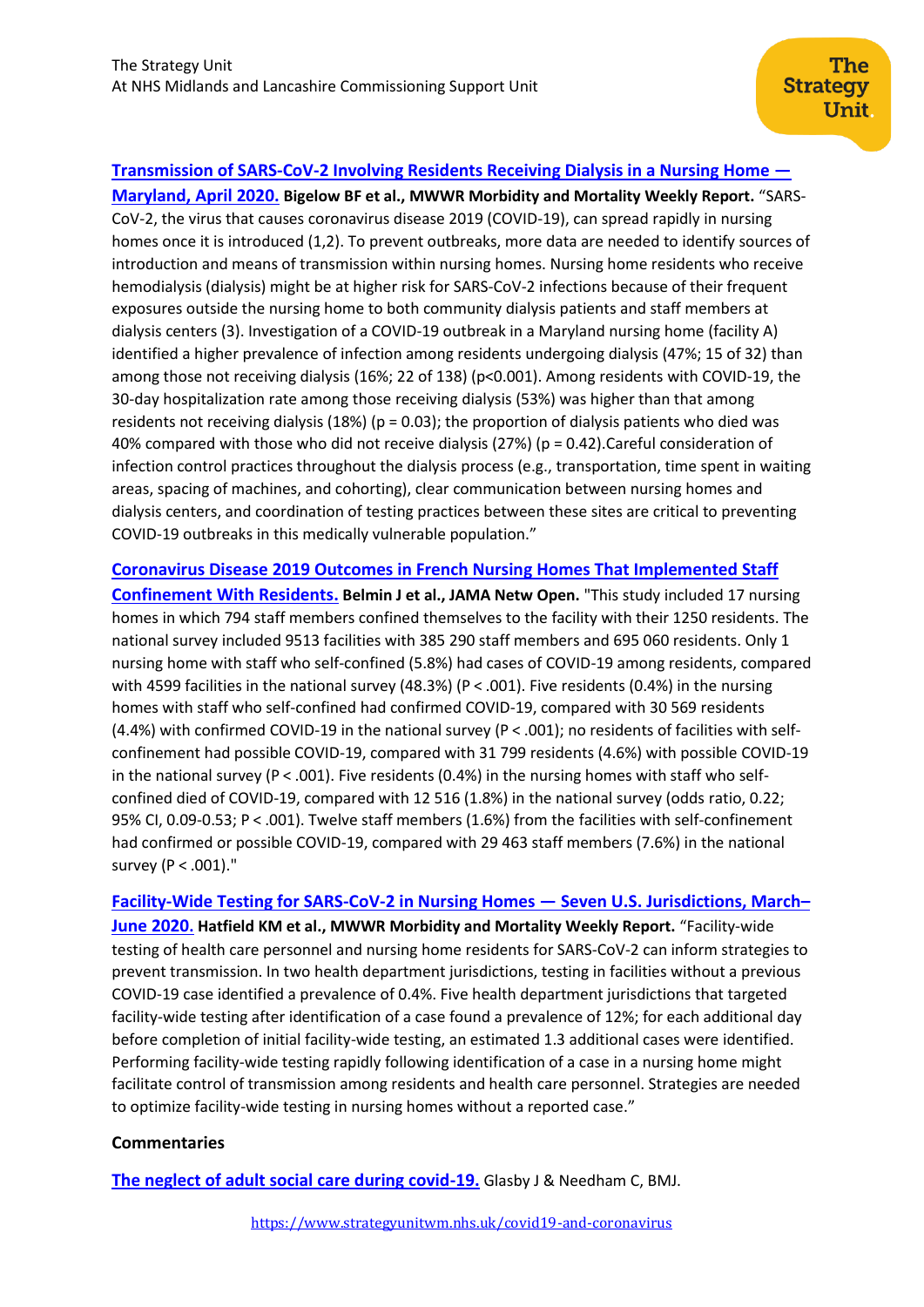#### **Impacts of lifting restrictions**

### **Commentary from the collaboration**

**[COVID-19 policy tracker. A timeline of national policy and health system responses to](https://www.health.org.uk/news-and-comment/charts-and-infographics/covid-19-policy-tracker)  [COVID-19 in England.](https://www.health.org.uk/news-and-comment/charts-and-infographics/covid-19-policy-tracker)** Dunn P et al., The Health Foundation. (published online 20/8/20).

#### **Guidance**

**[Advice on the use of masks for children in the community in](https://www.who.int/publications/i/item/WHO-2019-nCoV-IPC_Masks-Children-2020.1) the context of COVID-19.** UNICEF & WHO. (published online 21/8/20).

**[Considerations for quarantine of contacts of COVID-19](https://www.who.int/publications/i/item/considerations-for-quarantine-of-individuals-in-the-context-of-containment-for-coronavirus-disease-(covid-19)) cases. Interim Guidanc[e](https://www.who.int/publications/i/item/considerations-for-quarantine-of-individuals-in-the-context-of-containment-for-coronavirus-disease-(covid-19))**. WHO. (published online 19/8/20).

#### **Rapid reviews**

#### **What is the specific role [of daycares and schools in COVID-19](https://www.nccmt.ca/uploads/media/media/0001/02/abcd49ee4ca50c57e5e9c8130894915e5fdd6bd4.pdf) transmission? National**

**Collaborating Centre for Methods and Tools. (updated 11/8/20).** "This rapid review was produced to support public health decision makers' response to the COVID-19 pandemic. This review seeks to identify, appraise and summarize emerging research evidence to support evidence-informed decision making. This rapid review is based on the most recent research evidence available at the time of release. A previous version was completed on July 24, 2020. This updated version includes evidence available up to August 7, 2020. Based on the published reports to date, young children are not a major source of transmission of COVID-19 in school and daycare settings. The quality of evidence is moderate, and findings are consistent. Analyses of infection clusters revealed that for children who were infected, transmission was traced back to community and home settings or adults, rather than amongst children within daycares or schools. Within household clusters, adults were much more likely to be the index case than children. The quality of evidence is moderate, and findings are consistent. Implementation of infection control measures appear to be important to limiting spread as evidenced by several outbreaks where limited or no measures were in place; It is not yet possible to evaluate the impact of specific infection prevention and control measures or make best practice recommendations for daycare or school settings due to variability in measures implemented."

**[Knowledge, Attitude, and Practice During the COVID-19 Pandemic: A Review.](https://www.dovepress.com/knowledge-attitude-and-practice-during-the-covid-19-pandemic-a-review-peer-reviewed-article-JMDH) Puspitasari IM et al., J Multidiscip Healthc.** "The World Health Organization declared the novel coronavirus (COVID-19) outbreak a global pandemic on March 11, 2020 due to its rapid spread on a global scale. More than 118,000 cases had been reported in 114 countries, and mortality had reached a total of 4291. Scholars have suggested that the level of panic is correlated with knowledge and attitude among the population. This review presents a summary of knowledge, attitude, and practice during the COVID-19 pandemic among healthcare workers, medical students, and populations in the US, the UK, Italy, Jordan, and China in April 2020. Analysis reveals that the level of the knowledge was positive in general, and optimistic attitudes and good practices are held. Utility of substantial knowledge and positive attitudes and practices hopefully can control the spread of COVID-19."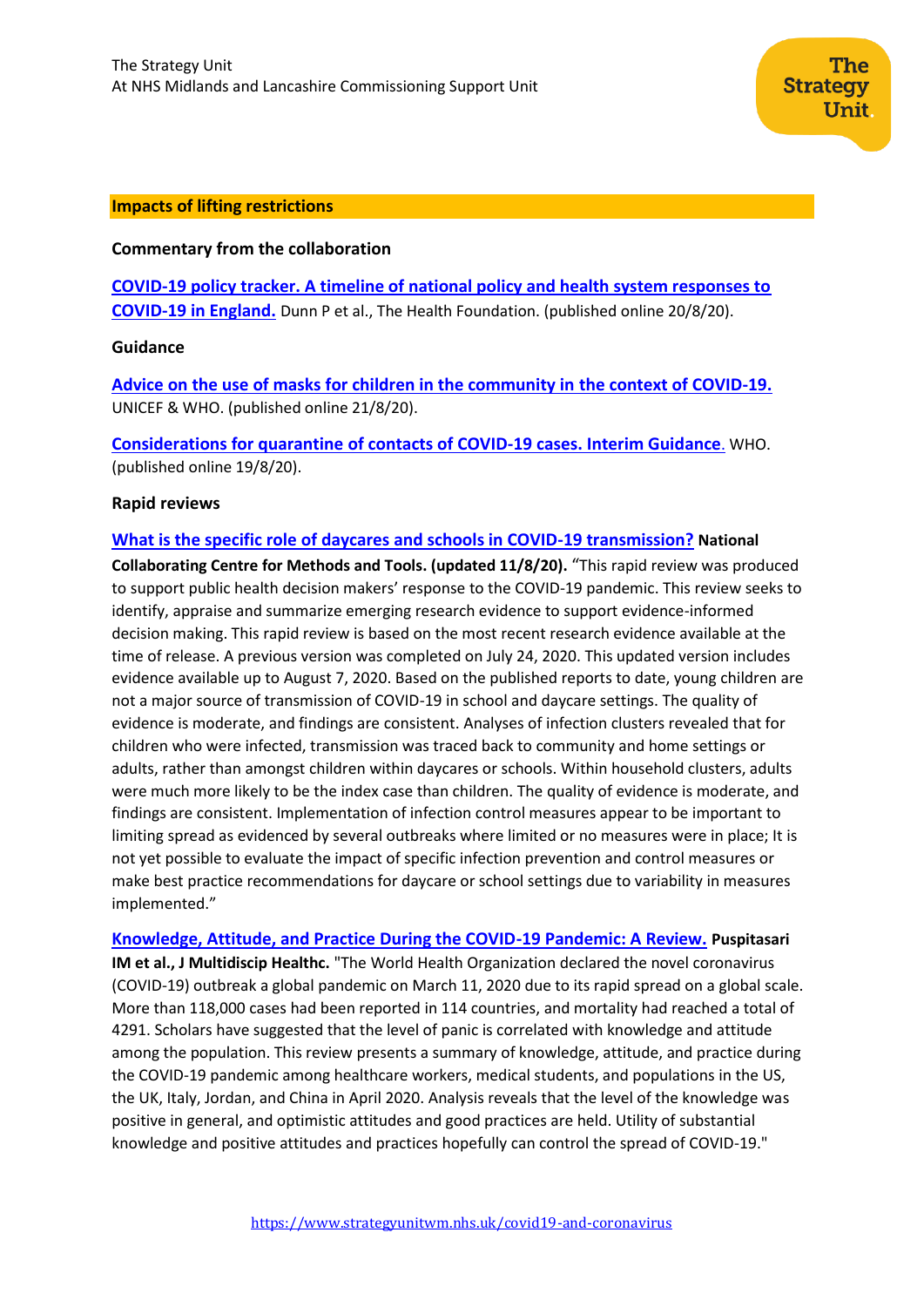# **[Improving the impact of non-pharmaceutical interventions during COVID-19: examining](https://pubmed.ncbi.nlm.nih.gov/32807087/)**

**[the factors that influence engagement and the impact on individuals.](https://pubmed.ncbi.nlm.nih.gov/32807087/) Seale H et al., BMC Infect Dis.** "Background: During an evolving outbreak or pandemic, non-pharmaceutical interventions (NPIs) including physical distancing, isolation, and mask use may flatten the peak in communities. However, these strategies rely on community understanding and motivation to engage to ensure appropriate compliance and impact. To support current activities for COVID-19, the objectives of this narrative review was to identify the key determinants impacting on engagement. Methods: An integrative narrative literature review focused on NPIs. We aimed to identify published peer-reviewed articles that focused on the general community (excluding healthcare workers), NPIs (including school closure, quarantine, isolation, physical distancing and hygiene behaviours), and factors/characteristics (including social, physical, psychological, capacity, motivation, economic and demographic) that impact on engagement. Results: The results revealed that there are a range of demographic, social and psychological factors underpinning engagement with quarantine, school closures, and personal protective behaviours. Aside from the factors impacting on acceptance and compliance, there are several key community concerns about their use that need to be addressed including the potential for economic consequences. Conclusion: It is important that we acknowledge that these strategies will have an impact on an individual and the community. By understanding the barriers, we can identify what strategies need to be adopted to motivate individuals and improve community compliance. Using a behavioural framework to plan interventions based on these key barriers, will also ensure countries implement appropriate and targeted responses."

## **Emerging evidence**

**[The influence of national policy characteristics on COVID-19 containment policies: a](https://www.tandfonline.com/doi/full/10.1080/25741292.2020.1804660)** 

**[comparative analysis.](https://www.tandfonline.com/doi/full/10.1080/25741292.2020.1804660) Migone AR, Policy Design and Practice.** "This article discusses the correlation between national policy characteristics and the success in "flattening the curve" of infection of the COVID-19 virus, which is a generally acknowledged measure to contain the worst medical outcomes of a pandemic. While individual cases require careful and granular analysis to properly unpack, the article finds that the best correlation is found when looking at the pattern of choice related to either proactive or reactive approaches to the implementation of containment measures. This is especially evident for countries that have either very low or very high infection rates per million persons. For intermediate rates we find that a variety of institutional, political, and procedural variables intervene in the process."

**[Onslaught of COVID-19: How Did Governments React and at What Point of the Crisis?](https://www.liebertpub.com/doi/10.1089/pop.2020.0138)**

**Uddin S et al., Population Health Management (preprint).** "The COVID-19 outbreak has taken many governments by surprise. While the crisis unfolds, it is instructive to explore how different governments reacted to the onslaught of an unknown disease. This research, using very recently collected and open-source data, meets this objective. The research reveals that, regarding 7 most commonly adopted preventive measures, governments have varied notably concerning their actions in relation to infection rate, disease rate, and timing of measures. The research also illustrates variations between governments for 6 countries: Australia, New Zealand, Spain, the United Kingdom, Italy, and the United States. As revealed in the summary independent-samples t test and Hedges' g values, both Oceanian countries (Australia and New Zealand) reacted differently compared to the other countries, which may have played a role in their low death and infection rates to date."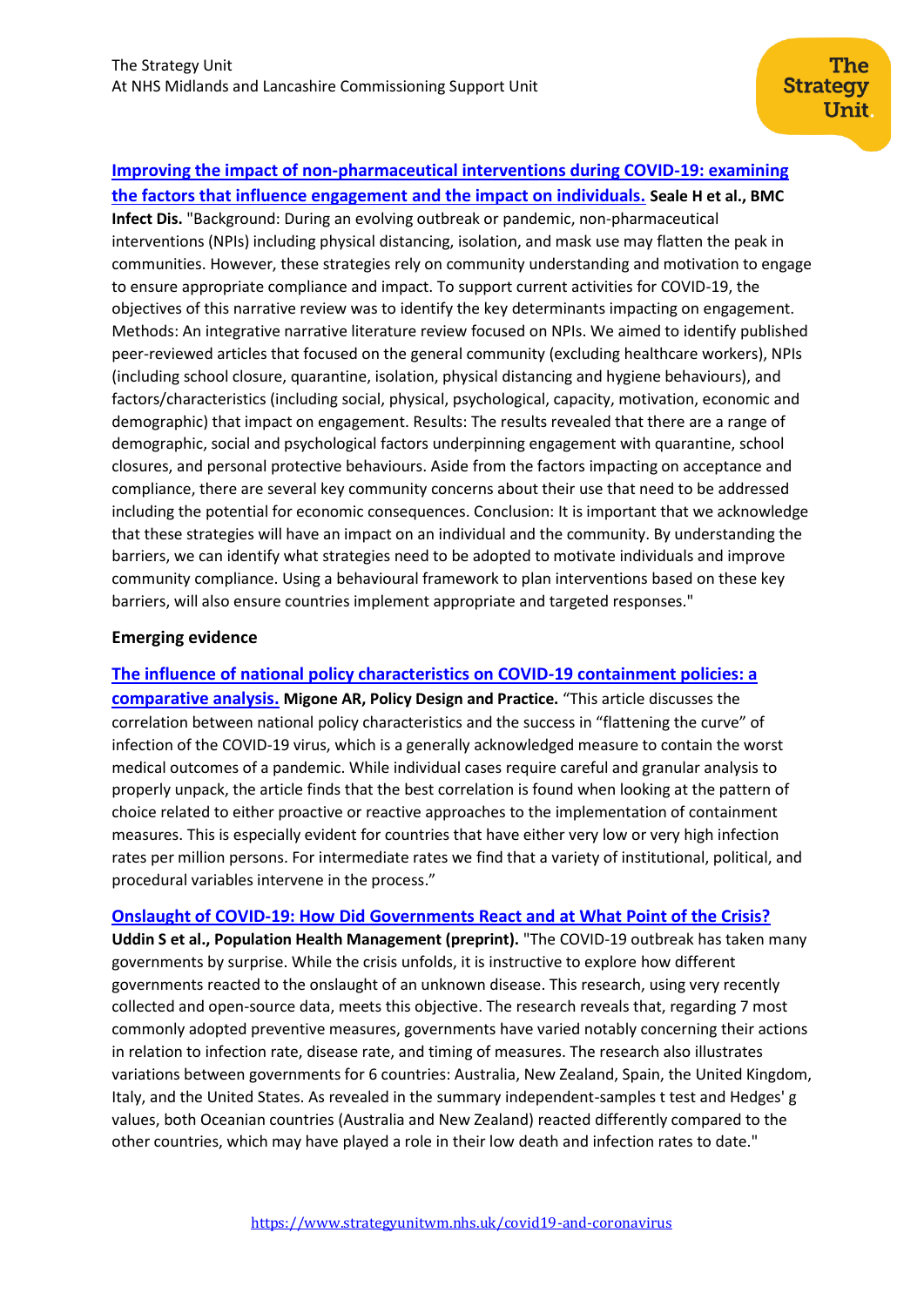## **[Forecasting the patterns of COVID-19 and causal impacts of lockdown in top five affected](https://www.sciencedirect.com/science/article/pii/S0960077920305920)**

**[countries using Bayesian Structural Time Series Models.](https://www.sciencedirect.com/science/article/pii/S0960077920305920) Feroze N, Chaos, Solitons and Fractals.** "Background: There are numerous studies dealing with analysis for the future patterns of COVID-19 in different countries using conventional time series models. This study aims to provide more flexible analytical framework that decomposes the important components of the time series, incorporates the prior information, and captures the evolving nature of model parameters. Methods: We have employed the Bayesian structural time series (BSTS) models to investigate the temporal dynamics of COVID-19 in top five affected countries around the world in the time window March 1, 2020 to June 29, 2020. In addition, we have analyzed the casual impact of lockdown in these countries using intervention analysis under BSTS models. Results: We achieved better levels of accuracy as compared to ARIMA models. The forecasts for the next 30 days suggest that India, Brazil, USA, Russia and UK are expected to have 101.42%, 85.85%, 46.73%, 32.50% and 15.17% increase in number of confirmed cases, respectively. On the other hand, there is a chance of 70.32%, 52.54%, 45.65%, 19.29% and 18.23% growth in the death figures for India, Brazil, Russia, USA and UK, respectively. In addition, USA and UK have made quite sagacious choices for lifting/relaxing the lockdowns. However, the pace of outbreak has significantly increased in Brazil, India and Russia after easing the lockdowns. Conclusion: On the whole, the Indian and Brazilian healthcare system is likely to be seriously overburdened in the next month. Though USA and Russia have managed to cut down the rates of positive cases, but serious efforts will be required to keep these momentums on. On the other hand, UK has been successful in flattening their outbreak trajectories."

### **[The effect of social distance measures on COVID-19 epidemics in Europe: an interrupted](https://pubmed.ncbi.nlm.nih.gov/32529592/)**

**[time series analysis.](https://pubmed.ncbi.nlm.nih.gov/32529592/) Vokó Z and Pitter JG, Geroscience.** "Following the introduction of unprecedented "stay-at-home" national policies, the COVID-19 pandemic recently started declining in Europe. Our research aims were to characterize the changepoint in the flow of the COVID-19 epidemic in each European country and to evaluate the association of the level of social distancing with the observed decline in the national epidemics. Interrupted time series analyses were conducted in 28 European countries. Social distance index was calculated based on Google Community Mobility Reports. Changepoints were estimated by threshold regression, national findings were analyzed by Poisson regression, and the effect of social distancing in mixed effects Poisson regression model. Our findings identified the most probable changepoints in 28 European countries. Before changepoint, incidence of new COVID-19 cases grew by 24% per day on average. From the changepoint, this growth rate was reduced to 0.9%, 0.3% increase, and to 0.7% and 1.7% decrease by increasing social distancing quartiles. The beneficial effect of higher social distance quartiles (i.e., turning the increase into decline) was statistically significant for the fourth quartile. Notably, many countries in lower quartiles also achieved a flat epidemic curve. In these countries, other plausible COVID-19 containment measures could contribute to controlling the first wave of the disease. The association of social distance quartiles with viral spread could also be hindered by local bottlenecks in infection control. Our results allow for moderate optimism related to the gradual lifting of social distance measures in the general population, and call for specific attention to the protection of focal micro-societies enriching high-risk elderly subjects, including nursing homes and chronic care facilities."

**[Enacting national social distancing policies corresponds with dramatic reduction in](https://pubmed.ncbi.nlm.nih.gov/32730356/)  [COVID19 infection rates.](https://pubmed.ncbi.nlm.nih.gov/32730356/) McGrail DJ et al. PLoS One.** "The outbreak the SARS-CoV-2 (CoV-2) virus has resulted in over 6.5 million cases of COVID19, greatly stressing global healthcare infrastructure.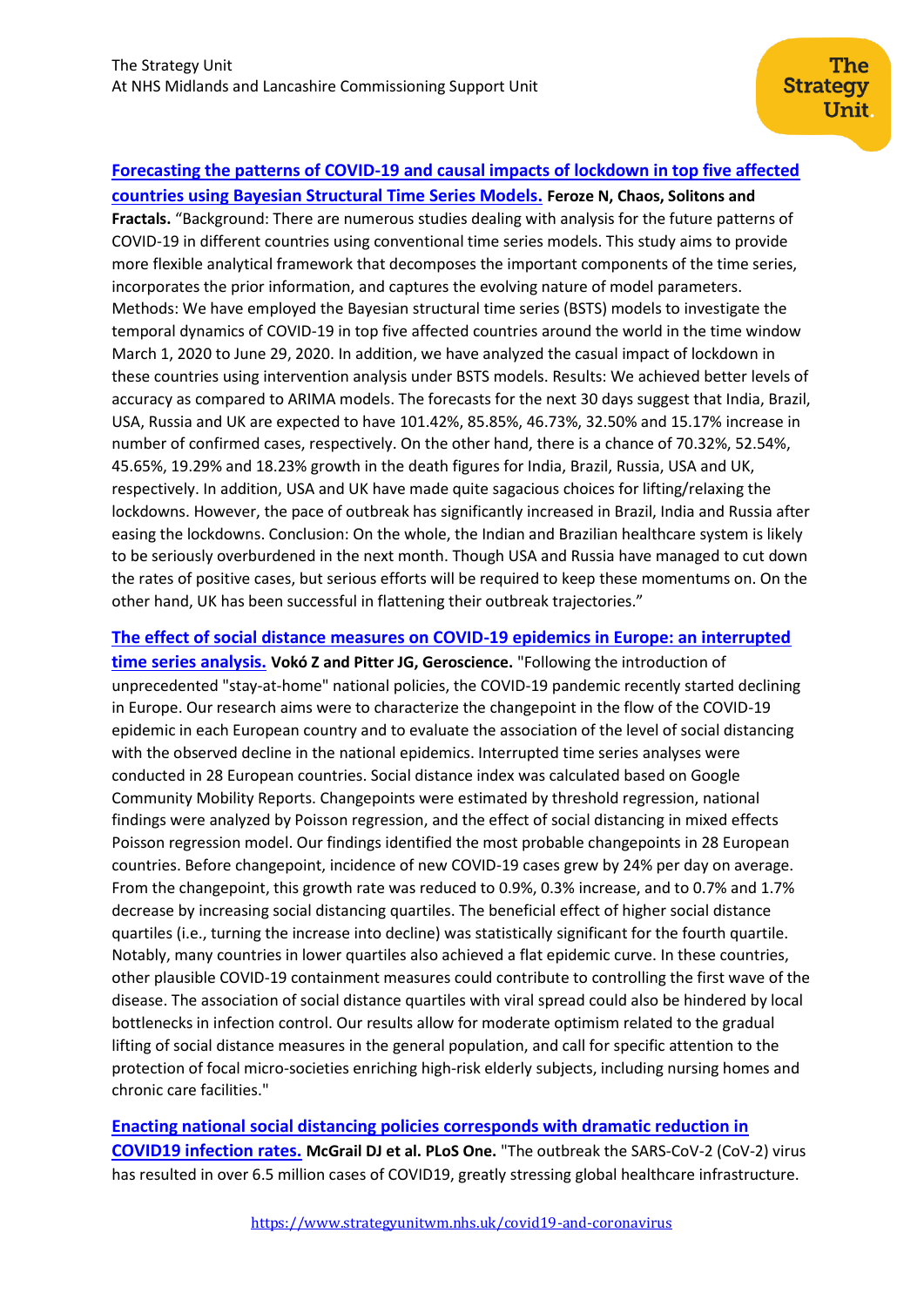Lacking medical prophylactic measures to combat disease spread, many nations have adopted social distancing policies in order to mitigate transmission of CoV-2. While mathematical models have suggested the efficacy of social distancing to curb the spread of CoV-2, there is a lack of systematic studies to quantify the real-world efficacy of these approaches. Here, we first demonstrate that implementation of social distancing policies in US states corresponded with a reduction in COVID19 spread rates, and that the reduction in spread rate is proportional to the average change in mobility. We validate this observation on a worldwide scale by analyzing COVID19 spread rate in 134 nations with varying social distancing policies. Globally, we find that social distancing policies significantly reduced the COVID19 spread rate, with resulting in an estimated 65% reduction (95% CI = 39-80%) in new COVID19 cases over a two week time period. These data suggest that social distancing policies may be a powerful tool to prevent spread of COVID19 in real-world scenarios."

#### **[Face coverings for covid-19: from medical intervention to social practice.](https://www.bmj.com/content/370/bmj.m3021) van der**

**Westhuizen HM et al., BMJ, 370:m3021.** "Face coverings used by the public are now widely recommended as source control during the covid-19 pandemic. The dominant narrative driving policy has viewed face coverings as a medical intervention and evaluated their effectiveness from an infection control perspective. Face coverings are also a social practice and carry a range of meanings in different settings. Policies to encourage uptake should reflect the complex and contested sociocultural meanings of covering the face and draw on these to promote their use."

## **Learning from Deregulation: The Asymmetric [Impact of Lockdown and Reopening on Risky](https://www.nber.org/papers/w27650)  [Behavior During COVID-19.](https://www.nber.org/papers/w27650) Glaeser EL et al., NATIONAL BUREAU OF ECONOMIC RESEARCH, NBER Working Paper No. 27650.** "During the COVID-19 pandemic, states issued and then rescinded stay-at-home orders that restricted mobility. We develop a model of learning by deregulation, which predicts that lifting stay-at-home orders can signal that going out has become safer. Using restaurant activity data, we find that the implementation of stay-at-home orders initially had a limited impact, but that activity rose quickly after states' reopenings. The results suggest that consumers inferred from reopening that it was safer to eat out. The rational, but mistaken inference that occurs in our model may explain why a sharp rise of COVID-19 cases followed reopening in some states."

# **[Ageism and COVID-19: a study of social inequality through opinions and attitudes about](https://ltccovid.org/wp-content/uploads/2020/08/COVID-and-ageism-an-attitudes-survey-in-Spain.pdf)**

**[older people in the coronavirus crisis in Spain.](https://ltccovid.org/wp-content/uploads/2020/08/COVID-and-ageism-an-attitudes-survey-in-Spain.pdf) García-Soler A et al., International LTC Policy Network. (last updated 12/8/20).** "Older people are the most affected by COVID-19. Spain is also one of the countries that has most suffered this impact, especially in nursing homes environments. o In the media and in society in general, COVID-19 is being considered as a problem of older people, falling on numerous occasions into ageist approaches. Even with evidence of the existence of an ageism problem in society, not much is known about these stereotypes in relation to the health crisis caused by the Covid-19 pandemic. We present research showing the distribution of stereotypical and discriminatory attitudes in a sample of 840 participants that answered an online questionnaire created ad hoc with the aim to explore ageism during the critical period of the crisis caused by the COVID-19 pandemic in Spain. Our research shows that there were stereotypes and discriminatory attitudes, especially in younger groups pointing out what several authors understand as intergenerational tension. o These stereotypes, accepted by society, can have serious effects when discriminatory policies are articulated that affect basic rights, especially autonomy, access to resources, and dignity."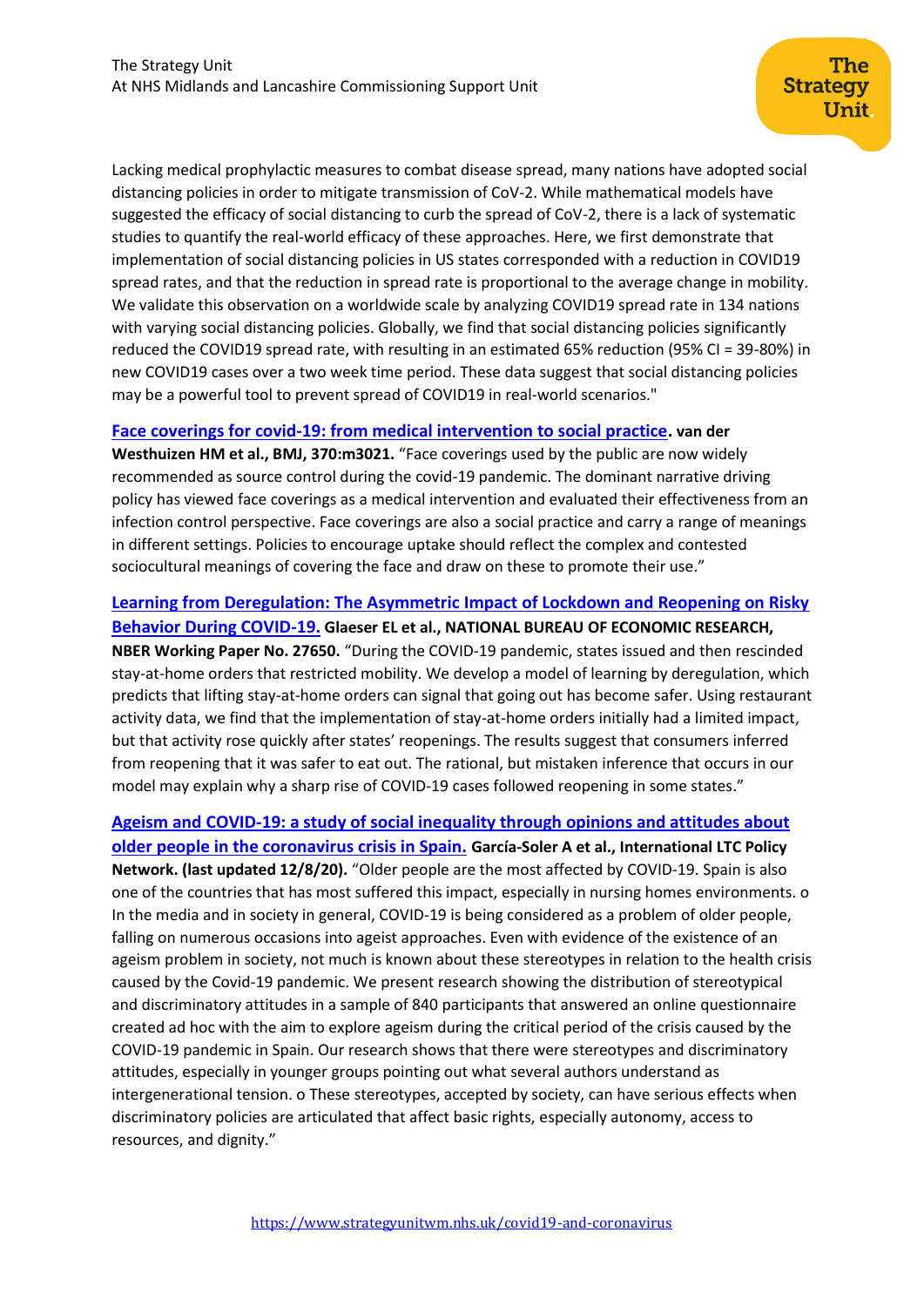**[Impact of Wearing Masks, Hand Hygiene, and Social Distancing on Influenza, Enterovirus,](https://www.jmir.org/2020/8/e21257/)  and All-Cause Pneumonia During the [Coronavirus Pandemic: Retrospective National](https://www.jmir.org/2020/8/e21257/)** 

**[Epidemiological Surveillance Study.](https://www.jmir.org/2020/8/e21257/) Chiu NC et al., J Med Internet Res.** "Background: The coronavirus disease (COVID-19) pandemic is an important health crisis worldwide. Several strategies were implemented to combat COVID-19, including wearing masks, hand hygiene, and social distancing. The impact of these strategies on COVID-19 and other viral infections remains largely unclear. Objective: We aim to investigate the impact of implemented infectious control strategies on the incidences of influenza, enterovirus infection, and all-cause pneumonia during the COVID-19 pandemic. Methods: We utilized the electronic database of the Taiwan National Infectious Disease Statistics System and extracted incidences of COVID-19, influenza virus, enterovirus, and all-cause pneumonia. We compared the incidences of these diseases from week 45 of 2016 to week 21 of 2020 and performed linear regression analyses. Results: The first case of COVID-19 in Taiwan was reported in late January 2020 (week 4). Infectious control strategies have been promoted since late January. The influenza virus usually peaks in winter and decreases around week 14. However, a significant decrease in influenza was observed after week 6 of 2020. Regression analyses produced the following results: 2017, R2=0.037; 2018, R2=0.021; 2019, R2=0.046; and 2020, R2=0.599. A dramatic decrease in all-cause pneumonia was also reported (R2 values for 2017-2020 were 0.435, 0.098, 0.352, and 0.82, respectively). Enterovirus had increased by week 18 in 2017-2019, but this was not observed in 2020. Conclusions: Using this national epidemiological database, we found a significant decrease in cases of influenza, enterovirus, and all-cause pneumonia during the COVID-19 pandemic. Wearing masks, hand hygiene, and social distancing may contribute not only to the prevention of COVID-19 but also to the decline of other respiratory infectious diseases. Further studies are warranted to elucidate the causal relationship."

**[Do established infection prevention and control measures prevent spread of SARS-CoV-2](https://pubmed.ncbi.nlm.nih.gov/32590011/)  [to the hospital environment beyond the patient room?](https://pubmed.ncbi.nlm.nih.gov/32590011/) Jerry J et al.J Hosp Infect.** "The role of the hospital environment in the transmission of infection is well described. With an emerging infection whose mode of transmission is under investigation, strict infection prevention and control measures, including patient isolation, hand hygiene, personal protective equipment that is doffed on exiting the patient room, and environmental cleaning should be implemented to prevent spread. Environmental testing demonstrated that COVID-19 patients contaminated the patient area (11/26, 42.3% of tests) but contamination of general ward areas was minimal (1/30, 3%) and the virus was detected after cleaning on one item only (1/25, 4%) which was noted to be in disrepair."

## **Commentaries**

**Four months into the COVID-[19 pandemic, Sweden's prized herd immunity is nowhere in](https://journals.sagepub.com/doi/pdf/10.1177/0141076820945282)  [sight.](https://journals.sagepub.com/doi/pdf/10.1177/0141076820945282)** Orlowski EJW & Goldsmith DJA, Journal of the Royal Society of Medicine.

**[Why Oldham shouldn't go into Lockdown.](https://www.cebm.net/covid-19/why-oldham-shouldnt-go-into-lockdown/)** Heneghan C and Oke J, Oxford COVID-19 Evidence Service, Centre for Evidence-Based Medicine.

**[Airborne Transmission of SARS-CoV-2 Theoretical Considerations and Available Evidence.](https://jamanetwork.com/journals/jama/fullarticle/2768396)** Klompas M et al., JAMA.

**[Once we have it, will we use it? A European survey on willingness to be vaccinated against](https://pubmed.ncbi.nlm.nih.gov/32591957/)  [COVID-19.](https://pubmed.ncbi.nlm.nih.gov/32591957/)** Neumann-Böhme S et al., Eur J Health Econ.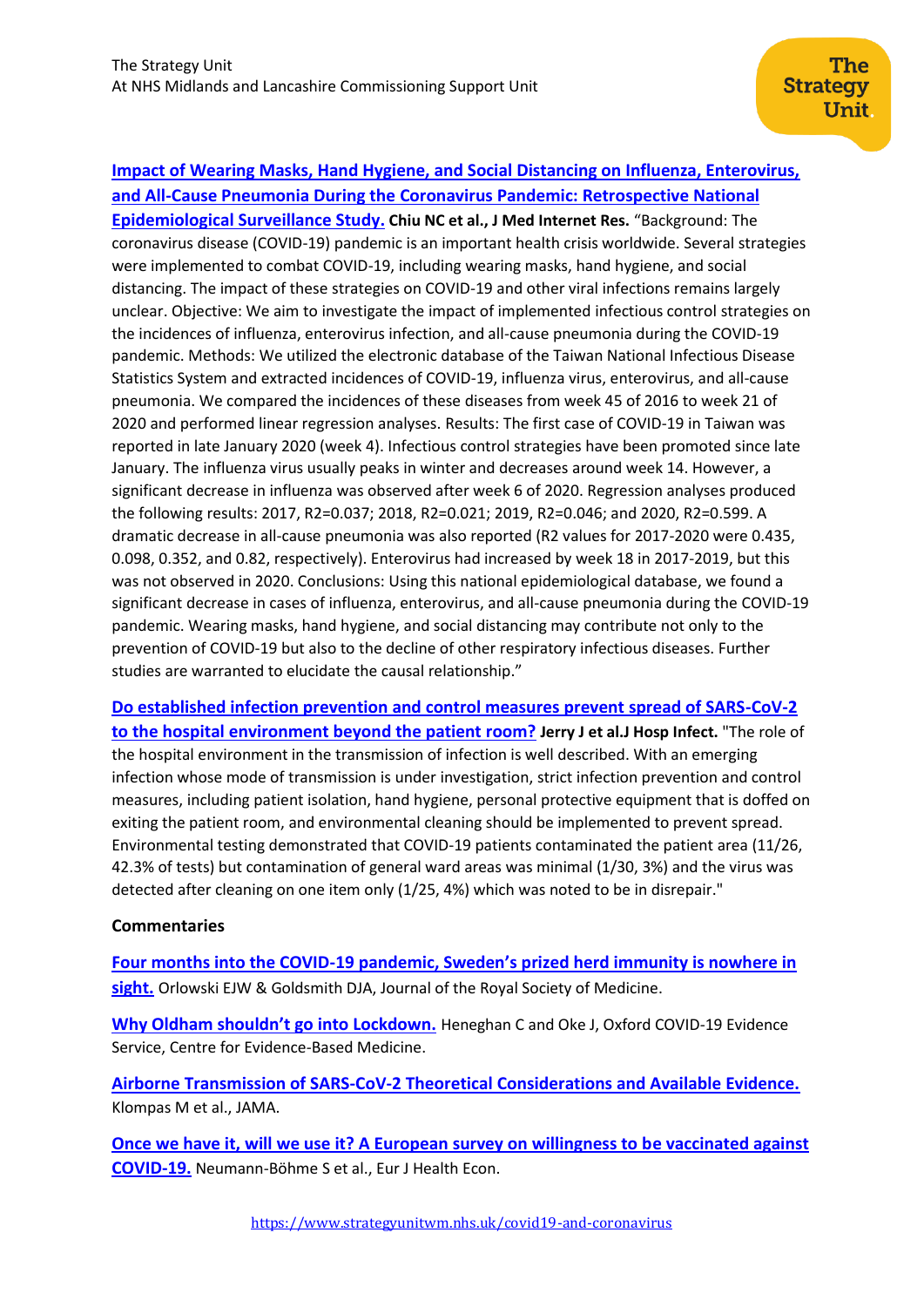#### **Long term rehabilitation needs**

#### **Rapid reviews**

**[Why Rehabilitation must have priority during and after the COVID-19-pandemic: A](https://pubmed.ncbi.nlm.nih.gov/32719884/)  [position statement of the Global Rehabilitation Alliance.](https://pubmed.ncbi.nlm.nih.gov/32719884/) Gutenbrunner C et al., J Rehabil Med.** "COVID-19 has become a pandemic with strong influence on health systems. In many cases it leads to a disruption of rehabilitation service provision. On the other hand, rehabilitation must be an integral part of COVID-19 management. Rehabilitation for COVID-19 should start from acute and early post-acute care and needs to be continued in the post-acute and long-term rehabilitation phase. Of course, it should follow specific safety protocol. Additionally, rehabilitation must be kept available for all other people who are in need. From the perspective of health system, the Global Rehabilitation Alliance urges decision makers to ensure that rehabilitation services will be available for all patients with COVID-19 in the acute, post-acute and long-term phase. Additionally, it must be ensured that all other persons with rehabilitation need have access to rehabilitation services. Rehabilitation services must be equipped with personal protection equipment and follow strict hygiene measures. In particular, rehabilitation must be accessible for vulnerable populations. For that reason, rehabilitation must be kept a health priority during the COVID-19 pandemic and given adequate financial resources. Last but not least, scientific studies should be performed to clarify the impact of the pandemic on rehabilitation services as well as on the needs for rehabilitation of COVID-19 patients."

**[The Interrelation of Neurological and Psychological Symptoms of COVID-19: Risks and](https://www.mdpi.com/2077-0383/9/8/2624/htm)**

**[Remedies.](https://www.mdpi.com/2077-0383/9/8/2624/htm) Nami M et al., Journal of Clinical Medicine.** "COVID-19 has catastrophically affected the world's panoramic view of human well-being in terms of healthcare and management. With the increase in the number of cases worldwide, neurological symptoms and psychological illnesses from COVID-19 have increasingly upsurged. Mental health illness and affective disorders, including depression, obsessive-compulsive disorder, anxiety, phobia, and panic disorders, are highly impacted due to social distress. The COVID-19 pandemic not only affected people with pre-existing mental and affective illnesses, but also healthy individuals with anxiety, worrying, and panic symptoms, and fear conditioning. In addditon, the novel coronavirus is known to impact the central nervous system in the brain, resulting in severe and certain long-lasting neurological issues. Owing to the significance of neurological and psychological events, the present perspective has been an attempt to disseminate the impact of COVID-19 on neural injury through inflammation, and its interrelation with psychological symptoms. In this current review, we synthesize the literature to highlight the critical associations between SARS-CoV-2 infection and the nervous system, and mental health illness, and discuss potential mechanisms of neural injury through psycho-neuroimmunity."

**[Considerations for Return to Exercise Following Mild-to-Moderate COVID-19 in the](https://link.springer.com/article/10.1007/s11420-020-09777-1)  [Recreational Athlete.](https://link.springer.com/article/10.1007/s11420-020-09777-1) Metzl jd et al., HSS Journal.** "The COVID-19 pandemic has resulted in significant morbidity and mortality around the world. The spectrum of COVID-19 is broad, from clinical disease requiring intensive medical care to less severe symptoms that are treated with supportive care. The majority of COVID-19 cases fall into the mild-to-moderate category, with symptoms lasting less than 6 weeks. Nevertheless, the morbidity from COVID-19 is significant and can affect multiple body systems, most frequently the cardiac, pulmonary, hematologic, musculoskeletal, and gastrointestinal systems. For patients who wish to return to exercise after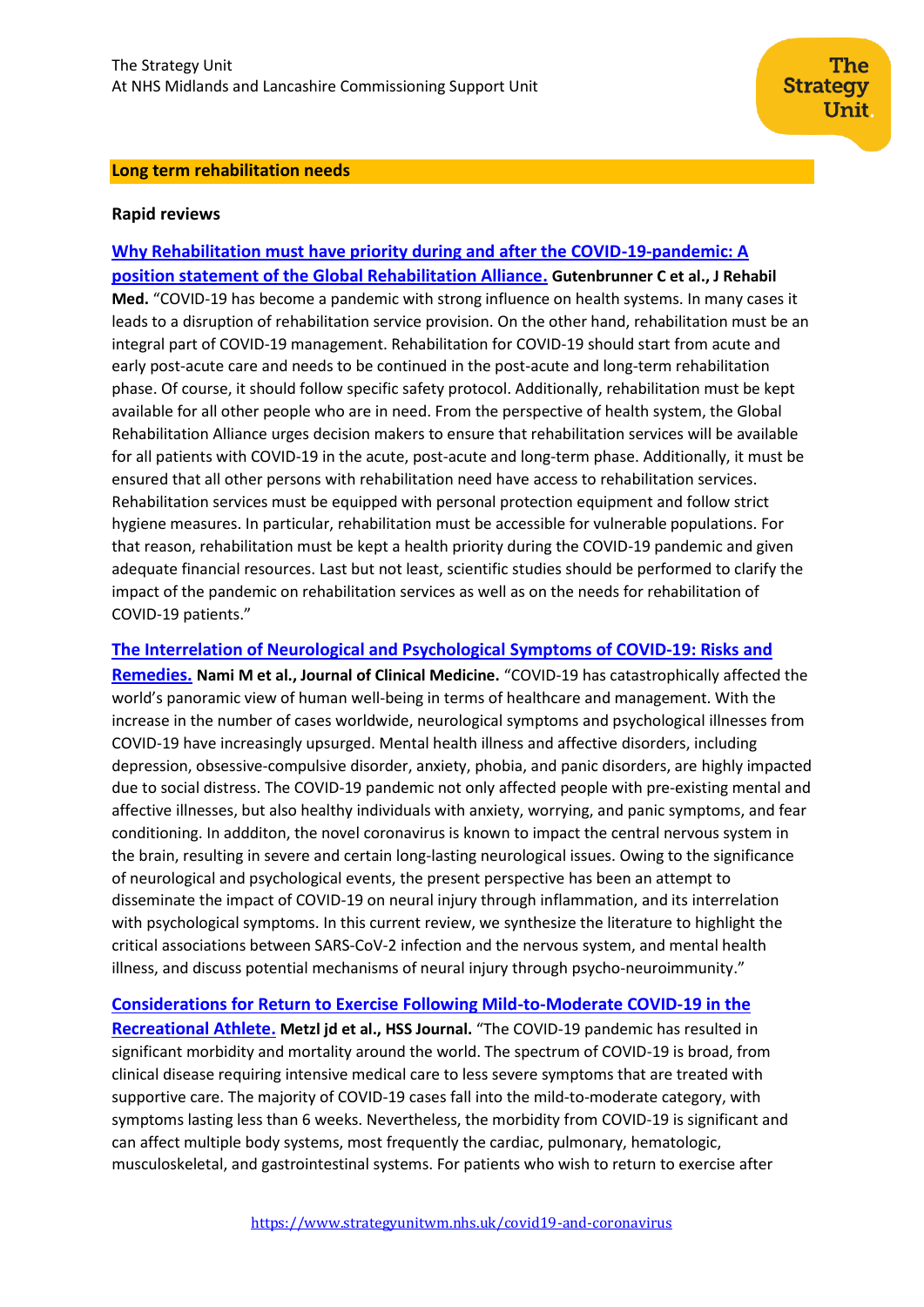The

Unit.

**Strategy** 

**[Key Aspects in Nutritional Management of COVID-19 Patients.](https://www.mdpi.com/2077-0383/9/8/2589) Fernández-Quintela A et al., Journal of Clinical Medicine.** "This review deals with the relationship among nutrition, the immune system, and coronavirus disease 2019 (COVID-19). The influence of nutrients and bioactive molecules present in foodstuffs on immune system activity, the influence of COVID-19 on the nutritional status of the patients, and the dietary recommendations for hospitalized patients are addressed. Deficient nutritional status is probably due to anorexia, nausea, vomiting, diarrhea, hypoalbuminemia, hypermetabolism, and excessive nitrogen loss. There is limited knowledge regarding the nutritional support during hospital stay of COVID-19 patients. However, nutritional therapy appears as first-line treatment and should be implemented into standard practice. Optimal intake of all nutrients, mainly those playing crucial roles in immune system, should be assured through a diverse and well-balanced diet. Nevertheless, in order to reduce the risk and consequences of infections, the intakes for some micronutrients may exceed the recommended dietary allowances since infections and other stressors can reduce micronutrient status. In the case of critically ill patients, recently published guidelines are available for their nutritional management. Further, several natural bioactive compounds interact with the angiotensin-converting enzyme 2 (ACE2) receptor, the gateway for severe acute respiratory syndrome (SARS) and severe acute respiratory syndrome coronavirus 2 (SARS-CoV-2). Natural bioactive compounds can also reduce the inflammatory response induced by SARS-CoV-2. These compounds are potential beneficial tools in the nutritional management of COVID-19 patients."

## **Commentaries**

**[COVID-19, the heart and returning to physical exercise.](https://academic.oup.com/occmed/advance-article/doi/10.1093/occmed/kqaa154/5894846)** Kennedy FM & Sharma S, Occupational Medicine.

#### <span id="page-9-0"></span>**Useful resources**

**[Rehabilitation.](https://www.rcot.co.uk/node/3474)** Royal College of Occupational Therapists (RCOT).

**[Covid-19: the Road to Recovery.](https://www.csp.org.uk/public-patient/covid-19-road-recovery)** The Chartered Society of Physiotherapy (CSP).

#### **Screening and testing**

#### **Commentary from the collaboration**

**[Strengthening health protection: right idea,](https://www.kingsfund.org.uk/blog/2020/08/strengthening-health-protection-right-idea-wrong-time) wrong time.** Timmins N. The King's Fund. (published online 20/8/20).

**[PHE reorganisation is highly risky and justification for the change has not been fully set](https://www.health.org.uk/news-and-comment/news/phe-reorganisation-is-highly-risky-and-justification-has-not-been-fully-set-out)  [out.](https://www.health.org.uk/news-and-comment/news/phe-reorganisation-is-highly-risky-and-justification-has-not-been-fully-set-out)** The Health Foundation. (published online 18/8/20).

**[Dismantling PHE in the midst of a pandemic carries serious risks.](https://www.health.org.uk/news-and-comment/news/dismantling-phe-in-the-midst-of-a-pandemic-carries-serious-risks)** Dixon J et al., The Health Foundation, Nuffield Trust & The King's Fund. (published online 24/8/20).

#### **Guidance**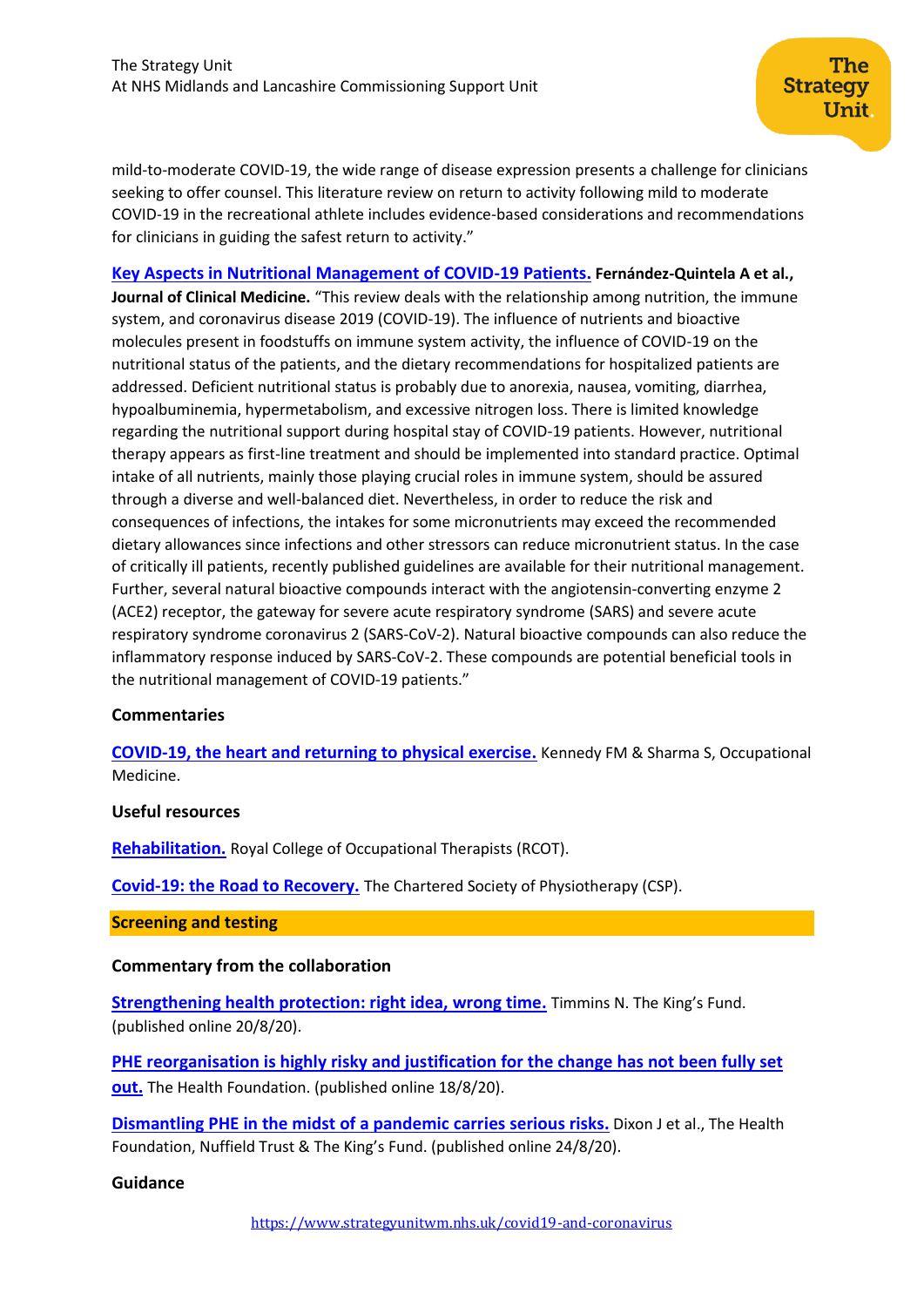## **[Exploration of COVID-19 health-care worker cases: Implications for action.](https://apps.who.int/iris/handle/10665/333945)** WHO Health Organization. (21/08/20).

**[Public health surveillance for COVID-19: interim guidance.](https://www.who.int/publications/i/item/who-2019-nCoV-surveillanceguidance-2020.7)** WHO Health Organization (07/08/20).

**[What we know about the COVID-19 immune response.](https://www.who.int/docs/default-source/coronaviruse/risk-comms-updates/update-34-immunity-2nd.pdf)** WHO Health Organization. (02/08/20)

### **Rapid reviews**

## **[Rapid, point‐of‐care antigen and molecular‐based tests for diagnosis of SARS‐CoV‐2](https://www.cochranelibrary.com/cdsr/doi/10.1002/14651858.CD013705/full)**

**[infection.](https://www.cochranelibrary.com/cdsr/doi/10.1002/14651858.CD013705/full) Dinnes J et al., Cochrane Database of Systematic Reviews.** "This review identifies early‐ stage evaluations of point‐of‐care tests for detecting SARS‐CoV‐2 infection, largely based on remnant laboratory samples. The findings currently have limited applicability, as we are uncertain whether tests will perform in the same way in clinical practice, and according to symptoms of COVID‐19, duration of symptoms, or in asymptomatic people. Rapid tests have the potential to be used to inform triage of RT‐PCR use, allowing earlier detection of those testing positive, but the evidence currently is not strong enough to determine how useful they are in clinical practice. Prospective and comparative evaluations of rapid tests for COVID‐19 infection in clinically relevant settings are urgently needed. Studies should recruit consecutive series of eligible participants, including both those presenting for testing due to symptoms and asymptomatic people who may have come into contact with confirmed cases. Studies should clearly describe symptomatic status and document time from symptom onset or time since exposure. Point-of-care tests must be conducted on samples according to manufacturer instructions for use and be conducted at the point of care. Any future research study report should conform to the Standards for Reporting of Diagnostic Accuracy (STARD) guideline."

**[Digital contact tracing technologies in epidemics: a rapid review.](https://www.cochranelibrary.com/cdsr/doi/10.1002/14651858.CD013699/full) Anglemyer A et al.,** 

**Cochrane Database of Systematic Reviews.** "The effectiveness of digital solutions is largely unproven as there are very few published data in real‐world outbreak settings. Modelling studies provide low‐certainty evidence of a reduction in secondary cases if digital contact tracing is used together with other public health measures such as self-isolation. Cohort studies provide very lowcertainty evidence that digital contact tracing may produce more reliable counts of contacts and reduce time to complete contact tracing. Digital solutions may have equity implications for at‐risk populations with poor internet access and poor access to digital technology. Stronger primary research on the effectiveness of contact tracing technologies is needed, including research into use of digital solutions in conjunction with manual systems, as digital solutions are unlikely to be used alone in real‐world settings. Future studies should consider access to and acceptability of digital solutions, and the resultant impact on equity. Studies should also make acceptability and uptake a primary research question, as privacy concerns can prevent uptake and effectiveness of these technologies."

## **[Diagnostic Value of Imaging Modalities for COVID-19: Scoping Review.](https://www.jmir.org/2020/8/e19673/) Aljondi R and**

**Alghamdi S, J Med Internet Res.** "Background: Coronavirus disease (COVID-19) is a serious infectious disease that causes severe respiratory illness. This pandemic represents a serious public health risk. Therefore, early and accurate diagnosis is essential to control disease progression. Radiological examination plays a crucial role in the early identification and management of infected patients. Objective: The aim of this review was to identify the diagnostic value of different imaging modalities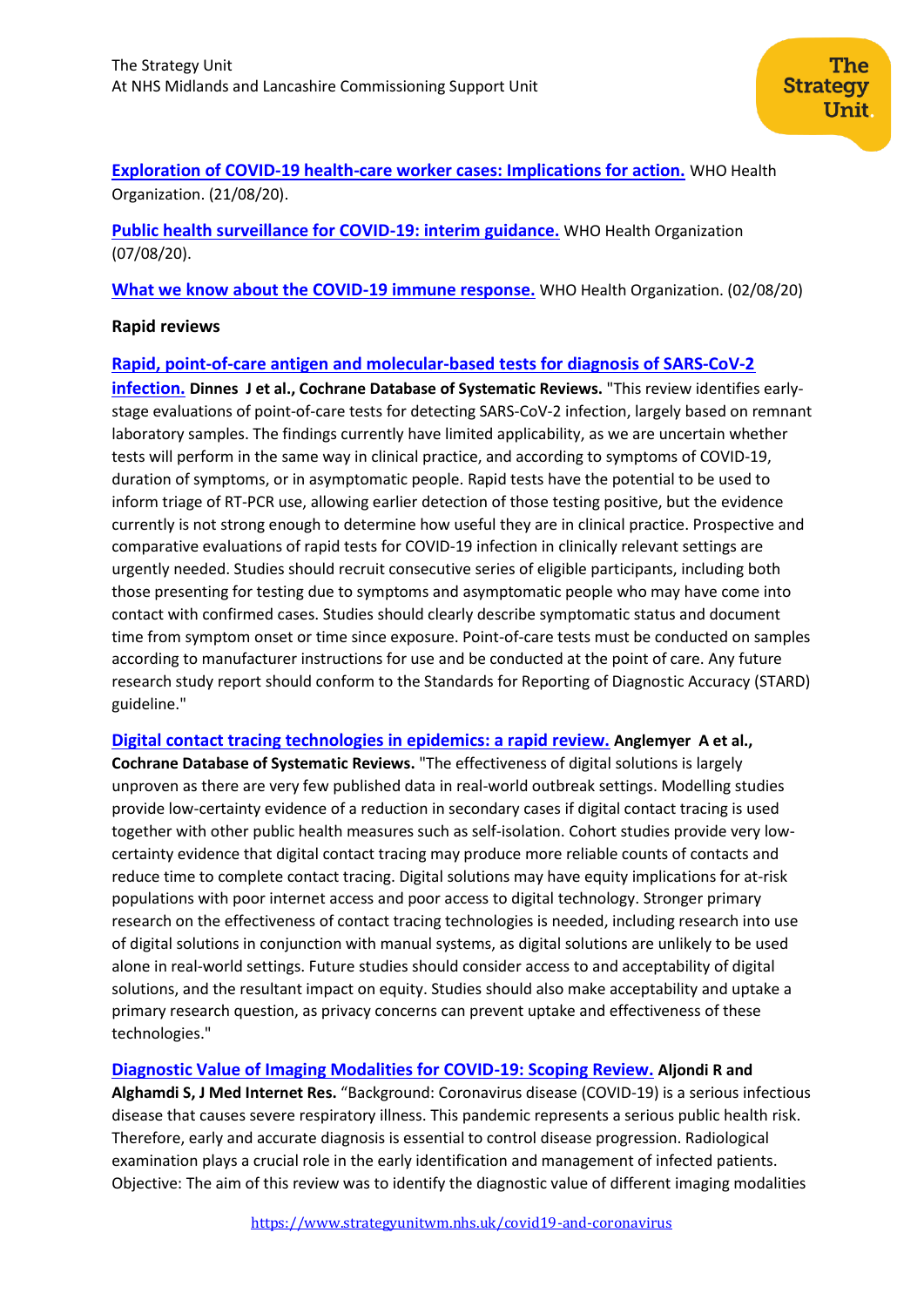used for diagnosis of COVID-19. Methods: A comprehensive literature search was conducted using the PubMed, Scopus, Web of Science, and Google Scholar databases. The keywords diagnostic imaging, radiology, respiratory infection, pneumonia, coronavirus infection and COVID-19 were used to identify radiology articles focusing on the diagnosis of COVID-19 and to determine the diagnostic value of various imaging modalities, including x-ray, computed tomography (CT), ultrasound, and nuclear medicine for identification and management of infected patients. Results: We identified 50 articles in the literature search. Studies that investigated the diagnostic roles and imaging features of patients with COVID-19, using either chest CT, lung ultrasound, chest x-ray, or positron emission topography/computed tomography (PET/CT) scan, were discussed. Of these imaging modalities, chest x-ray and CT scan are the most commonly used for diagnosis and management of COVID-19 patients, with chest CT scan being more accurate and sensitive in identifying COVID-19 at early stages. Only a few studies have investigated the roles of ultrasound and PET/CT scan in diagnosing COVID-19. Conclusions: Chest CT scan remains the most sensitive imaging modality in initial diagnosis and management of suspected and confirmed patients with COVID-19. Other diagnostic imaging modalities could add value in evaluating disease progression and monitoring critically ill patients with COVID-19."

**[Automated and partly automated contact tracing: a systematic review to inform the](https://www.sciencedirect.com/science/article/pii/S2589750020301849)** 

**[control of COVID-19.](https://www.sciencedirect.com/science/article/pii/S2589750020301849) Braithwaite I et al., The Lancet Digital Health.** "Evidence for the use of automated or partly automated contact-tracing tools to contain severe acute respiratory syndrome coronavirus 2 is scarce. We did a systematic review of automated or partly automated contact tracing. We searched PubMed, EMBASE, OVID Global Health, EBSCO Medical COVID Information Portal, Cochrane Library, medRxiv, bioRxiv, arXiv, and Google Advanced for articles relevant to COVID-19, severe acute respiratory syndrome, Middle East respiratory syndrome, influenza, or Ebola virus, published from Jan 1, 2000, to April 14, 2020. We also included studies identified through professional networks up to April 30, 2020. We reviewed all full-text manuscripts. Primary outcomes were the number or proportion of contacts (or subsequent cases) identified. Secondary outcomes were indicators of outbreak control, uptake, resource use, cost-effectiveness, and lessons learnt. This study is registered with PROSPERO (CRD42020179822). Of the 4036 studies identified, 110 fulltext studies were reviewed and 15 studies were included in the final analysis and quality assessment. No empirical evidence of the effectiveness of automated contact tracing (regarding contacts identified or transmission reduction) was identified. Four of seven included modelling studies that suggested that controlling COVID-19 requires a high population uptake of automated contact-tracing apps (estimates from 56% to 95%), typically alongside other control measures. Studies of partly automated contact tracing generally reported more complete contact identification and follow-up compared with manual systems. Automated contact tracing could potentially reduce transmission with sufficient population uptake. However, concerns regarding privacy and equity should be considered. Well designed prospective studies are needed given gaps in evidence of effectiveness, and to investigate the integration and relative effects of manual and automated systems. Large-scale manual contact tracing is therefore still key in most contexts."

**[Engagement and adherence trade-offs for SARS-CoV-2 contact tracing.](https://www.medrxiv.org/content/10.1101/2020.08.20.20178558v1) Lucas TCD et al.,** 

**MedRxiv. (pre-print).** "Contact tracing is an important tool for allowing countries to ease lockdown policies introduced to combat SARS-CoV-2. For contact tracing to be effective, those with symptoms must self-report themselves while their contacts must self-isolate when asked. However, policies such as legal enforcement of self-isolation can create trade-offs by dissuading individuals from self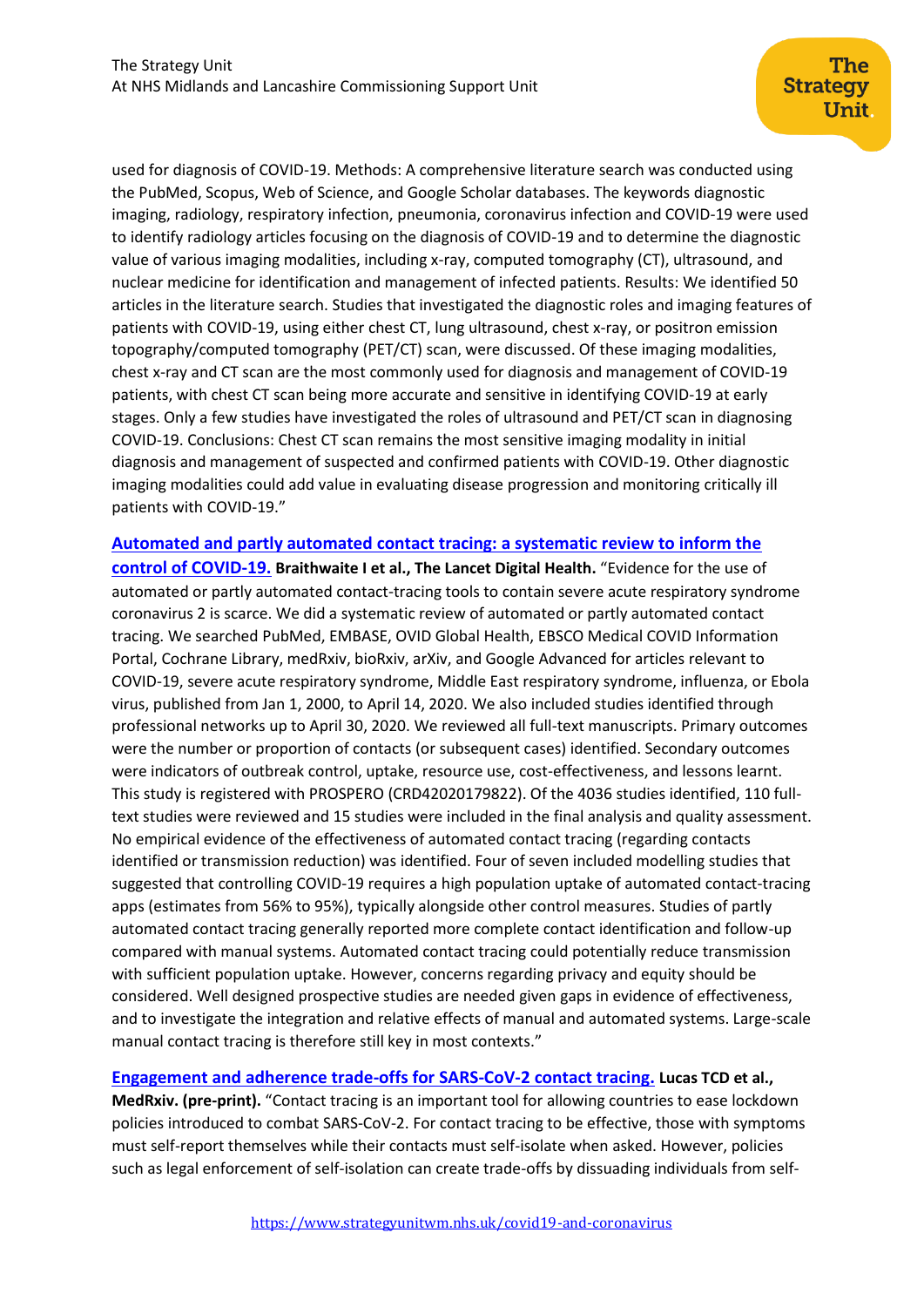reporting. We use an existing branching process model to examine which aspects of contact tracing adherence should be prioritised. We consider an inverse relationship between self-isolation adherence and self-reporting engagement, assuming that increasingly strict self-isolation policies will result in fewer individuals self-reporting to the programme. We find that policies that increase the verage duration of self-isolation, or that increase the probability that people self-isolate at all, at the expense of reduced self-reporting rate, will not decrease the risk of a large outbreak and may increase the risk, depending on the strength of the trade-off. These results suggest that policies to increase self-isolation adherence should be implemented carefully. Policies that increase selfisolation adherence at the cost of self-reporting rates should be avoided."

**[Diagnostic Characteristics of Serological-Based COVID-19 Testing: A Systematic Review](https://www.scielo.br/scielo.php?pid=S1807-59322020000100421&script=sci_arttext)** 

**[and Meta-Analysis.](https://www.scielo.br/scielo.php?pid=S1807-59322020000100421&script=sci_arttext) Hourneaux de Moura DT et al., Clinics.** "Serologic testing for severe acute respiratory syndrome coronavirus 2 (SARS-CoV-2) promises to assist in assessing exposure to and confirming the diagnosis of coronavirus disease 2019 (COVID-19), and to provide a roadmap for reopening countries worldwide. Considering this, a proper understanding of serologic-based diagnostic testing characteristics is critical. The aim of this study was to perform a structured systematic review and meta-analysis to evaluate the diagnostic characteristics of serological-based COVID-19 testing. Electronic searches were performed using Medline (PubMed), EMBASE, and Cochrane Library. Full-text observational studies that reported IgG or IgM diagnostic yield and used nucleic acid amplification tests (NAATs) of respiratory tract specimens, as a the reference standard in English language were included. A bivariate model was used to compute pooled sensitivity, specificity, positive/negative likelihood ratio (LR), diagnostic odds ratio (OR), and summary receiver operating characteristic curve (SROC) with corresponding 95% confidence intervals (CIs). Five studies (n=1,166 individual tests) met inclusion criteria. The pooled sensitivity, specificity, and diagnostic accuracy for IgG was 81% [(95% CI, 61-92);I2=95.28], 97% [(95% CI, 78-100);I2=97.80], and 93% (95% CI, 91-95), respectively. The sensitivity, specificity, and accuracy for IgM antibodies was 80% [(95% CI, 57-92);I2=94.63], 96% [(95% CI, 81-99);I2=92.96] and 95% (95% CI, 92-96). This meta-analysis demonstrates suboptimal sensitivity and specificity of serologic-based diagnostic testing for SARS-CoV-2 and suggests that antibody testing alone, in its current form, is unlikely to be an adequate solution to the difficulties posed by COVID-19 and in guiding future policy decisions regarding social distancing and reopening of the economy worldwide."

## **[A Systematic Review of Smartphone Applications Available for Corona](https://link.springer.com/article/10.1007/s10916-020-01633-3) Virus Disease 2019 [\(COVID19\) and the Assessment of their Quality Using the Mobile Application Rating Scale](https://link.springer.com/article/10.1007/s10916-020-01633-3)**

**[\(MARS\).](https://link.springer.com/article/10.1007/s10916-020-01633-3) Davalbhakta S et al., Journal of Medical Systems.** "The global impact of COVID-19 pandemic has led to a rapid development and utilization of mobile health applications. These are addressing the unmet needs of healthcare and public health system including contact tracing, health information dissemination, symptom checking and providing tools for training healthcare providers. Here we provide an overview of mobile applications being currently utilized for COVID-19 and their assessment using the Mobile Application Rating Scale. We performed a systematic review of the literature and mobile platforms to assess mobile applications currently utilized for COVID-19, and a quality assessment of these applications using the Mobile Application Rating Scale (MARS) for overall quality, Engagement, Functionality, Aesthetics, and Information. Finally, we provide an overview of the key salient features that should be included in mobile applications being developed for future use. Our search identified 63 apps that are currently being used for COVID-19. Of these, 25 were selected from the Google play store and Apple App store in India, and 19 each from the UK and US.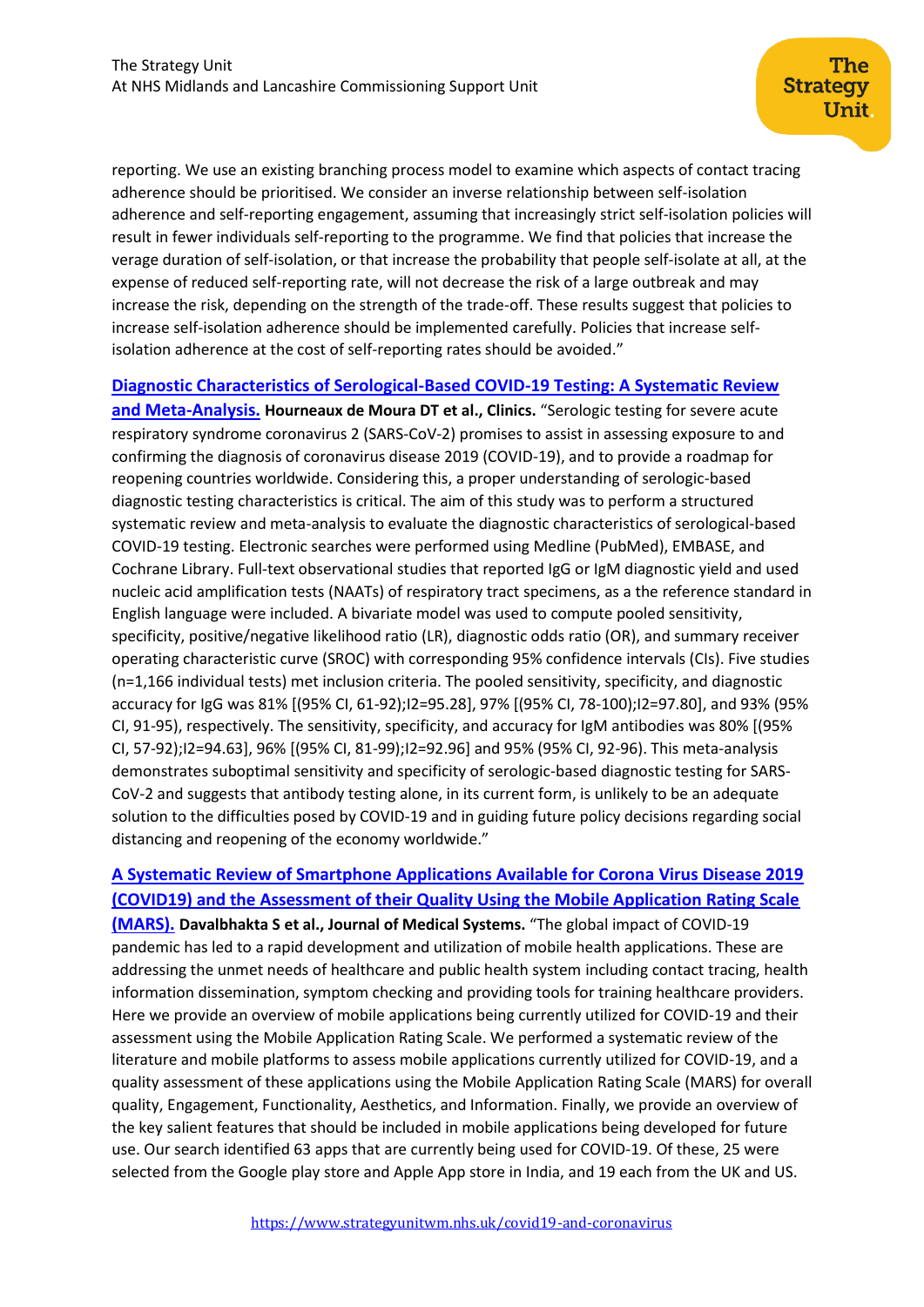18 apps were developed for sharing up to date information on COVID-19, and 8 were used for contact tracing while 9 apps showed features of both. On MARS Scale, overall scores ranged from 2.4 to 4.8 with apps scoring high in areas of functionality and lower in Engagement. Future steps should involve developing and testing of mobile applications using assessment tools like the MARS scale and the study of their impact on health behaviours and outcomes."

The

Unit.

**Strategy** 

**[Biosensors: frontiers in](https://link.springer.com/article/10.1007/s13205-020-02369-0) rapid detection of COVID-19. Samson R et al., 3 Biotech.** "The rapid community-spread of novel human coronavirus 2019 (nCOVID19 or SARS-Cov2) and morbidity statistics has put forth an unprecedented urge for rapid diagnostics for quick and sensitive detection followed by contact tracing and containment strategies, especially when no vaccine or therapeutics are known. Currently, quantitative real-time polymerase chain reaction (qRT-PCR) is being used widely to detect COVID-19 from various types of biological specimens, which is time-consuming, labor-intensive and may not be rapidly deployable in remote or resource-limited settings. This might lead to hindrance in acquiring realistic data of infectivity and community spread of SARS-CoV-2 in the population. This review summarizes the existing status of current diagnostic methods, their possible limitations, and the advantages of biosensorbased diagnostics over the conventional ones for the detection of SARS-Cov-2. Novel biosensors used to detect RNA-viruses include CRISPR-Cas9 based paper strip, nucleic-acid based, aptamer-based, antigen-Au/Ag nanoparticles-based electrochemical biosensor, optical biosensor, and Surface Plasmon Resonance. These could be efective tools for rapid, authentic, portable, and more promising diagnosis in the current pandemic that has afected the world economies and humanity. Present challenges and future perspectives of developing robust biosensors devices for rapid, scalable, and sensitive detection and management of COVID-19 are presented in light of the test-test-test theme of the World Health Organization (WHO)."

**[A Review of the Importance of Atypical Otorhinolaryngological Symptoms in the Screening](https://link.springer.com/content/pdf/10.1007/s12070-020-02045-y.pdf)  [of COVID-19 Patients.](https://link.springer.com/content/pdf/10.1007/s12070-020-02045-y.pdf) Kaur G et al., Indian J Otolaryngol Head Neck Surg.** "While the world is fighting against the newly emerged highly contagious coronavirus strain, new evolving ideas regarding symptoms and investigations are reverberating among health care professionals to combat the public health emergency. The study aims to review various presenting symptoms of COVID-19 especially the unusual one and analyzing the importance of olfactory and taste disturbances. 20 studies published recently in the last 1 year were analyzed and discussed for insights into the unusual presentation of symptoms in COVID-19 patients. All the findings and statements in this review regarding the pandemic are based on published information as listed in the references. Most research articles initially focused on fever and respiratory symptoms. Later gastrointestinal symptoms were also taken into consideration. Only 5 studies from the literature have mentioned any smell and taste disturbances after SARS-CoV-2 infection to date. So changing trends can be seen in publications and recognizing these symptoms has important to timely combat this disease. The majority of corona virus-infected patients suffer from mild to moderate severity of the disease. Much hyped up symptoms of the respiratory tract may not be shown by a greater number of patients. So the need of the hour especially in developing and densely populated nations is to recognize unusual symptoms of COVID-19 especially its influence over smell and taste sensation to prevent any delay or misdiagnosis."

**[Approaches Based on Artificial Intelligence and the Internet of Intelligent Things to](https://www.jmir.org/2020/8/e19104/)  [Prevent t](https://www.jmir.org/2020/8/e19104/)he Spread of COVID-19: Scoping Review. Adly AS et al., J Med Internet Res.** "Background: Artificial intelligence (AI) and the Internet of Intelligent Things (IIoT) are promising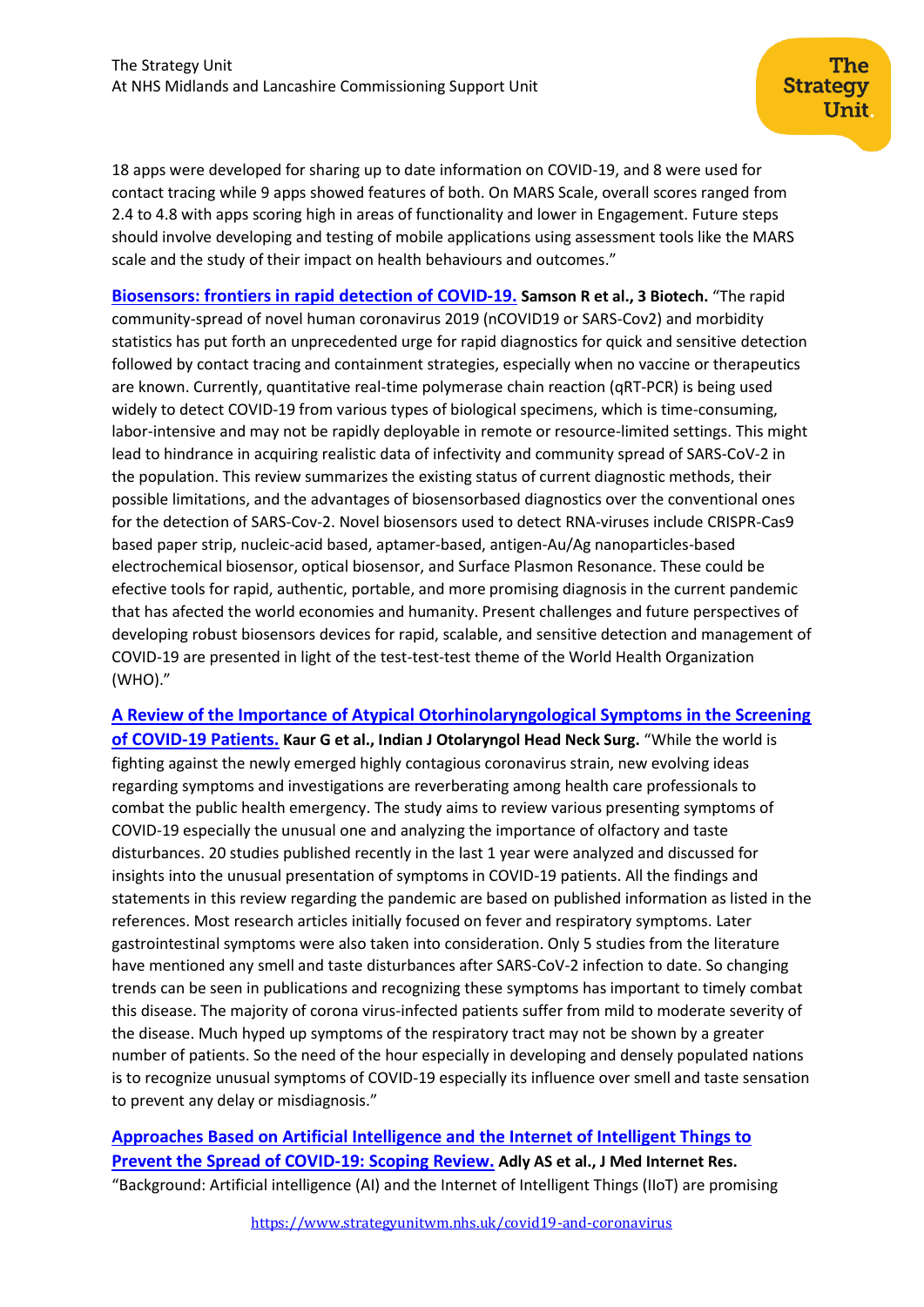technologies to prevent the concerningly rapid spread of coronavirus disease (COVID-19) and to maximize safety during the pandemic. With the exponential increase in the number of COVID-19 patients, it is highly possible that physicians and health care workers will not be able to treat all cases. Thus, computer scientists can contribute to the fight against COVID-19 by introducing more intelligent solutions to achieve rapid control of severe acute respiratory syndrome coronavirus 2 (SARS-CoV-2), the virus that causes the disease. Objective: The objectives of this review were to analyze the current literature, discuss the applicability of reported ideas for using AI to prevent and control COVID-19, and build a comprehensive view of how current systems may be useful in particular areas. This may be of great help to many health care administrators, computer scientists, and policy makers worldwide. Methods: We conducted an electronic search of articles in the MEDLINE, Google Scholar, Embase, and Web of Knowledge databases to formulate a comprehensive review that summarizes different categories of the most recently reported AI-based approaches to prevent and control the spread of COVID-19. Results: Our search identified the 10 most recent AI approaches that were suggested to provide the best solutions for maximizing safety and preventing the spread of COVID-19. These approaches included detection of suspected cases, large-scale screening, monitoring, interactions with experimental therapies, pneumonia screening, use of the IIoT for data and information gathering and integration, resource allocation, predictions, modeling and simulation, and robotics for medical quarantine. Conclusions: We found few or almost no studies regarding the use of AI to examine COVID-19 interactions with experimental therapies, the use of AI for resource allocation to COVID-19 patients, or the use of AI and the IIoT for COVID-19 data and information gathering/integration. Moreover, the adoption of other approaches, including use of AI for COVID-19 prediction, use of AI for COVID-19 modeling and simulation, and use of AI robotics for medical quarantine, should be further emphasized by researchers because these important approaches lack sufficient numbers of studies. Therefore, we recommend that computer scientists focus on these approaches, which are still not being adequately addressed."

#### **[A Review on Deep Learning Techniques for the Diagnosis of Novel Coronavirus \(COVID-](https://arxiv.org/ftp/arxiv/papers/2008/2008.04815.pdf)**

**[19\).](https://arxiv.org/ftp/arxiv/papers/2008/2008.04815.pdf) Islam M et al. Preprint. "**Novel coronavirus (COVID-19) outbreak, has raised a calamitous situation all over the world and has become one of the most acute and severe ailments in the past hundred years. The prevalence rate of COVID-19 is rapidly rising every day throughout the globe. Although no vaccines for this pandemic have been discovered yet, deep learning techniques proved themselves to be a powerful tool in the arsenal used by clinicians for the automatic diagnosis of COVID-19. This paper aims to overview the recently developed systems based on deep learning techniques using different medical imaging modalities like Computer Tomography (CT) and X-ray. This review specifically discusses the systems developed for COVID-19 diagnosis using deep learning techniques and provides insights on well-known data sets used to train these networks. It also highlights the data partitioning techniques and various performance measures developed by researchers in this field. A taxonomy is drawn to categorize the recent works for proper insight. Finally, we conclude by addressing the challenges associated with the use of deep learning methods for COVID-19 detection and probable future trends in this research area. This paper is intended to provide experts (medical or otherwise) and technicians with new insights into the ways deep learning techniques are used in this regard and how they potentially further works in combatting the outbreak of COVID-19."

## **Emerging evidence**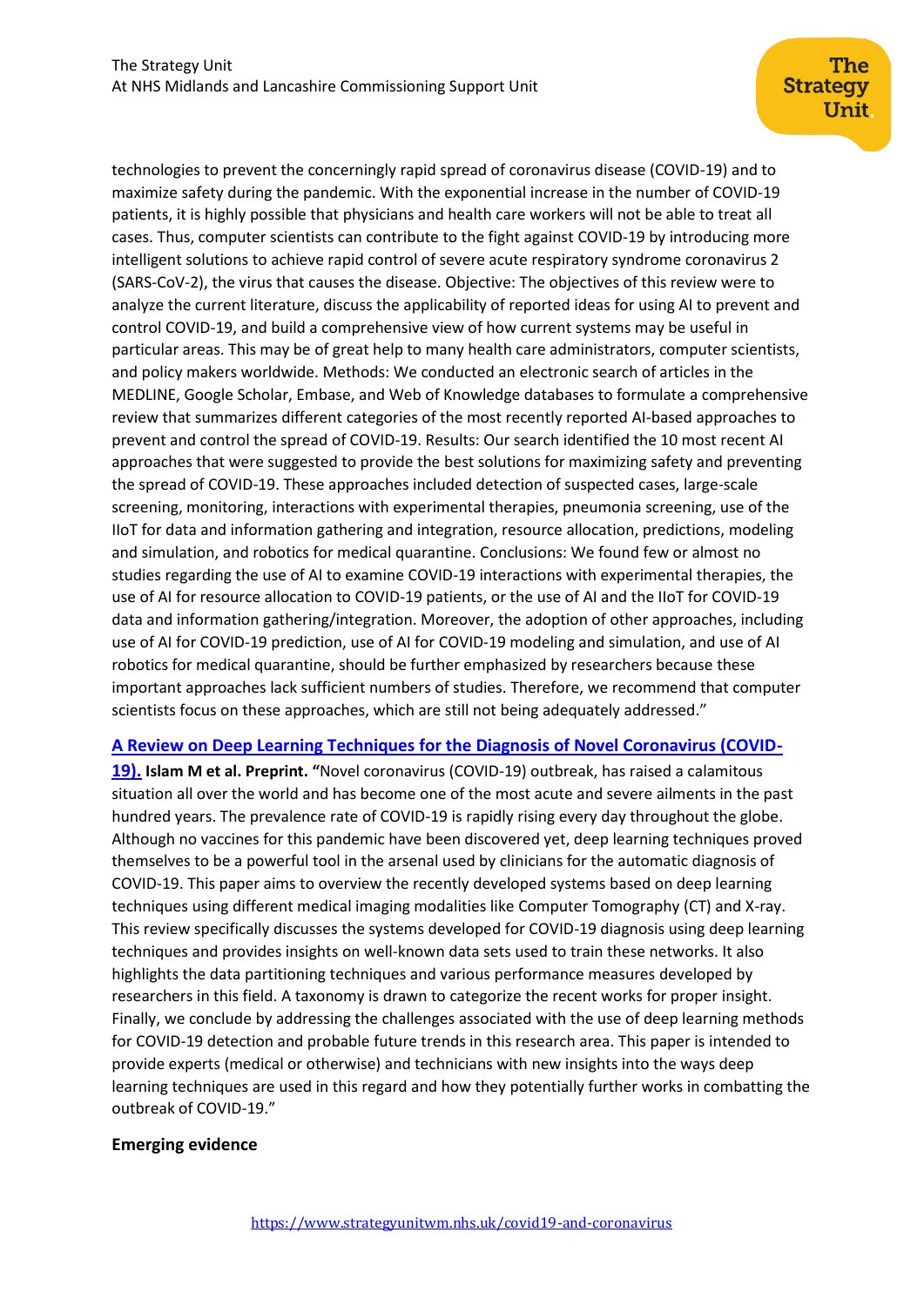## **[Standing up to the test: learning lessons for the next phase of the national Covid-19](https://nhsproviders.org/standing-up-to-the-test/key-points)**

**[testing strategy.](https://nhsproviders.org/standing-up-to-the-test/key-points) NHS Providers.** "From the outset of the pandemic, the government has failed to set out a coherent testing strategy which inspired confidence.' Only 18% of trust leaders agreed that the government has had the right approach to testing to meet the needs of trusts and the communities they serve. The current approach to testing – introduced in May – has inspired slightly more confidence among trust leaders, with 32% saying it will meet the needs of the communities they serve over the next one to three months, though this is still outweighed by those who disagree with this statement (37%). Only four in ten (40%) trust leaders believe their stated priorities for testing are deliverable in the next one to three months. Trusts are working hard to provide testing to their communities and are delivering under the current national COVID-19 testing strategy. Significant work has gone into the steady increase in testing capacity, and 83% of trust leaders believe they are meeting testing requirements under current government guidance. A minority of trusts are still struggling to meet current requirements. Generally, these trusts are not in the acute sector and have not had the benefit of access to sufficient resources, including on-site testing laboratories. Turnaround times for testing are encouraging overall, with 70% of trusts 'usually' or 'always' receiving results the next day. However, trusts using laboratories in partnering organisations, or lighthouse labs, are far less likely to receive a quick turnaround in results. Variation in turnaround times continues to block progress in recovering non-COVID services. Insufficient capacity to quickly test staff and patients, and a shortage of supplies are the largest barriers to resuming services. If resources for more testing were available, over three quarters of trust leaders (77%) assigned a high priority to improving the current standard of testing (including turnaround time) for symptomatic patients and staff. There needs to be greater local involvement and buy-in for national plans, particularly as the next phase of the pandemic is focused on responses to local outbreaks. A large majority of trust leaders (70%) are eager to take on a greater role in co-ordinating testing for health and care within their local area."

## **[Impact of a novel community testing pathway for people with suspected COVID-19 in](https://bmjopen.bmj.com/content/bmjopen/10/8/e038017.full.pdf)**

**[Wales: a cost-minimisation analysis.](https://bmjopen.bmj.com/content/bmjopen/10/8/e038017.full.pdf) Currie J et al., BMJ Open.** "OBJECTIVE: To compare National Health Service (NHS) organisations' testing pathways for patients with suspected COVID-19 in the community versus standard hospital testing practices. PERSPECTIVE: NHS commissioners and services. METHODS: During the containment phase of the COVID-19 pandemic we developed a community model pathway for COVID-19 testing in Wales with testing teams undertaking swabbing for COVID-19 in individuals' usual place of residence. We undertook a cost-minimisation analysis comparing the costs to the NHS in Wales of community testing for COVID-19 versus standard hospital testing practices and ambulance conveyancing. We analysed data from patients with suspected COVID-19 between January and February 2020 and applied assumptions of costs from national contractual and reference costs for ambulances, staffing and transportation with market costs at the time of publication. RESULTS: 177 patients with suspected COVID-19 underwent community testing via local NHS organisations between January and February 2020 with a mean age of 46.1 (IQR 27.5-56.3). This was 92% of total patients who were tested for COVID-19 during this period. We estimate, compared with standard hospital testing practices, cash savings in improved productivity for the NHS of pound24,539 during this time period, in addition to further nonmonetised benefits for hospital and ambulance flow. CONCLUSIONS: Community testing for COVID-19 in Wales is now an established pathway and continues to bring benefits for patients, local healthcare organisations and the NHS. Further application of this model in other settings and to other infectious diseases may herald promising returns."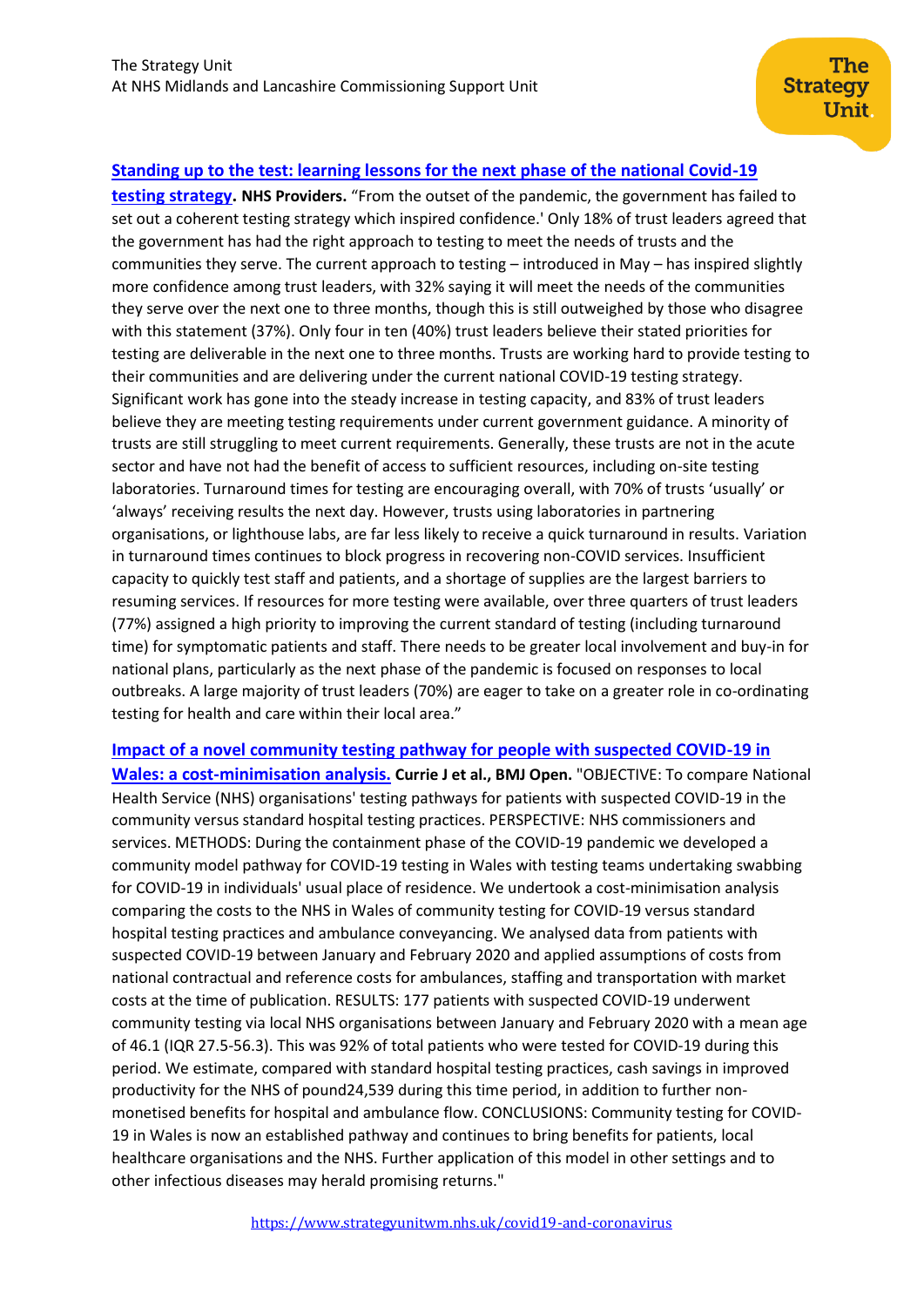## **[COVID-19 in children: analysis of the first pandemic peak in England.](https://adc.bmj.com/content/early/2020/07/28/archdischild-2020-320042) Ladhani SN et al.,**

**Archives of Disease in Childhood.** "OBJECTIVES: To assess disease trends, testing practices, community surveillance, case-fatality and excess deaths in children as compared with adults during the first pandemic peak in England. SETTING: England. PARTICIPANTS: Children with COVID-19 between January and May 2020. MAIN OUTCOME MEASURES: Trends in confirmed COVID-19 cases, severe acute respiratory syndrome coronavirus 2 (SARS-CoV-2) positivity rates in children compared with adults; community prevalence of SARS-CoV-2 in children with acute respiratory infection (ARI) compared with adults, case-fatality rate in children with confirmed COVID-19 and excess childhood deaths compared with the previous 5 years. RESULTS: Children represented 1.1% (1,408/129,704) of SARS-CoV-2 positive cases between 16 January 2020 and 3 May 2020. In total, 540 305 people were tested for SARS-COV-2 and 129,704 (24.0%) were positive. In children aged <16 years, 35,200 tests were performed and 1408 (4.0%) were positive for SARS-CoV-2, compared to 19.1%-34.9% adults. Childhood cases increased from mid-March and peaked on 11 April before declining. Among 2,961 individuals presenting with ARI in primary care, 351 were children and 10 (2.8%) were positive compared with 9.3%-45.5% in adults. Eight children died and four (case-fatality rate, 0.3%; 95% CI 0.07% to 0.7%) were due to COVID-19. We found no evidence of excess mortality in children. CONCLUSIONS: Children accounted for a very small proportion of confirmed cases despite the large numbers of children tested. SARS-CoV-2 positivity was low even in children with ARI. Our findings provide further evidence against the role of children in infection and transmission of SARS-CoV-2."

### **[COVID-19 contact tracing using sexual health services in Cumbria.](https://sti.bmj.com/content/96/6/395) Currie S, Sexually**

**Transmitted Infections.** "Cumbria Sexual Health Services (CSHS) in collaboration with Cumbria Public Health and local authorities have established a COVID-19 contact tracing pathway for Cumbria. The local system was live 10 days prior to the national system on 18 May 2020. It was designed to interface and dovetail with the government's track and trace programme."

**Self-assessment [overestimates historical COVID-19 disease relative to sensitive serological](https://www.medrxiv.org/content/10.1101/2020.08.19.20178186v1)  [assays: cross sectional study in UK key workers.](https://www.medrxiv.org/content/10.1101/2020.08.19.20178186v1) Mulchandani R et al., MedRxiv. (pre-print).** "Objective To measure the association between self-reported signs and symptoms and SARS-CoV-2 seropositivity. Design Cross sectional study of three key worker groups. Setting Six acute NHS hospitals and two Police and Fire and Rescue sites in England. Participants Individuals were recruited from three streams: (A) Police and Fire and Rescue services (n=1147), (B) healthcare workers (n=1546) and (C) healthcare workers with previously positive virus detection (n=154). Main outcome measures Detection of anti-SARS-CoV-2 antibodies in plasma. Results 943 of the 2847 participants (33%) reported belief they had had COVID-19, having experienced compatible symptoms (including 152 from Stream C). Among individuals reporting COVID-19 compatible symptoms, 466 (49%) were seronegative on both Nucleoprotein (Roche) and Spike-protein (EUROIMMUN) antibody assays. However, among the 268 individuals with prior positive SARS-CoV-2 tests, of whom 96% reported symptoms with onset a median of 63 days (IQR 52 to 75 days) prior to venesection, Roche and EUROIMMUN assays had 96.6% (95% CI 93.7% to 98.2%) and 93.3% (95% CI 89.6% to 95.7%) sensitivity respectively. Symptomatic but seronegative individuals had significantly earlier symptom onset dates than the symptomatic seropositive individuals, shorter illness duration and a much lower anosmia reporting frequency. Conclusions Self-reported belief of COVID-19 was common among our frontline worker cohort. About half of these individuals were seronegative, despite a high sensitivity of serology in this cohort, at least in individuals with previous positive PCR results. This is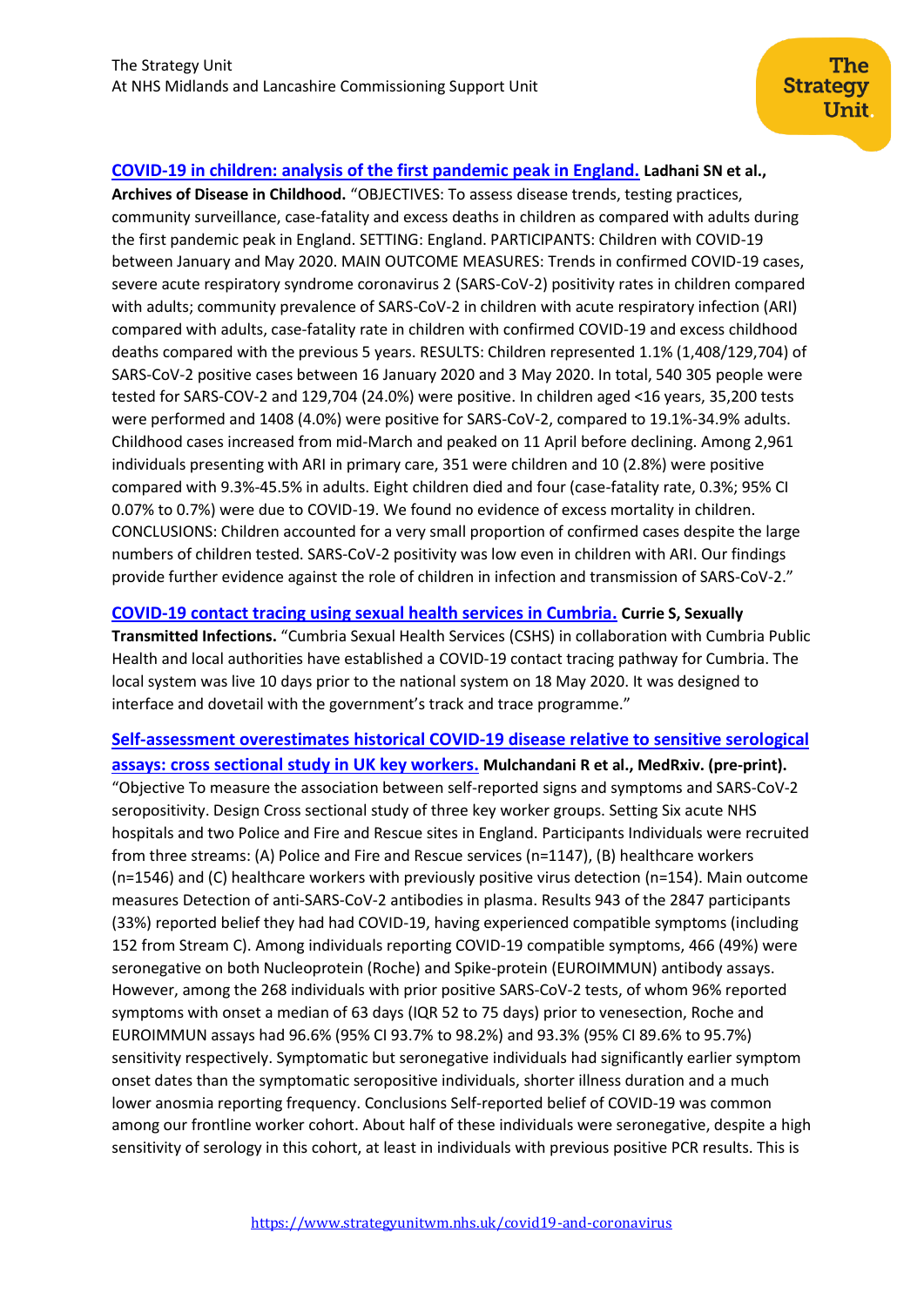compatible with non-COVID-19 respiratory disease during the COVID-19 outbreak having been commonly mistaken for COVID-19 within the key worker cohort studied."

## **[Retrospective screening of routine respiratory samples revealed undetected community](https://www.medrxiv.org/content/10.1101/2020.08.18.20174623v1)  [transmission and missed intervention opportunities for SARS-CoV-2 in the United](https://www.medrxiv.org/content/10.1101/2020.08.18.20174623v1)**

**[Kingdom.](https://www.medrxiv.org/content/10.1101/2020.08.18.20174623v1) Chappell JG et al., MedRxiv. (pre-print).** "In the early phases of the SARS coronavirus type 2 (SARS-CoV-2) pandemic, testing focused on individuals fitting a strict case definition involving a limited set of symptoms together with an identified epidemiological risk, such as contact with an infected individual or travel to a high-risk area. To assess whether this impaired our ability to detect and control early introductions of the virus into the UK, we PCR-tested archival specimens collected on admission to a large UK teaching hospital who retrospectively were identified as having a clinical presentation compatible with COVID-19. In addition, we screened available archival specimens submitted for respiratory virus diagnosis, and dating back to early January 2020, for the presence of SARS-CoV-2 RNA. Our data provides evidence for widespread community circulation of SARS-CoV2 in early February 2020 and into March that was undetected at the time due to restrictive case definitions informing testing policy. Genome sequence data showed that many of these early cases were infected with a distinct lineage of the virus. Sequences obtained from the first officially recorded case in Nottinghamshire - a traveller returning from Daegu, South Korea - also clustered with these early UK sequences suggesting acquisition of the virus occurred in the UK and not Daegu. Analysis of a larger sample of sequences obtained in the Nottinghamshire area revealed multiple viral introductions, mainly in late February and through March. These data highlight the importance of timely and extensive community testing to prevent future widespread transmission of the virus."

## **[Population-wide testing of SARS-CoV-2: country experiences and potential approaches](https://www.ecdc.europa.eu/en/publications-data/population-wide-testing-sars-cov-2-country-experiences-and-potential-approaches) in [the EU/EEA and the United Kingdom.](https://www.ecdc.europa.eu/en/publications-data/population-wide-testing-sars-cov-2-country-experiences-and-potential-approaches) European Centre for Disease Prevention and Control.**

"Different population-wide testing approaches have already been used in various countries, including household testing, individual testing and the testing of incoming travellers, irrespective of whether or not they are displaying symptoms. Factors that need to be considered prior to implementation of any population-wide testing strategy which is to include all individuals are the epidemiological situation, costs, logistics, technical feasibility, resource availability, contract tracing capabilities, barriers to testing, potential false positivity and timely notification. Population-wide testing strategies can complement other public health measures and are more effective when paired with case isolation and contact tracing."

**[Objectives for COVID-19 testing](https://www.ecdc.europa.eu/en/publications-data/objectives-covid-19-testing-school-settings) in school settings. European Centre for Disease Prevention and Control.** "The aim of this document is to provide an overview of major aspects of testing, contact tracing, contact identification and contact follow-up in school settings within the EU/EEA countries and the United Kingdom (UK)."

**[SARS-CoV-2 infection and transmission in educational settings:](https://www.medrxiv.org/content/10.1101/2020.08.21.20178574v1) cross-sectional analysis of [clusters and outbreaks in England.](https://www.medrxiv.org/content/10.1101/2020.08.21.20178574v1) Ismail SA et al., MedRxiv. (pre-print).** "BACKGROUND There are limited data on SARS-CoV-2 infection and transmission in educational settings. This information is critical for policy makers and practitioners to ensure the safety of staff, students and the wider community during the COVID-19 pandemic. METHODS Public Health England initiated enhanced national surveillance following the reopening of educational settings during the summer mini-term on 01 June 2020. COVID-19 related situations in educational settings across England were reviewed daily and followed-up until 31 July 2020. SARS-CoV-2 infection and outbreak rates were calculated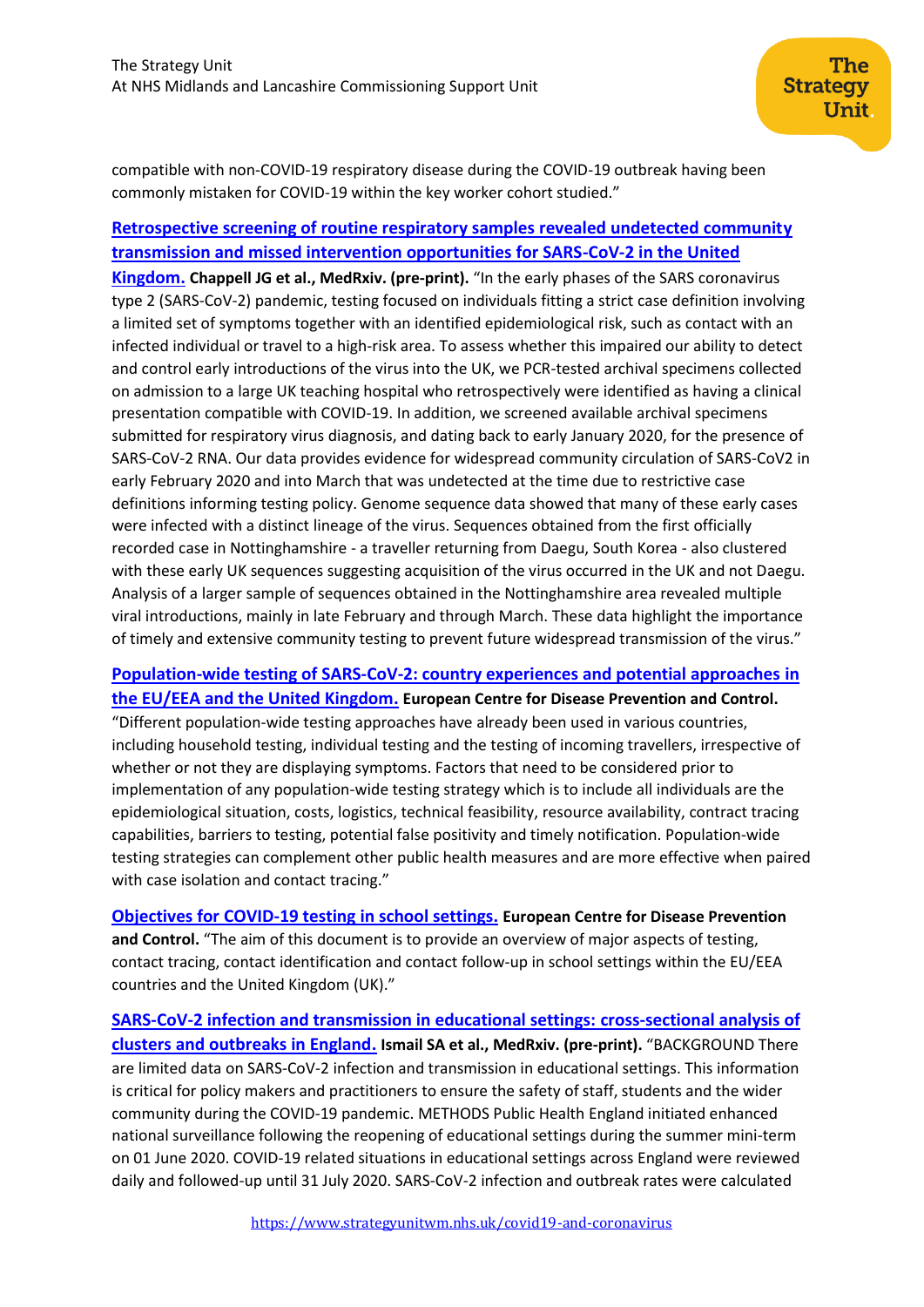for staff and students attending early year settings, primary and secondary schools during June 2020. FINDINGS There were 67 single confirmed cases, 4 co-primary cases and 30 COVID-19 outbreaks during June 2020, with a strong correlation between number of outbreaks and regional COVID-19 incidence (0.51 outbreaks for each SARS-CoV-2 infection per 100,000 in the community; p=0.001). Overall, SARS-CoV-2 infections and outbreaks were uncommon across all educational settings. Staff members had an increased risk of SARS-CoV-2 infections compared to students in any educational setting, and the majority of cases linked to outbreaks were in staff. The probable transmission direction for the 30 confirmed outbreaks was: staff-to-staff (n=15), staff-to-student (n=7), studentto-staff (n=6) and student-to-student (n=2). INTERPRETATION SARS-CoV-2 infections and outbreaks were uncommon in educational settings during the first month after the easing of national lockdown in England. The strong correlation with regional SARS-CoV-2 incidence emphasises the importance of controlling community transmission to protect educational settings. Additional interventions should focus on reducing transmission in and among staff members."

## **[Transmission dynamics of COVID-19 in household and community settings in the United](https://www.medrxiv.org/content/10.1101/2020.08.19.20177188v1)**

**[Kingdom.](https://www.medrxiv.org/content/10.1101/2020.08.19.20177188v1) Lopez Bernal J et al., MedRxiv. (pre-print).** "Background: Households appear to be the highest risk setting for transmission of COVID-19. Large household transmission studies were reported in the early stages of the pandemic in Asia with secondary attack rates ranging from 5-30% but few large scale household transmission studies have been conducted outside of Asia. Methods: A prospective case ascertained study design based on the World Health Organization FFX protocol was undertaken in the UK following the detection of the first case in late January 2020. Household contacts of cases were followed using enhanced surveillance forms to establish whether they developed symptoms of COVID-19, became confirmed cases and their outcomes. Household secondary attack rates and serial intervals were estimated. Individual and household basic reproduction numbers were also estimated. The incubation period was estimated using known point source exposures that resulted in secondary cases. Results: A total of 233 households with two or more people were included with a total of 472 contacts. The overall household SAR was 37% (95% CI 31-43%) with a mean serial interval of 4.67 days, an R0 of 1.85 and a household reproduction number of 2.33. We find lower secondary attack rates in larger households. SARs were highest when the primary case was a child. We estimate a mean incubation period of around 4.5 days. Conclusions: High rates of household transmission of COVID-19 were found in the UK emphasising the need for preventative measures in this setting. Careful monitoring of schools reopening is needed to monitor transmission from children"

#### **[Diagnostic performance of chest CT in screening patients with suspected COVID-19](https://www.birpublications.org/doi/pdf/10.1259/bjr.20200643)**

**[infection in a Western population.](https://www.birpublications.org/doi/pdf/10.1259/bjr.20200643) Krdzalic J et al., Br J Radiol.** "Objective: To investigate the diagnostic performance of chest CT in screening patients suspected of Coronavirus disease 2019 (COVID-19) in a Western population. Methods: Consecutive patients who underwent chest CT because of clinical suspicion of COVID-19 were included. CT scans were prospectively evaluated by frontline general radiologists who were on duty at the time when the CT scan was performed and retrospectively assessed by a chest radiologist in an independent and blinded manner. Real-time reverse transcriptase-polymerase chain reaction was used as reference standard. Sensitivity, specificity, positive predictive value (PPV), and negative predictive value (NPV) were calculated. Sensitivity and specificity of the frontline general radiologists were compared to those of the chest radiologist using the McNemar test. Results: 56 patients were included. Sensitivity, specificity, PPV, and NPV for the frontline general radiologists were 89.3% [95% confidence interval (CI): 71.8%,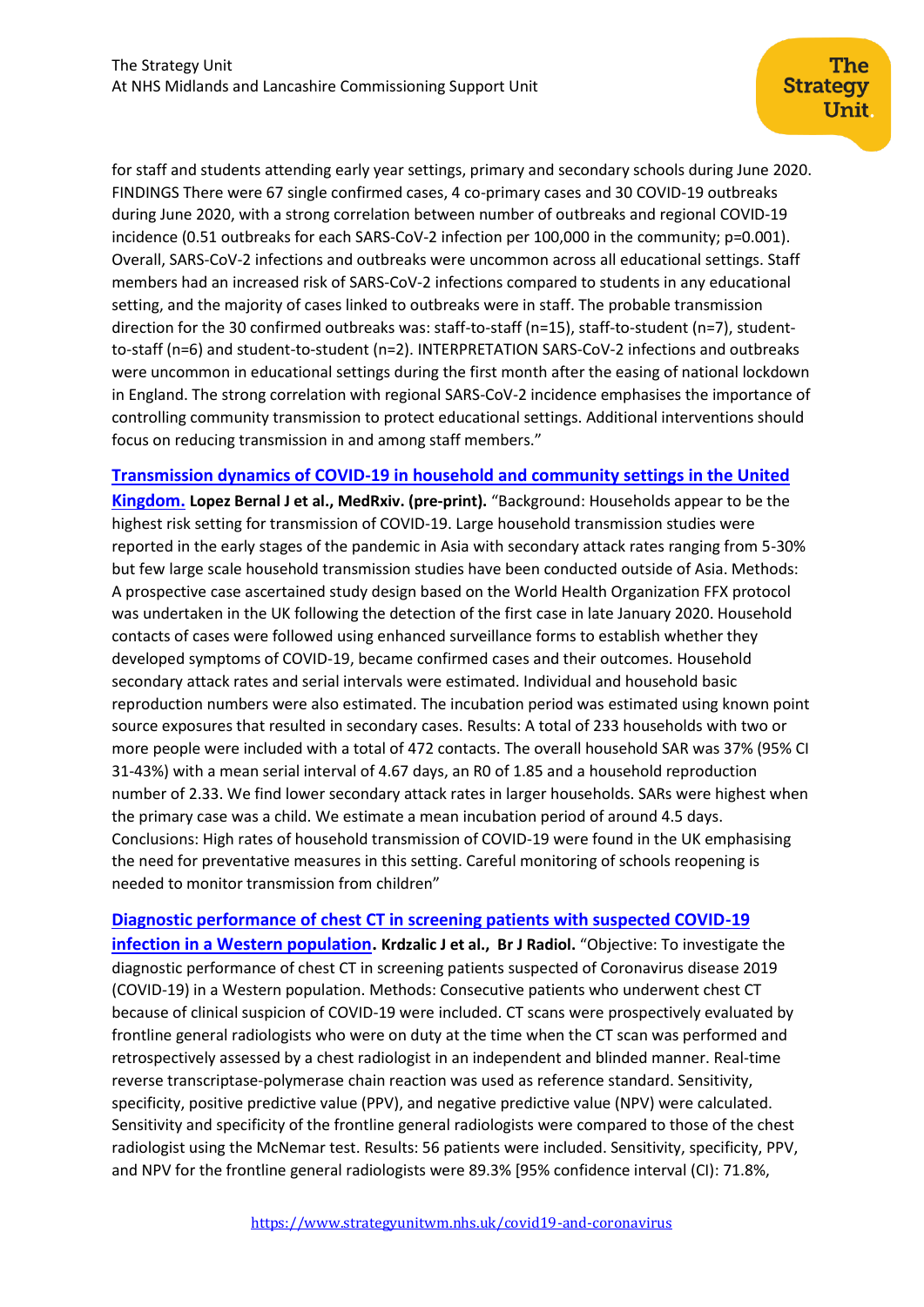97.7%], 32.1% (95% CI: 15.9%, 52.4%), 56.8% (95% CI: 41.0%, 71.7%), and 75.0% (95% CI: 42.8%, 94.5%), respectively. Sensitivity, specificity, PPV, and NPV for the chest radiologist were 89.3% (95% CI: 71.8%, 97.7%), 75.0% (95% CI: 55.1%, 89.3%), 78.1% (95% CI: 60.0%, 90.7%), and 87.5% (95% CI: 67.6%, 97.3%), respectively. Sensitivity was not significantly different ( $p = 1.000$ ), but specificity was significantly higher for the chest radiologist ( $p = 0.001$ ). Conclusion: Chest CT interpreted by frontline general radiologists achieves insufficient screening performance. Although specificity of a chest radiologist appears to be significantly higher, sensitivity did not improve. A negative chest CT result does not exclude COVID-19. Advances in knowledge: Our study shows that chest CT interpreted by frontline general radiologists achieves insufficient diagnostic performance to use it as an independent screening tool for COVID-19. Although specificity of a chest radiologist appears to be significantly higher, sensitivity is still insufficiently high."

**[Differential occupational risks to healthcare workers from SARS-CoV-2 observed during a](https://elifesciences.org/articles/60675)  [prospective observational study.](https://elifesciences.org/articles/60675) Eyre DW et al., Epidemiology and Global health**. "We conducted voluntary Covid-19 testing programmes for symptomatic and asymptomatic staff at a UK teaching hospital using naso-/oro-pharyngeal PCR testing and immunoassays for IgG antibodies. 1128/10,034(11.2%) staff had evidence of Covid-19 at some time. Using questionnaire data provided on potential risk-factors, staff with a confirmed household contact were at greatest risk (adjusted odds ratio [aOR] 4.82 [95%CI 3.45-6.72]). Higher rates of Covid-19 were seen in staff working in Covid-19-facing areas (22.6% vs. 8.6% elsewhere) (aOR 2.47 [1.99-3.08]). Controlling for Covid-19 facing status, risks were heterogenous across the hospital, with higher rates in acute medicine (1.52 [1.07-2.16]) and sporadic outbreaks in areas with few or no Covid-19 patients. Covid-19 intensive care unit staff were relatively protected (0.44 [0.28-0.69]), likely by a bundle of PPE-related measures. Positive results were more likely in Black (1.66 [1.25-2.21]) and Asian (1.51 [1.28-1.77]) staff, independent of role or working location, and in porters and cleaners (2.06 [1.34-3.15])."

**[Risk factors for positive and negative COVID-19 tests: a cautious and in-depth analysis of](https://academic.oup.com/ije/advance-article/doi/10.1093/ije/dyaa134/5894660) [UK biobank data.](https://academic.oup.com/ije/advance-article/doi/10.1093/ije/dyaa134/5894660) Chadeau-Hyam M et al., Int J Epidemiol.** "We conducted voluntary Covid-19 testing programmes for symptomatic and asymptomatic staff at a UK teaching hospital using naso- /oro-pharyngeal PCR testing and immunoassays for IgG antibodies. 1128/10,034(11.2%) staff had evidence of Covid-19 at some time. Using questionnaire data provided on potential risk-factors, staff with a confirmed household contact were at greatest risk (adjusted odds ratio [aOR] 4.82 [95%CI 3.45-6.72]). Higher rates of Covid-19 were seen in staff working in Covid-19-facing areas (22.6% vs. 8.6% elsewhere) (aOR 2.47 [1.99-3.08]). Controlling for Covid-19-facing status, risks were heterogenous across the hospital, with higher rates in acute medicine (1.52 [1.07-2.16]) and sporadic outbreaks in areas with few or no Covid-19 patients. Covid-19 intensive care unit staff were relatively protected (0.44 [0.28-0.69]), likely by a bundle of PPE-related measures. Positive results were more likely in Black (1.66 [1.25-2.21]) and Asian (1.51 [1.28-1.77]) staff, independent of role or working location, and in porters and cleaners (2.06 [1.34-3.15])."

**[What is the Preferred Screening Tool for COVID-19 in Asymptomatic Patients Undergoing a](https://link.springer.com/article/10.1007/s00268-020-05722-9)  [Surgical or Diagnostic Procedure?](https://link.springer.com/article/10.1007/s00268-020-05722-9) Huybens EM et al., World J Surg.** "Introduction: Since the outbreak of COVID-19, measures were taken to protect healthcare staff from infection, to prevent infection of patients admitted to the hospital and to distribute PPE according to need. To assure the proper protection without overuse of limited supply of these equipments, screening of patients before surgical or diagnostic procedure was implemented. This study evaluates the results of this screening. Method: All patients screened for COVID-19 before procedure warranting either general,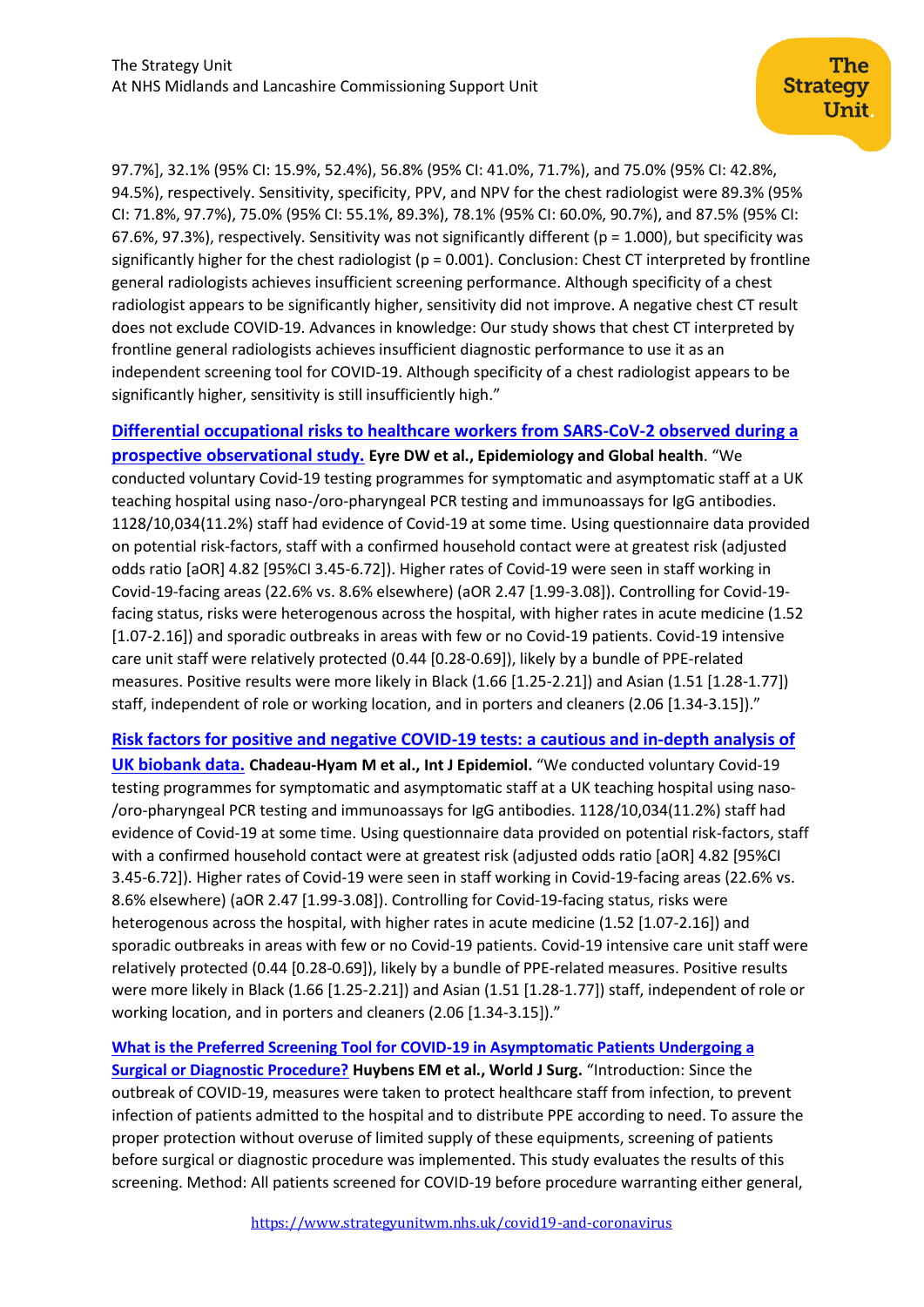locoregional anaesthesia or sedation were included. Screening included a symptom questionnaire by phone, PCR and HRCT chest testing. Surgical or procedural details were registered together with actions taken based on screening results. Results: Three hundred ninety-eight screenings were performed on 386 patients. The symptom questionnaire was completed in 72% of screenings. In 371 screenings, PCR testing was performed and negative. HRCT chest found 18 cases where COVID-19 could not be excluded, with negative PCR testing. Three patients had their surgery postponed due to inconclusive screening, and additional measures were taken in three other patients. There were incidental findings in 14% of HRCT chest scans. Discussion: Pre-operative screening will differentiate if PPE is needed for procedures and which patients can safely have elective surgery during this COVID-19 pandemic and in the times to come. HRCT chest has no additional value in the preoperative screening of asymptomatic patients. Screening can be performed with a symptom questionnaire, and additional screening with PCR testing in high-risk patient groups should be considered."

#### **[Perceived versus proven SARS-CoV-2-specific immune responses in health-care](https://www.ncbi.nlm.nih.gov/pmc/articles/PMC7286418/)**

**[professionals.](https://www.ncbi.nlm.nih.gov/pmc/articles/PMC7286418/) Behrens GMN et al., Infection.** "There have been concerns about high rates of thus far undiagnosed SARS-CoV-2 infections in the health-care system. The COVID-19 Contact (CoCo) Study follows 217 frontline health-care professionals at a university hospital with weekly SARS-CoV-2-specific serology (IgA/IgG). Study participants estimated their personal likelihood of having had a SARS-CoV-2 infection with a mean of 21% [median 15%, interquartile range (IQR) 5–30%]. In contrast, anti-SARS-CoV-2 IgG prevalence was about 1–2% at baseline. Regular anti-SARS-CoV-2 IgG testing of health-care professionals may aid in directing resources for protective measures and care of COVID-19 patients in the long run."

### **[COVID-19 clusters and outbreaks in occupational settings in the EU/EEA and the UK.](https://www.ecdc.europa.eu/en/publications-data/covid-19-clusters-and-outbreaks-occupational-settings-eueea-and-uk)**

**European Centre for Disease Prevention and Control.** "Outbreaks and clusters of COVID-19 in a variety of occupational settings have been reported since the start of the pandemic in the European Union, the European Economic Area (EU/EEA) and the United Kingdom (UK). Fifteen EU/EEA countries and the UK reported 1 376 clusters of COVID-19 in occupational settings which occurred between March and early July 2020. Workers in occupations which bring them in close physical proximity to other people (co-workers, patients, customers, etc.), particularly when working in indoor settings or with shared transport or accommodation, are more exposed to and at higher risk of COVID-19 in the absence of mitigation measures. The majority of occupational COVID-19 clusters reported were from the health sector, however testing of healthcare workers has been prioritised in all EU/EEA countries and the UK. Large numbers of clusters were also reported from the food packaging and processing sectors, in factories and manufacturing, and in office settings. Fewer clusters were reported from the mining sector, however some of these clusters have been large. Occupations are commonly linked to socio-economic status which can also affect the individual's risk of COVID-19. Moreover, workers in many essential sectors cannot work from home, which may explain why certain occupations have been shown to have a higher risk of COVID-19 infection and mortality than others. Increased focus on testing for COVID-19 in workplace settings, combined with robust polices on physical distancing, hygiene and cleaning, appropriate use of personal protective equipment (PPE) where necessary and hand hygiene, particularly in closed settings and situations where workers have extended contact or share transportation and accommodation, will help prevent further COVID-19 outbreaks. Robust surveillance and contact tracing are essential, as are clear protocols on how to address outbreaks when they are detected. Within the EU there is a body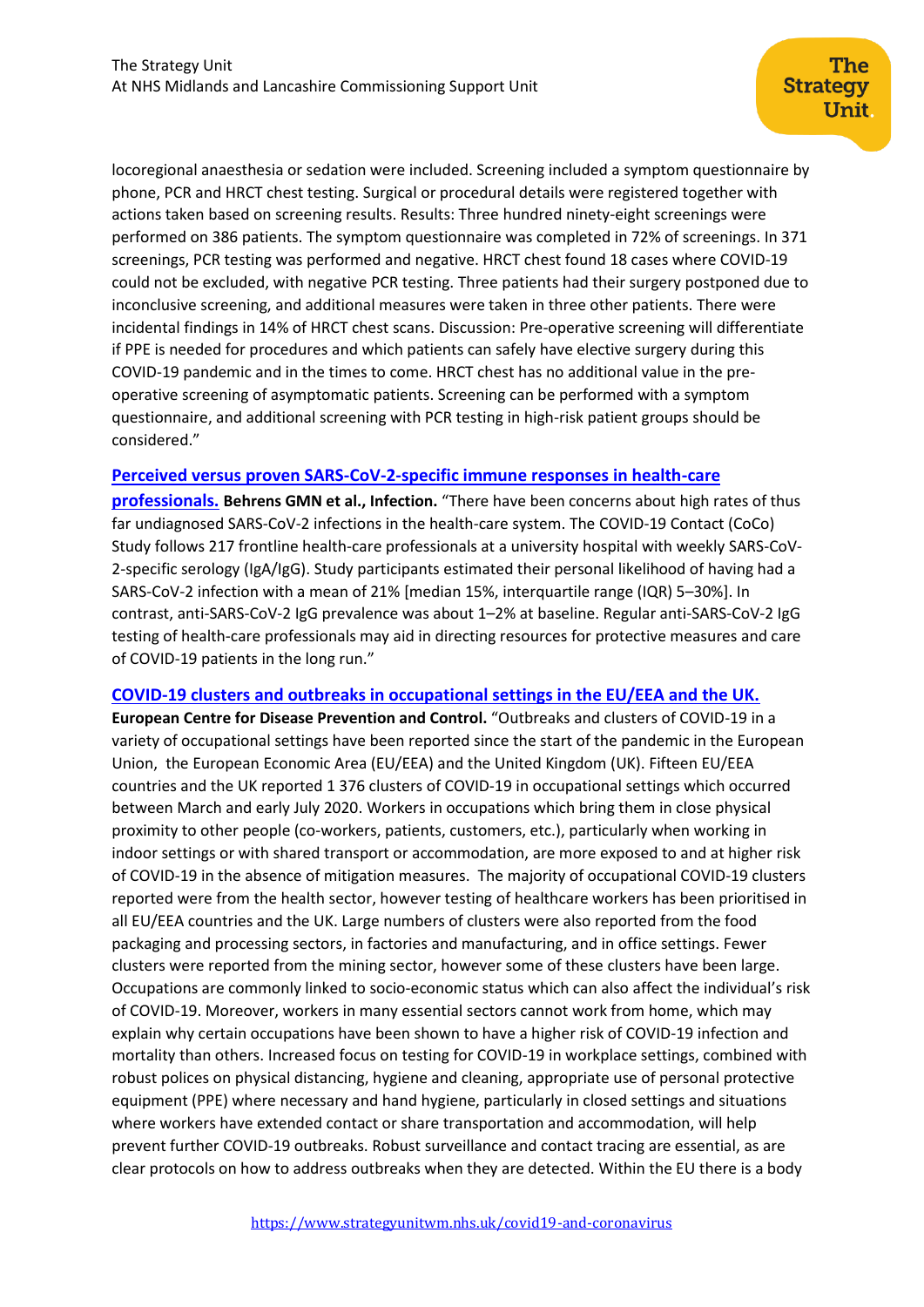of occupational safety and health legislation in place, including legislation on the protection of workers from biological agents at work. This legislation sets out technical and organisational measures to be implemented by employers at work places following a workplace risk assessment. Specific guidance is available at EU and national level on how to protect workers and this includes the sectors and occupations where clusters have occurred. Collaboration between public health and occupational health and safety agencies at local and national level will help with communication and mitigation of the spread of COVID-19 in occupational settings and communities in the EU/EEA and the UK.

#### **Broader impacts on health outcomes**

#### **Rapid reviews**

#### *Long-term conditions*

## **[Impact and mortality of COVID-19 on people](https://ltccovid.org/wp-content/uploads/2020/08/International-report-on-the-impact-of-COVID-19-on-people-living-with-dementia-19-August-2020.pdf) living with dementia: cross-country report. Suárez-González A et al., LTC Covid. (updated 19/8/20). "**We have collected data on impact and mortality of COVID-19 in people living with dementia in 9 countries: The United Kingdom (UK), Spain, Ireland, Italy, Australia, the United States (US), India, Kenya and Brazil. o The share of people whose deaths were linked to COVID-19 in care homes who had dementia ranges from 29% to 75% across those countries. Within countries, people with dementia account for 25% of all COVID-19 related deaths in England and Wales, 31% in Scotland and 19% in Italy. We did not find nation-level data for the rest of the countries. The high rates of deaths in people living with dementia seem to be linked to death rates in care homes, where many residents have dementia. Direct comparison between countries is not possible due to differences in systems of information: the types of data collected and ways in which they are reported, metrics used and varying definitions of COVID-19 cases and care home facilities. The different approaches to collecting and reporting data across different administrative or autonomous regions within the same nation also hinders the extraction of national-level figures in some countries (e.g. the 4 countries in the UK, the 17 Autonomous Communities in Spain and the different administrative regions in Italy). In many places, the basic human rights of people with dementia may have been compromised during the pandemic. These rights include access to Intensive Care Units, hospital admissions, health care and palliative care. The controversial ban on visits (including spouses and care partners) to care homes across the world, have kept people with dementia detached from essential affective bonds and provision of family care for many months. There is now a pressing need and also an opportunity for innovation, looking at new ways of providing services such as allowing visits to care homes and access to healthcare. Excellent examples of both are contained in this report. Guidelines and tools to support institutions and practitioners to respond better to the needs of people with dementia during the pandemic are needed as a matter of urgency. Confinement, isolation and many of the challenges brought about by the pandemic are detrimental to the cognitive and mental health symptoms in people with dementia across the world, both those living in the community and care homes1 . This report offers a list of short-term and long-term actions needed to ensure that people with dementia are not being left behind in this pandemic or future ones."

#### *Mental health – public*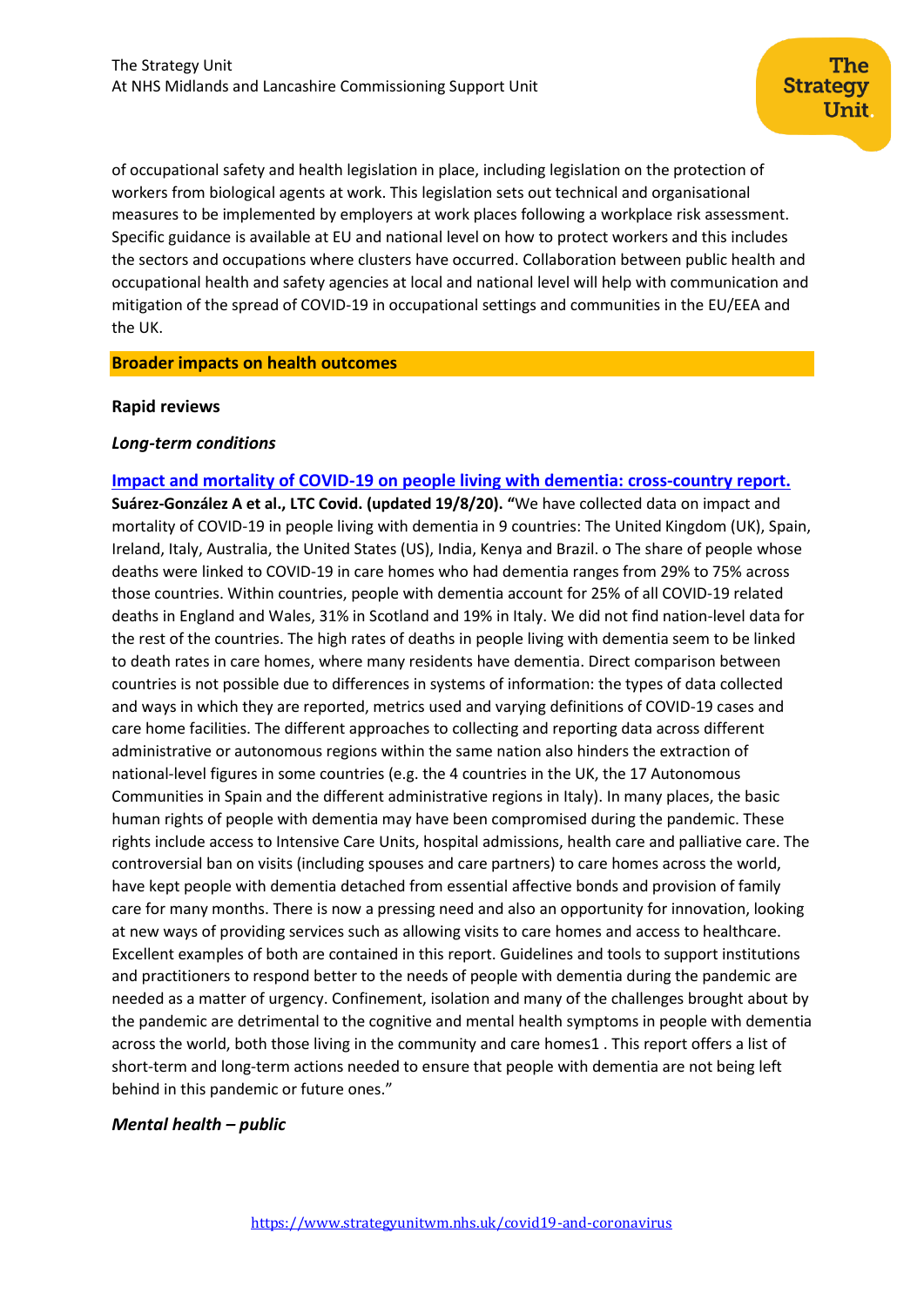## **[Effects of COVID-19 on Anxiety, Depression and Other Mental Health Issues: A worldwide](https://www.researchsquare.com/article/rs-58186/v1)**

**[scope review.](https://www.researchsquare.com/article/rs-58186/v1) Machado DB et al., Preprint.** "BACKGROUND: The COVID-19 pandemic has spread across the world and, along with it, a considerable degree of fear and uncertainties that impact on various aspects of societal life, including on people's Mental Health (MH). Understanding how the COVID-19 pandemic affects MH can help to implement interventions and adequate public policies, providing more effective responses to mitigate its effects. OBJECTIVES: To summarize the scientific evidence on the possible influence of the Covid-19 pandemic on MH, critically evaluating the methods and scientific validity of the studies found, in addition to summarizing the recommendations on strategic measures to reduce the impact of COVID-19 on MH. METHODOLOGY: The current scoping review was conducted from a screening of 465 articles on COVID-19 and MH outcomes, based on the main database of scientific references on health, assessed throughout PubMed. RESULT: Of the 43 papers selected for summary and critical analysis 77% (n=33) indicated a relationship between the COVID-19 pandemic and anxiety symptoms, 56% (n=26) with depression or depressive symptoms, seven with changes in sleep pattern and seven with obsessive behaviours or Obsessive Compulsive Disorder. In addition to studies that showed an influence of the COVID-19 pandemic on trauma or post-traumatic stress disorder (PTSD), psychological distress, stress and fear. Most of the studies were carried out in China, and primarily evaluated the presence of anxiety and depression, through scales and questionnaires. Health professionals and the elderly were cited among the most affected population groups. CONCLUSIONS: Most studies presented significant methodological limits. Investments in new research, with controlled studies, including representative and randomized samples, and longitudinal follow-up, are necessary, to further explore the relationships between the COVID-19 pandemic and people's MH and long-term effects. Pending such studies, given the effects (during and after) of previous epidemics on MH, government measures need to be implemented to reduce the potential catastrophic effects of the COVID-19 pandemic on MH, and the burden that will remain after the pandemic. The timely identification of psychological distress and the identification of MH needs among populations, facilitate the development of targeted psychological interventions, in addition to the organization of health services and systems, during the pandemic."

## **[Prevalence of Psychological Morbidities Among General Population, Healthcare Workers](https://www.ncbi.nlm.nih.gov/pmc/articles/PMC7417292/)  [and COVID-19 patients Amidst the COVID-19 Pandemic: A Systematic Review and Meta-](https://www.ncbi.nlm.nih.gov/pmc/articles/PMC7417292/)**

**[Analysis.](https://www.ncbi.nlm.nih.gov/pmc/articles/PMC7417292/) Krishnamoorthy Y et al., Psychiatry Res. "**This review was done to synthesise the existing evidence on the prevalence of various psychological morbidities among general public, healthcare workers and COVID-19 patients amidst this pandemic situation. Systematic searches were conducted in various databases and search engines such as Medline, Chinese national knowledge infrastructure, Cochrane library, ScienceDirect, and Google Scholar from inception until 22 April 2020. Newcastle Ottawa scale was used to assess the quality of included studies. We carried out a meta-analysis with random-effects model and reported pooled prevalence with 95% confidence intervals (CIs). A total of 50 studies were included in the review. Only seven studies (14%) had low risk of bias. Pooled prevalence rate of psychological morbidities includes poor sleep quality (40%), stress (34%), psychological distress (34%), insomnia (30%), post-traumatic stress symptoms (27%), anxiety (26%), depression (26%). Pooled prevalence rate of psychological morbidities with respect to impact of event due to COVID-19 pandemic was 44% (95%CI-42% to 47%). The burden of these psychological morbidities was highest among the COVID-19 patients followed by healthcare workers and general population."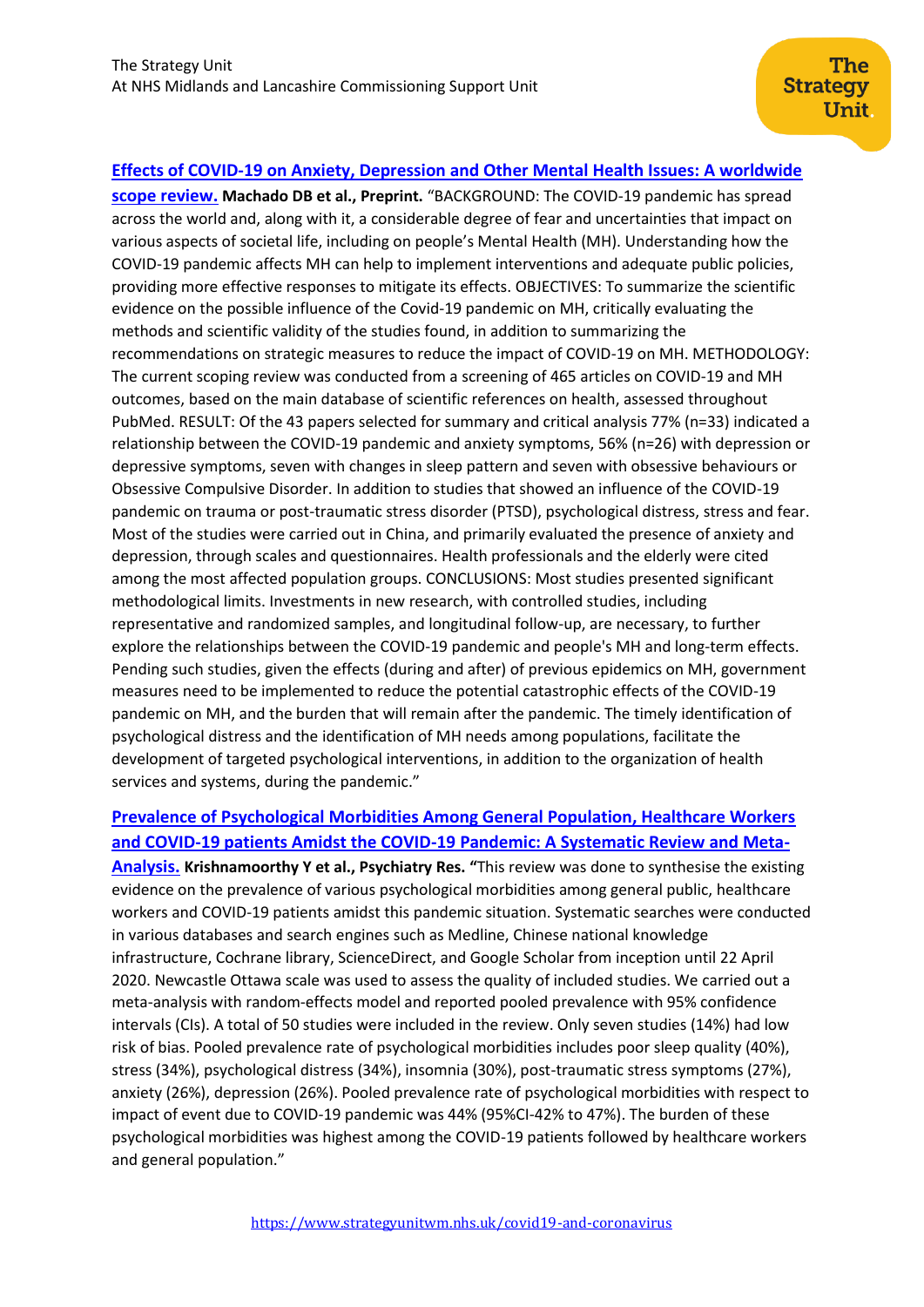## **[Overview on Children Mental Health Status during Coronavirus Disease: Expressing How](http://ijp.mums.ac.ir/article_16353_bc72e41439b4297f9b8ced0a0e56d1b0.pdf)**

**[to Support.](http://ijp.mums.ac.ir/article_16353_bc72e41439b4297f9b8ced0a0e56d1b0.pdf) Mohammadi GH et al., Int J Pediatr.** "Background: Coronavirus pandemic puts children in a more critical mental status compared to adults. Some symptoms of children's mental disorders include extreme dependence, anxiety, fear, anger, and impatience. The present study aimed to review the studies, which have investigated the effects of coronavirus and its consequences on mental health, particularly the children, and provide some effective strategies to support them."

## **[Interpersonal Violence Against People With Disabilities: Additional](https://psycnet.apa.org/fulltext/2020-59952-001.html) Concerns and [Considerations in the COVID-19 Pandemic.](https://psycnet.apa.org/fulltext/2020-59952-001.html) Lund EM, Rehabilitation Psychology.**

"Objective/Purpose: The objective of this article is to provide information about the ways in which the novel coronavirus 2019 (COVID-19) pandemic may affect the ongoing public health issue of violence against people with disabilities and how rehabilitation psychologists and other providers can address these concerns in their practice. Method: This article reviews the literature on violence against people with disabilities as well as emerging literature on the COVID-19 pandemic and its social and medical consequences. Results: The COVID-19 pandemic magnifies existing issues and barriers facing people with disabilities who are experiencing interpersonal violence. These issues include reliance on the perpetrator for care and assistance, barriers to reporting abuse and seeking help, fear of retaliation and other negative consequences if abuse is reported, emotional abuse related to disability, and exacerbation of secondary physical and mental health sequalae of abuse. Conclusions/Implications: The COVID-19pandemic and its consequences enhance the already increased risk for abuse among people with disabilities. Providers who work with individuals with disabilities should address these issues at both the individual client and systems levels."

## **Emerging evidence**

## *Public health*

**[Penetrating trauma during a global pandemic: Changing patterns in interpersonal](https://www.sciencedirect.com/science/article/pii/S1479666X20301037?via%3Dihub)  [violence, self-harm and domestic violence in the Covid-19 outbreak.](https://www.sciencedirect.com/science/article/pii/S1479666X20301037?via%3Dihub) Olding J et al., The Surgeon.** "Introduction: The restrictions imposed on social activity in response to the Covid-19 pandemic have had a profound impact globally. In the UK, the NHS was placed on a war-footing, with elective surgery, face-to-face outpatient clinics, and community care facilities all scaled back as a temporary measure to redistribute scarce resources. There has been concern during this period over increasing levels of violence in the domestic setting, as well as self-harm. Methods: Data was collected on all patients presenting with traumatic penetrating injuries during the 'lockdown' period of 23rd March to 29th April 2020. Demographics and injury details were compared with the same period in the two preceding years. Results: Overall trauma fell by 35% compared with the previous year. Over one in four penetrating injuries seen were a result of self-harm, which was significantly higher than in previous years (11% in 2019, 2% in 2018). There were two cases of injuries due to domestic violence, while a total of 4 cases of injury arose in separate violent domestic incidents. Self-harm commonly involved penetrating injury to the neck. Discussion: Our centre has seen an increase in the proportion of penetrating injuries as a result of both self-harm and violence in the domestic setting. The number of penetrating neck injury cases, which can represent suicidal intent or a major presentation of psychiatric illness, is of particular concern. We must further investigate the effect of social restrictions on violent injury, and how home confinement may influence a changing demographic picture of victims."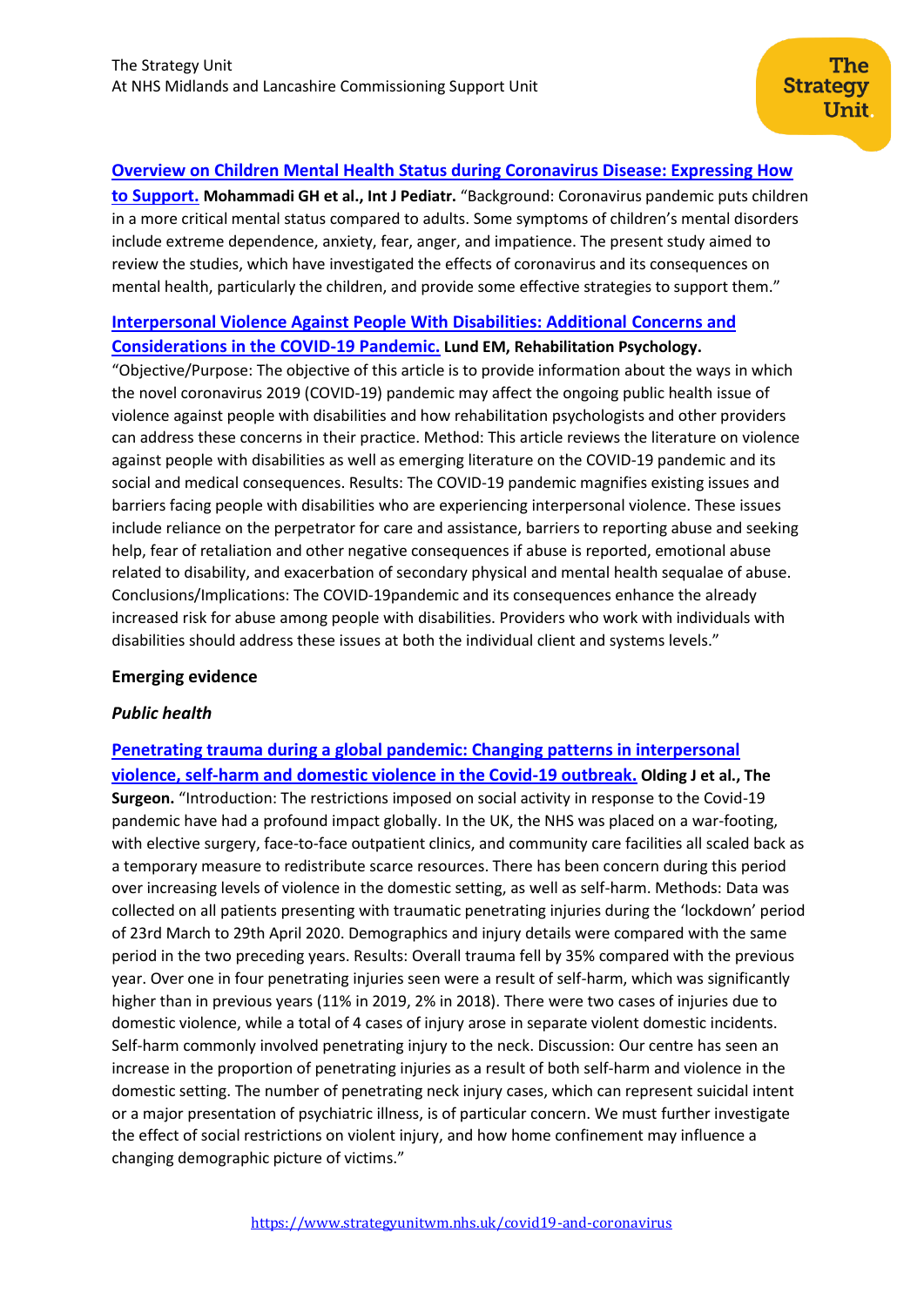## **[Child safety, protection, and safeguarding in the time of COVID-19 in Great Britain:](https://www.sciencedirect.com/science/article/pii/S0145213420303239?via%3Dihub)**

**[Proposing a conceptual framework.](https://www.sciencedirect.com/science/article/pii/S0145213420303239?via%3Dihub) Levine DT et al., Child Abuse & Neglect.** "BACKGROUND: Great Britain has the highest coronavirus death rate in Europe. While the pandemic clearly poses a risk to the lives and wellbeing of vulnerable groups, necessary public health measures taken to delay or limit the spread of the virus have led to distinctive challenges for prevention, family support, court processes, placement and alternative care. The pandemic has also come about at a time when statutory changes to partnerships have led to a reduction in the importance of educational professional representation in the new formulation in England and Wales. OBJECTIVES: In this discussion paper, we propose a novel and pragmatic conceptual framework during this challenging time. PARTICIPANTS: We consulted with 8 education professionals and 4 field-based student social workers. SETTING: Bodies responsible for safeguarding have been working quickly to develop new approaches to fulfilling their responsibilities, for example through online home visits and case conferences. However, some communities have been highlighted as experiencing particular challenges because of the pandemic and its impacts. Protection of vulnerable children is increasingly dependent on individualised - and often pathologising - practice with a lack of emphasis on the importance of the social. Holistic consideration of the child is side-lined. RESULTS: Our framework comprises two phases: pandemic and aspirational. CONCLUSION: The framework illuminates the importance of interconnected sectors and multi-agency working, the need for resilient and adaptable support systems, and the need to promote the importance of children's rights and voices to be heard above the noise of the pandemic."

## **[Behavioral Health and Service Usage During the Coronavirus Disease 2019 Pandemic](https://www.ncbi.nlm.nih.gov/pmc/articles/PMC7417157/)  [Among Emerging Adults Currently or Recently Experiencing Homelessness.](https://www.ncbi.nlm.nih.gov/pmc/articles/PMC7417157/) Tucker JS et al. J**

**Adolesc Health.** "Purpose: This study provides information on how the coronavirus disease 2019 (COVID-19) outbreak is affecting emerging adults currently or recently homeless in terms of engagement in protective behaviors, mental health, substance use, and access to services. Methods: Ninety participants in an ongoing clinical trial of a risk reduction program for homeless, aged 18–25 years, were administered items about COVID-19 between April 10 and July 9, 2020. Results: Most participants reported engaging in COVID-19 protective behaviors. Past week mental health symptoms were reported by 38%–48% of participants, depending on symptoms. Among those who used substances before the outbreak, 16%–28% reported increased use of alcohol, tobacco, and marijuana. More than half of the participants reported increased difficulty meeting basic needs (e.g., food), and approximately 32%–44% reported more difficulty getting behavioral health services since the outbreak. Conclusions: Innovative strategies are needed to address the increased behavioral health needs of young people experiencing homelessness during events such as the COVID-19 outbreak."

## *Mental health*

**[Impact of the COVID-19 pandemic and initial period of lockdown on the mental health and](https://www.ncbi.nlm.nih.gov/pmc/articles/PMC7431844/)  [well-being of adults in the UK.](https://www.ncbi.nlm.nih.gov/pmc/articles/PMC7431844/) White RG and Van Der Boor C, BJPsych Open.** "The impact of the COVID-19 pandemic on mental health and well-being were assessed in a convenience sample of 600 UK adults, using a cross-sectional design. Recruited over 2 weeks during the initial phase of lockdown, participants completed an online survey that included COVID-19-related questions, the Hospital Anxiety and Depression Scale, the World Health Organization (Five) Well-Being Index and the Oxford Capabilities Questionnaire for Mental Health. Self-isolating before lockdown, increased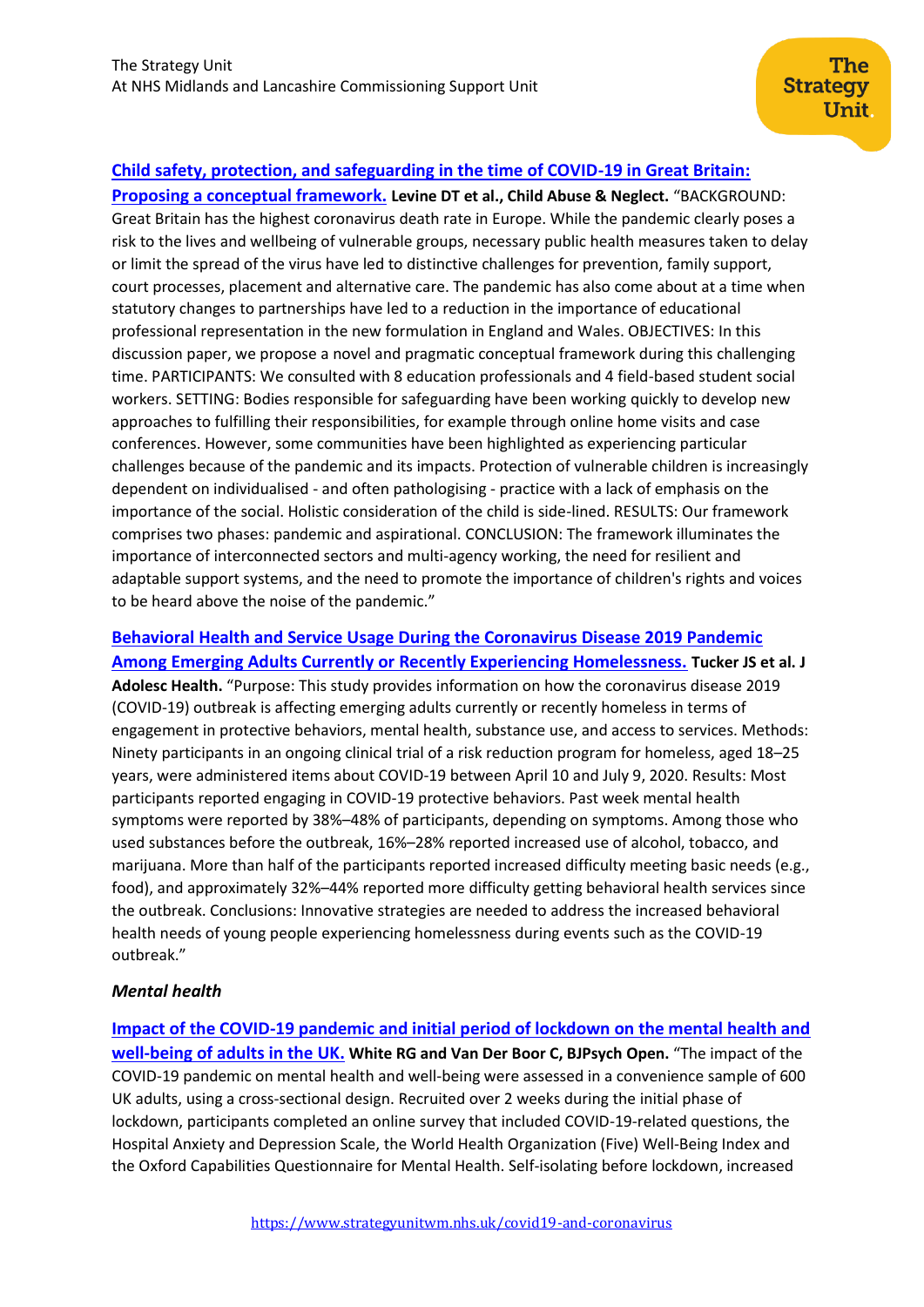feelings of isolation since lockdown and having COVID-19-related livelihood concerns were associated with poorer mental health, well-being and quality of life. Perceiving increased kindness, community connectedness and being an essential worker were associated with better mental health and well-being outcomes."

The

Unit

**Strategy** 

**[Time and Covid-19 stress in the lockdown situation: Time free, «Dying» of boredom and](https://journals.plos.org/plosone/article?id=10.1371/journal.pone.0236465)** 

**[sadness.](https://journals.plos.org/plosone/article?id=10.1371/journal.pone.0236465) Droit-Volet S et al., PLoS ONE.** "A lockdown of people has been used as an efficient public health measure to fight against the exponential spread of the coronavirus disease (Covid-19) and allows the health system to manage the number of patients. The aim of this study (clinicaltrials.gov NCT 0430818) was to evaluate the impact of both perceived stress aroused by Covid-19 and of emotions triggered by the lockdown situation on the individual experience of time. A large sample of the French population responded to a survey on their experience of the passage of time during the lockdown compared to before the lockdown. The perceived stress resulting from Covid-19 and stress at work and home were also assessed, as were the emotions felt. The results showed that people have experienced a slowing down of time during the lockdown. This time experience was not explained by the levels of perceived stress or anxiety, although these were considerable, but rather by the increase in boredom and sadness felt in the lockdown situation. The increased anger and fear of death only explained a small part of variance in the time judgment. The conscious experience of time therefore reflected the psychological difficulties experienced during lockdown and was not related to their perceived level of stress or anxiety."

**[The Impact of Sheltering in Place During the COVID-](https://academic.oup.com/psychsocgerontology/advance-article/doi/10.1093/geronb/gbaa110/5890805)19 Pandemic on Older Adults' Social [and Mental Well-Being.](https://academic.oup.com/psychsocgerontology/advance-article/doi/10.1093/geronb/gbaa110/5890805) Krendl AC and Perry BL, The Journals of Gerontology.** "Objectives: We examined whether social isolation due to the COVID-19 shelter-in-place orders was associated with greater loneliness and depression for older adults, and, if so, whether declines in social engagement or relationship strength moderated that relationship. Methods: Between April 21 and May 21, 2020, 93 older adults in the United States who had completed measures characterizing their personal social networks, subjective loneliness, and depression 6–9 months prior to the pandemic completed the same measures via phone interview, as well as questions about the impact of the pandemic on their social relationships. Results: Older adults reported higher depression and greater loneliness following the onset of the pandemic. Loneliness positively predicted depression. Perceived relationship strength, but not social engagement, moderated this relationship such that loneliness only predicted depression for individuals who became closer to their networks during the pandemic. For those who felt less close, depression was higher irrespective of loneliness. Discussion: The COVID-19 pandemic negatively affected older adults' mental health and social well-being in the short

**[Mental Health During the COVID-19 Pandemic: Effects of Stay-at-Home Policies, Social](https://www.sciencedirect.com/science/article/pii/S0165178120315419)  [Distancing Behavior, and Social Resources.](https://www.sciencedirect.com/science/article/pii/S0165178120315419) Marroquín B et al., Psychiatry Research.** "Social distancing is the most visible public health response to the COVID-19 pandemic, but its implications for mental health are unknown. In a nationwide online sample of 435 U.S. adults, conducted in March 2020 as the pandemic accelerated and states implemented stay-at-home orders, we examined whether stay-at-home orders and individuals' personal distancing behavior were associated with symptoms of depression, generalized anxiety disorder (GAD), intrusive thoughts, insomnia, and acute stress. Stay-at-home order status and personal distancing were independently associated with higher symptoms, beyond protective effects of available social resources (social

term. Potential long-term impacts are considered."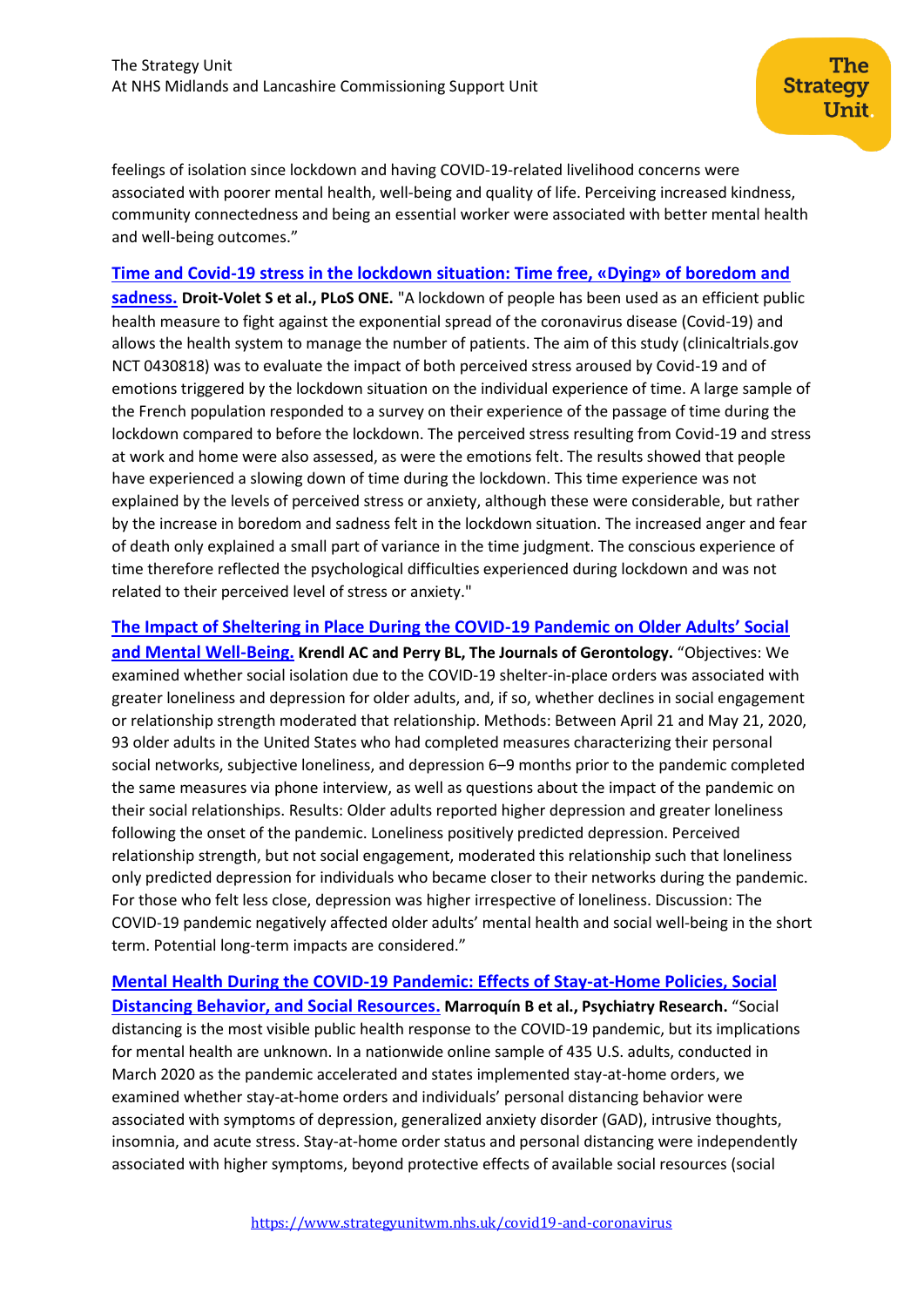support and social network size). A subsample of 118 participants who had completed symptom measures earlier in the outbreak (February 2020) showed increases in depression and GAD between February and March, and personal distancing behavior was associated with these increases. Findings suggest that there are negative mental health correlates of social distancing, which should be addressed in research, policy, and clinical approaches to the COVID-19 pandemic."

**[COVID stress syndrome: Concept, structure, and correlates.](https://pubmed.ncbi.nlm.nih.gov/32627255/) Taylor S et al., Depress Anxiety.** "Background: Research shows that the COVID Stress Scales have a robust multifactorial structure, representing five correlated facets of COVID-19-related distress: (a) Fear of the dangerousness of COVID-19, which includes fear of coming into contact with fomites potentially contaminated with SARSCoV2, (b) worry about socioeconomic costs of COVID-19 (e.g., worry about personal finances and disruption in the supply chain), (c) xenophobic fears that foreigners are spreading SARSCoV2, (d) traumatic stress symptoms associated with direct or vicarious traumatic exposure to COVID-19 (nightmares, intrusive thoughts, or images related to COVID-19), and (e) COVID-19-related compulsive checking and reassurance seeking. These factors cohere to form a COVID stress syndrome, which we sought to further delineate in the present study. Methods: A populationrepresentative sample of 6,854 American and Canadian adults completed a self-report survey comprising questions about current mental health and COVID-19-related experiences, distress, and coping. Results: Network analysis revealed that worry about the dangerousness of COVID-19 is the central feature of the syndrome. Latent class analysis indicated that the syndrome is quasidimensional, comprising five classes differing in syndrome severity. Sixteen percent of participants were in the most severe class and possibly needing mental health services. Syndrome severity was correlated with preexisting psychopathology and with excessive COVID-19-related avoidance, panic buying, and coping difficulties during self-isolation. Conclusion: The findings provide new information about the structure and correlates of COVID stress syndrome. Further research is needed to determine whether the syndrome will abate once the pandemic has passed or whether, for some individuals, it becomes a chronic condition."

# **[Mental Health, Substance Use, and Suicidal Ideation During the COVID-19 Pandemic](https://www.cdc.gov/mmwr/volumes/69/wr/mm6932a1.htm) —**

**[United States, June 24](https://www.cdc.gov/mmwr/volumes/69/wr/mm6932a1.htm)–30, 2020. Czeisler ME et al., Morbidity and Mortality Weekly Report.**  "The coronavirus disease 2019 (COVID-19) pandemic has been associated with mental health challenges related to the morbidity and mortality caused by the disease and to mitigation activities, including the impact of physical distancing and stay-at-home orders. Symptoms of anxiety disorder and depressive disorder increased considerably in the United States during April–June of 2020, compared with the same period in 2019 (1,2). To assess mental health, substance use, and suicidal ideation during the pandemic, representative panel surveys were conducted among adults aged ≥18 years across the United States during June 24–30, 2020. Overall, 40.9% of respondents reported at least one adverse mental or behavioral health condition, including symptoms of anxiety disorder or depressive disorder (30.9%), symptoms of a trauma- and stressor-related disorder (TSRD) related to the pandemic† (26.3%), and having started or increased substance use to cope with stress or emotions related to COVID-19 (13.3%). The percentage of respondents who reported having seriously considered suicide in the 30 days before completing the survey (10.7%) was significantly higher among respondents aged 18–24 years (25.5%), minority racial/ethnic groups (Hispanic respondents [18.6%], non-Hispanic black [black] respondents [15.1%]), self-reported unpaid caregivers for adults§ (30.7%), and essential workers (21.7%)."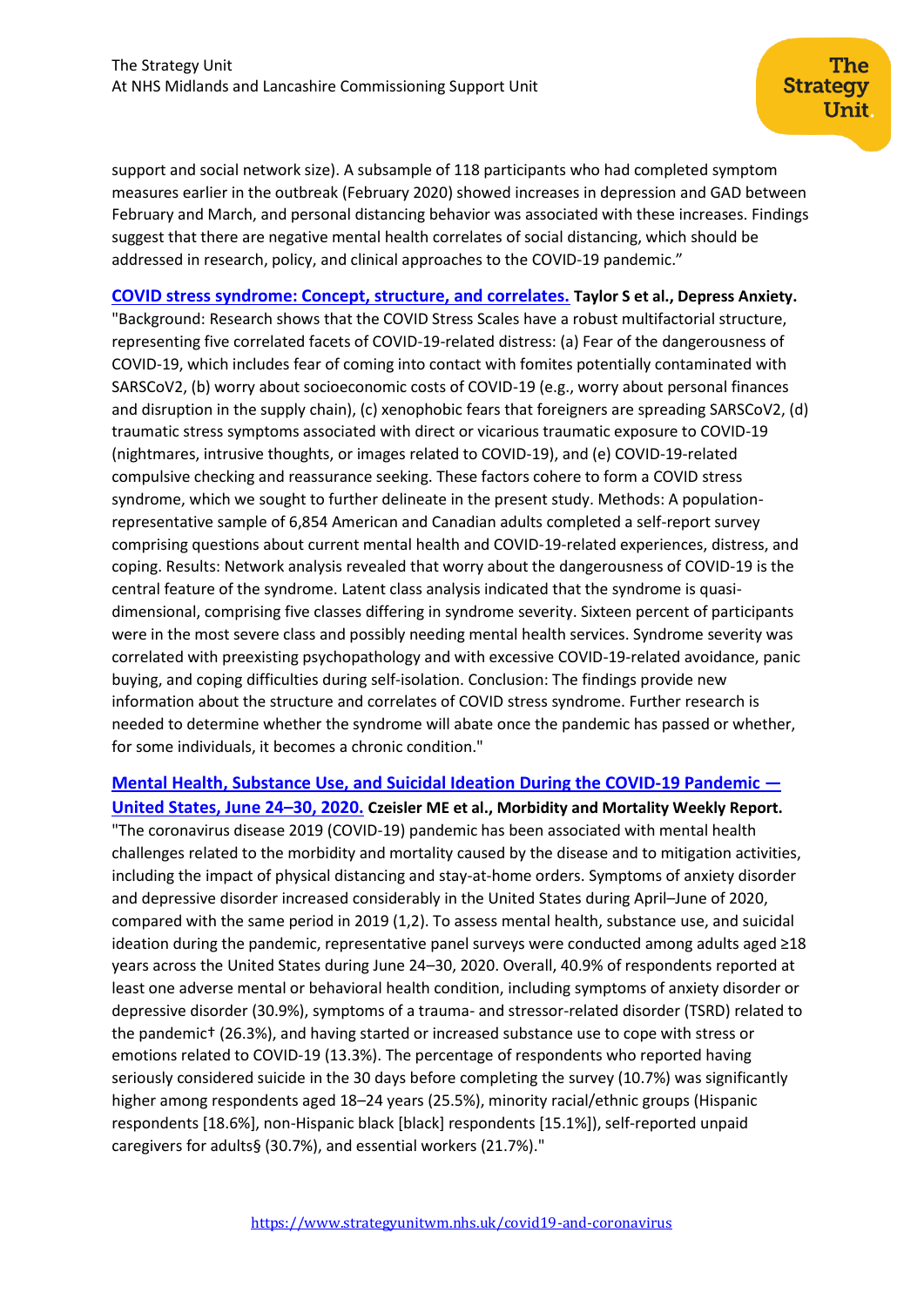## **[Exacerbation of Physical Intimate Partner Violence during COVID-19 Lockdown.](https://pubs.rsna.org/doi/pdf/10.1148/radiol.2020202866) Gosangi B**

**et al., Radiology (In press).** "Background: Intimate partner violence (IPV) is a global social and public health problem but published literature regarding the exacerbation of physical IPV during the COVID-19 pandemic is lacking. Purpose: To assess the incidence, patterns, and severity of injuries in victims of intimate partner violence (IPV) during the COVID-19 pandemic in 2020, compared with the prior three years. Materials and Methods: The demographics, clinical presentation, injuries, and radiological findings of patients reporting physical abuse arising from IPV during the statewide COVID-19 pandemic between March 11th and May 3rd, 2020 were compared with the same period over the past three years. Pearson's chi-squared and Fischer's exact have been used for analysis. Results: 26 physical IPV victims from 2020 (37+/-13 years, 25 women) were evaluated and compared with 42 physical IPV victims (41+/-15 years, 40 women) from 2017-2019. While the overall number of patients reporting IPV decreased during the pandemic, the incidence of physical IPV was 1.8 times greater (95% confidence interval [CI] 1.1 to 3.0, p = 0.01). The total number of deep injuries was 28 during 2020 versus 16 from 2017-2019; the number of deep injuries per victim was 1.1 during 2020 compared with 0.4 from 2017-2019 (p<0.001). The incidence of high-risk abuse defined by mechanism was greater by 2 times (95% CI 1.2 to 4.7, p= 0.01). Patients with IPV in during the COVID-19 pandemic were more likely to be ethnically white, 17 (65%) victims in 2020 were ethnically white compared to 11 (26%) in the prior years (p=0.007). Conclusion: There was a higher incidence and severity of physical intimate partner violence (IPV) during the COVID 19 pandemic compared with the prior three years. These results suggest that IPV victims delayed reaching out to health care services until the late stages of the abuse cycle during the COVID-19 pandemic."

## **[COVID-19-related fear and stress among individuals who experienced child abuse: The](https://www.sciencedirect.com/science/article/pii/S0145213420303495)  [mediating effect of complex posttraumatic stress disorder.](https://www.sciencedirect.com/science/article/pii/S0145213420303495) Tsur N and Abu-Raiya H, Child**

**Abuse & Neglect.** "Background: The COVID-19 pandemic exposes individuals not only to healthrelated risks, but also to psychosocial fear and acute stress. Previous studies reveal that individuals who experienced child abuse (CA), especially those who suffer from complex posttraumatic stress disorder (CPTSD), are at a higher risk of reacting with fear and stress when faced with stressful lifeevents. Objective: To test whether exposure to CA is implicated in a higher risk of COVID-19-related fear and acute stress, and whether CPTSD intervenes in such processes. Participants and settings: A convenience sample of 837 adults participated in the study during the first peak of COVID-19 in Israel. Methods: Participants completed self-report questionnaires, assessing child physical, sexual and emotional abuse, CPTSD (ITQ), COVID-19-related acute stress disorder (COVID-19 ASD; ASDS) and fear of COVID-19. Results: Bivariate analyses showed that participants who experienced CA were higher than participants who did not experience CA in COVID-19 ASD (p = .032), but not in fear of COVID-19 (p = .65). Mediation analyses demonstrated two significant paths: in the first, CA was associated with elevated fear of COVID-19 (effect = .061, .059; p < 0.05) and COVID-19 ASD (effect = .14, .084; p < 0.05) through the mediation of CPTSD; in the second path, when controlling for the mediation of CPTSD, CA was associated with reduced fear of COVID-19 (effect = −.15; p = 0.001), and COVID-19 ASD (effect = −.12; p = 0.024). Conclusions: The findings reveal a complex pattern, indicating that CPTSD may be a risk factor for elevated levels of COVID-19 distress among individuals who experienced CA. However, some CA survivors may express reduced COVID-19 distress."

#### **Commentaries**

#### *Mental health*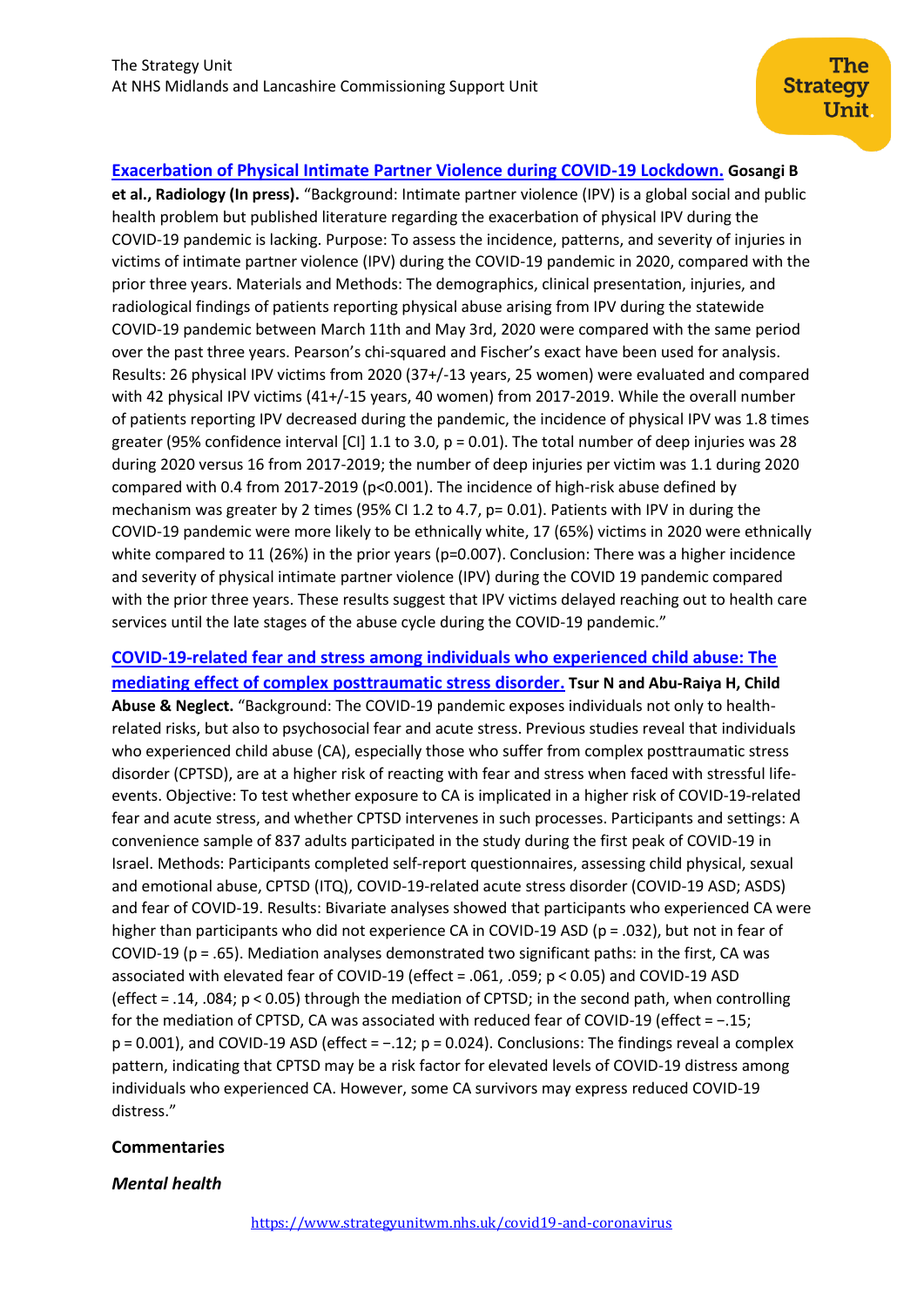**[Debate: Recognising and responding to the mental health needs of young people in the](https://acamh.onlinelibrary.wiley.com/doi/pdf/10.1111/camh.12414)  [era of COVID-19.](https://acamh.onlinelibrary.wiley.com/doi/pdf/10.1111/camh.12414)** Danese A & Smith P, Child and Adolescent Mental Health.

**[Emerging from COVID-19: prioritising the burden of loneliness in older people.](https://bjgp.org/content/70/697/382.2.long)** Armitage R and Nellums LB, British Journal of General Practice.

**["The post-COVID era": challenges in the treatment of substance use disorder \(SUD\) after](https://pubmed.ncbi.nlm.nih.gov/32731868/)  [the pandemic.](https://pubmed.ncbi.nlm.nih.gov/32731868/)** López-Pelayo H et al. BMC Med.

**[COVID-19 stress and substance use: Current issues and future preparations.](https://www.ncbi.nlm.nih.gov/pmc/articles/PMC7371588/)** McKay D and Asmundson GJG, J Anxiety Disord.

**[Psychosocial impact of COVID-19 pandemic lockdown on people living with eye diseases in](https://www.nature.com/articles/s41433-020-01130-4)  [the UK.](https://www.nature.com/articles/s41433-020-01130-4)** Ting DSJ et al., Eye.

**[Substance use and abuse associated with the behavioral immune system during COVID-](https://pubmed.ncbi.nlm.nih.gov/32622026/)[19: The special case of healthcare workers and essential workers.](https://pubmed.ncbi.nlm.nih.gov/32622026/)** McKay D and Asmundson GJG, Addict Behav.

**['Healthcare Heroes': problems with media focus on heroism from healthcare workers](https://pubmed.ncbi.nlm.nih.gov/32546658/)  [during the COVID-19 pandemic.](https://pubmed.ncbi.nlm.nih.gov/32546658/)** Cox CL, J Med Ethics.

**Impact on non-Covid care**

**Commentary from the collaboration**

**[The impact of Covid-19 on the use of digital technology in the NHS.](https://www.nuffieldtrust.org.uk/research/the-impact-of-covid-19-on-the-use-of-digital-technology-in-the-nhs)** Hutchings R, Nuffield Trust (published online 27/8/20).

**[Chart of the week: The proportion of people waiting more than 18 weeks for planned](https://www.nuffieldtrust.org.uk/resource/chart-of-the-week-the-proportion-of-people-waiting-more-than-18-weeks-for-planned-treatment-has-rocketed-since-covid-19)  [treatment has rocketed since Covid-19.](https://www.nuffieldtrust.org.uk/resource/chart-of-the-week-the-proportion-of-people-waiting-more-than-18-weeks-for-planned-treatment-has-rocketed-since-covid-19)** Reed S & Scobie S. Nuffield Trust. (published online 19/8/20).

**[Building the evidence base on video consultations: Three priorities for further research.](https://www.health.org.uk/news-and-comment/blogs/building-the-evidence-base-on-video-consultations)** Jones B and Scott J, The Health Foundation. (published online 26/8/20).

**A GP's perspective o[n COVID-19. Q&A with Dr Becks Fisher.](https://www.health.org.uk/news-and-comment/newsletter-features/a-gp-perspective-on-covid-19)** The Health Foundation. (published online 27/8/20).

## **Guidance**

**[COVID-19: Guidance for the remobilisation of services within health and care settings:](https://assets.publishing.service.gov.uk/government/uploads/system/uploads/attachment_data/file/910885/COVID-19_Infection_prevention_and_control_guidance_FINAL_PDF_20082020.pdf)  [Infection prevention and control recommendations.](https://assets.publishing.service.gov.uk/government/uploads/system/uploads/attachment_data/file/910885/COVID-19_Infection_prevention_and_control_guidance_FINAL_PDF_20082020.pdf)** Department of Health & Social Care (DHSC), Public Health Wales (PHW), Public Health Agency (PHA) Northern Ireland, Health Protection Scotland (HPS)/National Services Scotland, Public Health England (PHE) and NHS England.

**[Hospital discharge service: policy and operating model.](https://www.gov.uk/government/publications/hospital-discharge-service-policy-and-operating-model)** Department of Health & Social Care (21/08/20).

**Rapid reviews**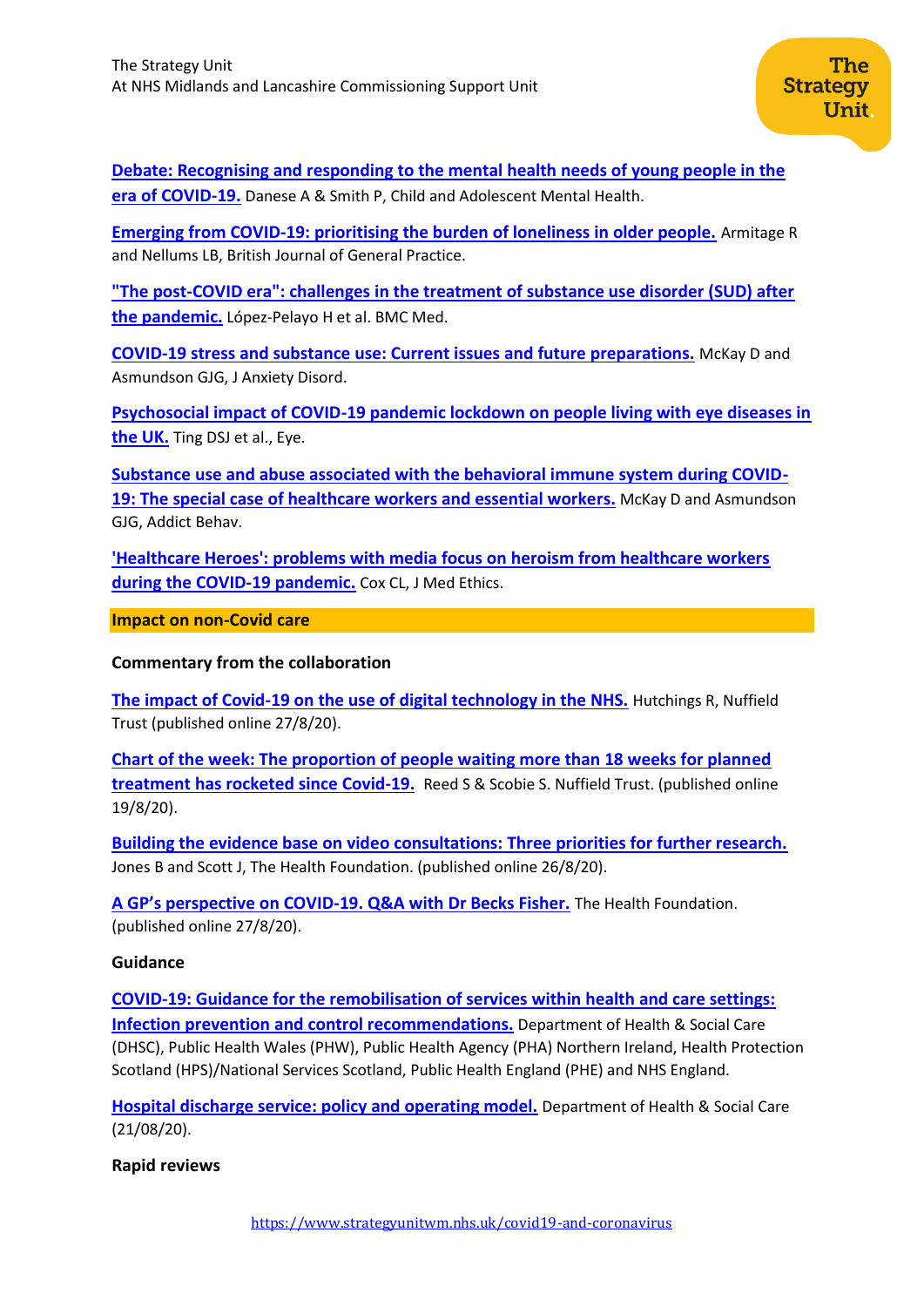## **Covid-[19 and the 'new normal': are remote video consultations here to stay?](https://academic.oup.com/bmb/advance-article/doi/10.1093/bmb/ldaa025/5895942) Bidmead E &**

**Marshall A. British Medical bulletin, ldaa025.** "Introduction: During the UK Covid-19 lockdown, video consultations (telemedicine) were encouraged. The extent of usage, and to which concerns to earlier implementation were set aside, is unknown; this is worthy of exploration as data becomes available. Source of data: Sources of data are as follows: published case studies, editorials, news articles and government guidance. Areas of Controversy: Despite policy impetus and successful pilots, telemedicine has not been adopted at scale. Growing points: Increased use of telemedicine during the Covid-19 crisis presents opportunities to obtain robust evidence of issues and create service transformation effectively. Areas timely for developing research: Examination of telemedicine use during the Covid-19 crisis to ensure that the benefits and usage continue into the post-lockdown, 'new normal' world."

### *Outpatient Care*

### **[Telemedicine and Orthopaedic Surgery: The COVID-19 Pandemic and Our New Normal.](https://pubmed.ncbi.nlm.nih.gov/32759613/)**

**Lanham NS et al., JBJS Rev.** " Telemedicine can serve as a medium for patient evaluation, monitoring, and interpretation of diagnostic imaging and other tests. Advantages of telemedicine include improved access to care, cost-effectiveness, and efficiency. Challenges remain regarding more widespread adoption of telemedicine and involve reimbursement as well as regulatory support. The coronavirus disease 2019 (COVID-19) pandemic has led to a paradigm shift in telemedicine that is here to stay. Patient satisfaction is a key component of telemedicine and will drive its evolution."

## *Mental health care*

#### **Addictions in the [COVID-19 era: Current evidence, future perspectives a comprehensive](https://www.sciencedirect.com/science/article/pii/S0278584620303869)**

**[review.](https://www.sciencedirect.com/science/article/pii/S0278584620303869) Mallet J et al., Progress in Neuro-Psychopharmacology and Biological Psychiatry.** "Background: In the context of the COVID-19 worldwide pandemic, an up-to-date review of current challenges in addictions is necessary. While large scale disasters may have an impact on substance use and addictions, the use of some substances is also likely to modify the risk of COVID-19 infection or course. Many countries have imposed lockdowns. Whether this quarantine or the end of lockdown measures will have an impact on substance use is discussed. The aim of this review is to gather knowledge for clinicians and to guide public health policies during/after lockdown. Methods: PubMed was reviewed in August 6th (2020), to determine the current evidences and observations concerning the addictions and SARS-CoV2. We used all the names of the severe acute respiratory syndrome of coronavirus 2 (SARS-CoV2 previously 2019 nCoV), the name of the coronavirus disease 2019 (COVID-19), and common substances of abuse. For the physiopathological parts, searches were conducted using key words such as "infection" or "pneumonia". For the lockdown effects, key words such as "quarantine", "disaster" or "outbreak" were used. Results: Overall, pathophysiological data showed an increased risk of infections for individuals with Substance Use Disorders (SUD) and a possible protective role of nicotine. During lockdown, there is a substantial risk of increasing SUDs. Individuals with opioid use disorder are particularly at risk of relapse or of involuntary withdrawal. After lockdown, increase of use may be observed as far as years after. Individuals with addictions are at higher risk of multimorbidity and mortality during COVID outbreak. Conclusion: This review describes useful strategies in clinical practice, including a systematic assessment of addiction comorbidity during this almost worldwide lockdown/pandemic. This review also highlights important areas for future research."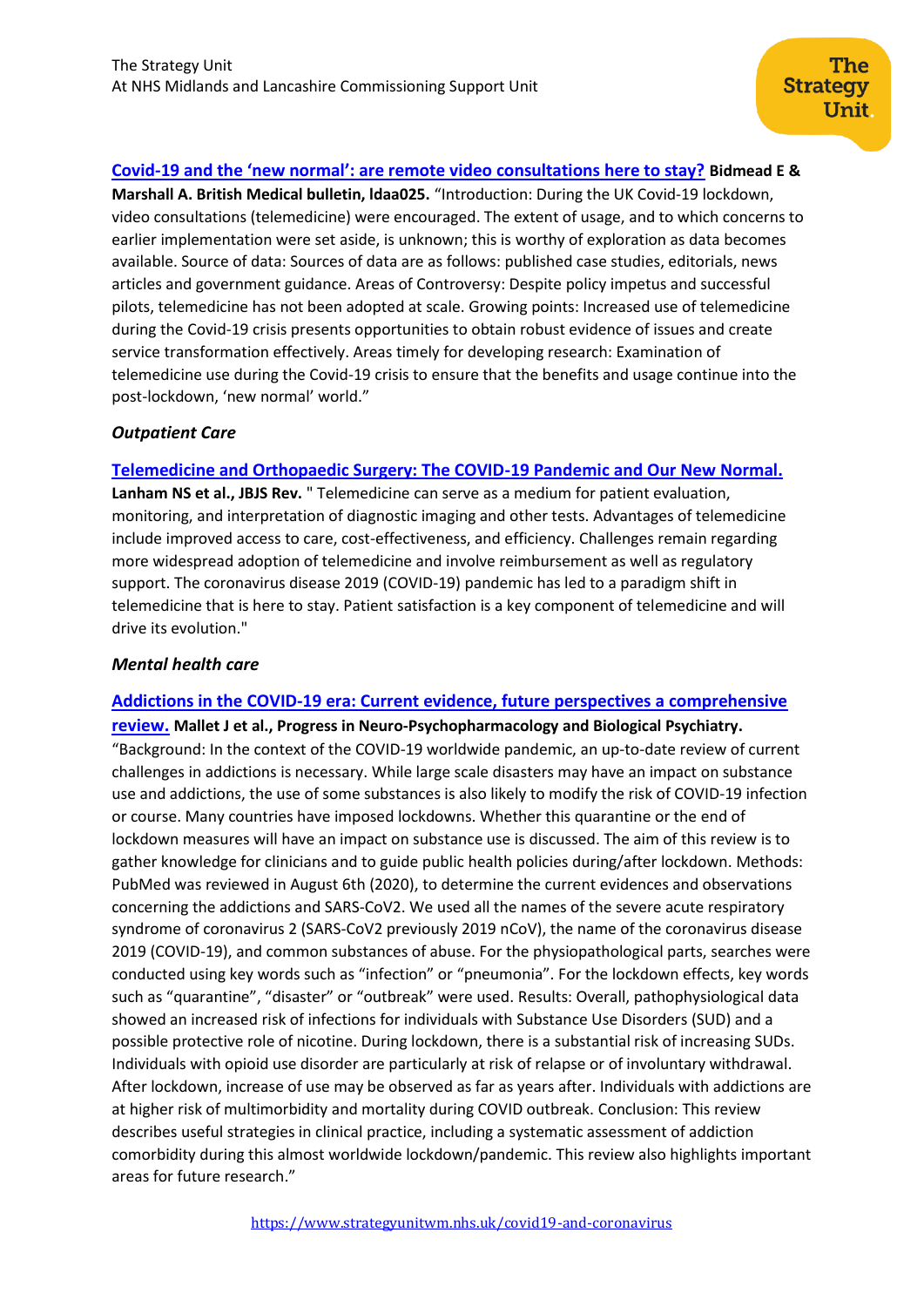## *End of Life Services*

**[What enables or hinders people in the community to make or update advance care plans](https://www.cebm.net/covid-19/advance-care-planning-in-the-community-in-the-context-of-covid-19/)  [in the context of Covid-19, and how can those working in health and social care best](https://www.cebm.net/covid-19/advance-care-planning-in-the-community-in-the-context-of-covid-19/)  [support this process?](https://www.cebm.net/covid-19/advance-care-planning-in-the-community-in-the-context-of-covid-19/) Selman L et al., Oxford COVID-19 Evidence Service, Centre for Evidence-Based Medicine.** "In the context of COVID-19, some known barriers to advance care planning (ACP) in community settings have worsened, while others have improved. The same is true for known enablers of ACP (Table 1).COVID-19 has raised public awareness of ACP, increased the importance of and attention to IT systems, motivated the development of new guidelines and templates, and rapidly shifted 'business as usual' processes and protocols. This presents opportunities to improve ACP in the community. However, existing guidelines and resources are to a major extent clinicianfocused; there are few video- and web-based ACP resources for the public and those that exist are scattered and piecemeal. This is a concern given good quality evidence that online and video ACP interventions are beneficial, particularly among people with limited English proficiency, poor health literacy and/or from otherwise disadvantaged communities. In the context of COVID-19, and to reduce inequalities in access to ACP, we recommend national investment in evidence-based, publicfacing resources and integrated systems to support ACP, building on existing resources. Alongside this investment, simultaneous, interconnected strategies are needed, underpinned by healthcare policy: training for those working in health and social care, better coordination of electronic medical record systems, and public education and awareness raising."

The **Strategy** 

Unit.

### **Emerging evidence**

#### *Primary care*

**[Private video-consultation services and the future of primary care.](https://preprints.jmir.org/preprint/19415/accepted) Salisbury C et al., Journal of Medical Internet Research.** "In many countries, private companies provide primary care services based predominantly on offering video-consultations via smartphone. One example is Babylon GP at Hand, which offers video-consultations to NHS patients, 24 hours a day, and has grown very rapidly in London over the last three years. The development of this type of service has been controversial, particularly in the United Kingdom, but there has been very little formal published evaluation of these services in any country. This article outlines the main controversies about the use of privately provided video-consultation services for primary care and shows how they are informed by the limited evaluations which have been conducted, particularly the evaluation of Babylon GP at Hand. The article outlines the advantages of these services in terms of convenience, speed of access, the ability to consult without travelling or face-to-face patient-doctor contact, and the possibility of recruiting doctors who cannot work in conventional settings or do not live near the patients. It also highlights the concerns and uncertainties about quality and safety, demand, fragmentation of care, the impact on other health services, efficiency, and equity. There are questions about whether private primary care services based on video-consultations have a sustainable business model and whether they will undermine other health care providers. During the recent Covid-19 pandemic the use of video-consulting has become more widespread within conventional primary care services, and this is likely to have lasting consequences for the future delivery of primary care. It is important to understand the extent to which lessons from the evaluation of Babylon GP at Hand and other private services based on a 'video-first' model are relevant to the use of video-consulting within conventional general practices, and to consider the advantages and disadvantages of these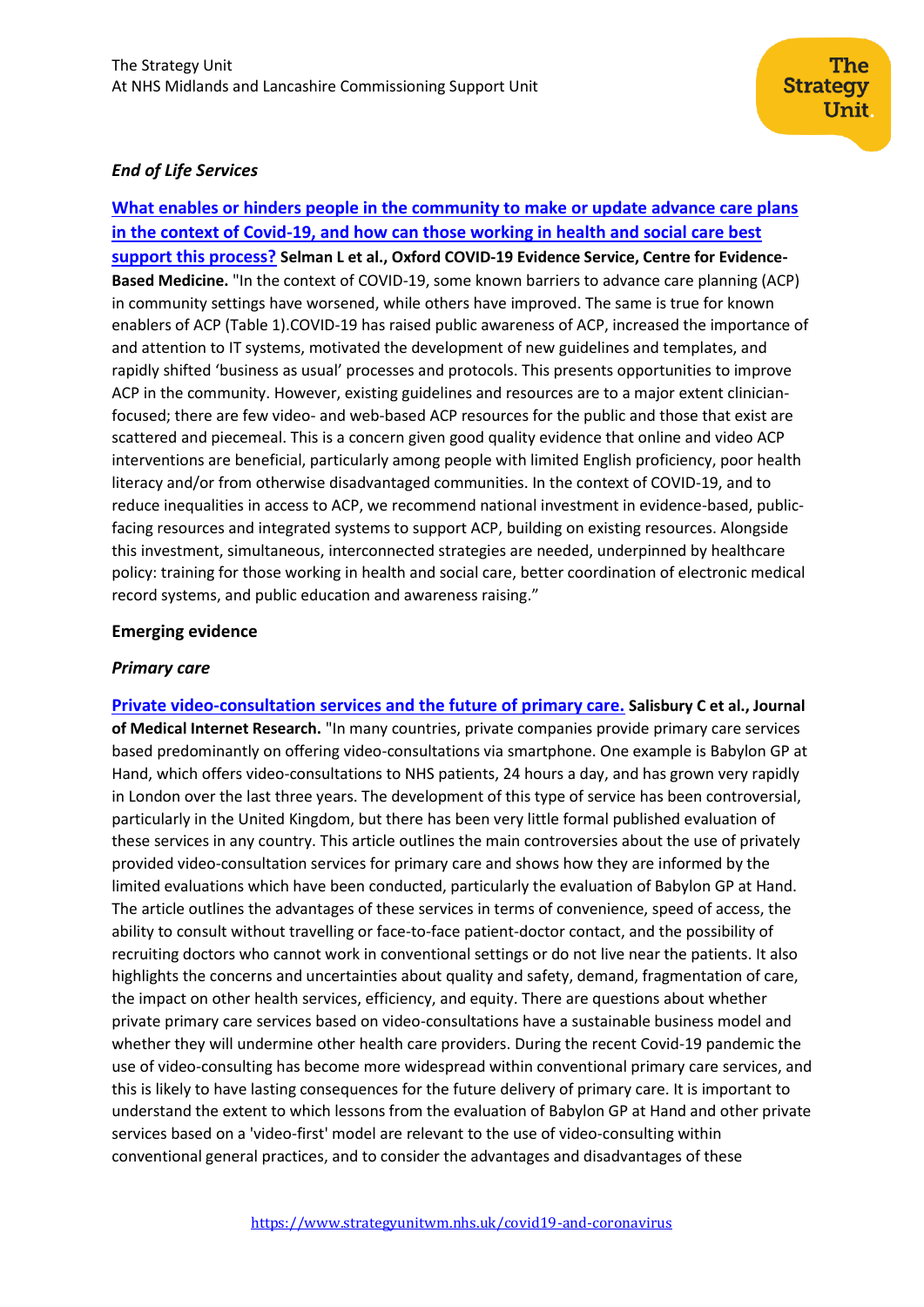developments, before video-consultation based services in primary care become more widely established."

**[Reorganisation of primary care for older adults during COVID-19: a cross-sectional](https://pubmed.ncbi.nlm.nih.gov/32661009/)  [database study in the UK.](https://pubmed.ncbi.nlm.nih.gov/32661009/) Joy M et al., Br J Gen Pract.** "Background: The coronavirus disease 2019 (COVID-19) pandemic has resulted in a rapid change in workload across healthcare systems. Factors related to this adaptation in UK primary care have not yet been examined. Aim: To assess the responsiveness and prioritisation of primary care consultation type for older adults during the COVID-19 pandemic. Design and setting: A cross-sectional database study examining consultations between 17 February and 10 May 2020 for patients aged ≥65 years, drawn from primary care practices within the Oxford Royal College of General Practitioners (RCGP) Research and Surveillance Centre (RSC) sentinel network, UK. Method: The authors reported the proportion of consultation type across five categories: clinical administration, electronic/video, face-to-face, telephone, and home visits. Temporal trends in telephone and face-to-face consultations were analysed by polypharmacy, frailty status, and socioeconomic group using incidence rate ratios (IRR). Results: Across 3 851 304 consultations, the population median age was 75 years (interquartile range [IQR] 70-82); and 46% (n = 82 926) of the cohort (N = 180 420) were male. The rate of telephone and electronic/video consultations more than doubled across the study period (106.0% and 102.8%, respectively). Face-to-face consultations fell by 64.6% and home visits by 62.6%. This predominantly occurred across week 11 (week commencing 9 March 2020), coinciding with national policy change. Polypharmacy and frailty were associated with a relative increase in consultations. The greatest relative increase was among people taking ≥10 medications compared with those taking none (faceto-face IRR 9.90, 95% CI = 9.55 to 10.26; telephone IRR 17.64, 95% CI = 16.89 to 18.41). Conclusion: Primary care has undergone an unprecedented in-pandemic reorganisation while retaining focus on patients with increased complexity."

## *Long Term Conditions Management*

**[Has COVID-19 Delayed the Diagnosis and Worsened the Presentation of Type 1 Diabetes in](https://care.diabetesjournals.org/content/diacare/early/2020/08/07/dc20-1321.full.pdf)  [Children?](https://care.diabetesjournals.org/content/diacare/early/2020/08/07/dc20-1321.full.pdf) Rabbone I et al., Diabetes Care.** "OBJECTIVE: To evaluate whether the diagnosis of pediatric type 1 diabetes or its acute complications changed during the early phase of the coronavirus disease 2019 (COVID-19) pandemic in Italy. RESEARCH DESIGN AND METHODS: This was a cross-sectional, Web-based survey of all Italian pediatric diabetes centers to collect diabetes, diabetic ketoacidosis (DKA), and COVID-19 data in patients presenting with new-onset or established type 1 diabetes between 20 February and 14 April in 2019 and 2020. RESULTS: Fifty-three of 68 centers (77.9%) responded. There was a 23% reduction in new diabetes cases in 2020 compared with 2019. Among those newly diagnosed patient who presented in a state of DKA, the proportion with severe DKA was 44.3% in 2020 vs. 36.1% in 2019 (P 5 0.03). There were no differences in acute complications. Eight patients with asymptomatic or mild COVID-19 had laboratory-confirmed severe acute respiratory syndrome coronavirus 2. CONCLUSIONS: The COVID-19 pandemic might have altered diabetes presentation and DKA severity. Preparing for any "second wave" requires strategies to educate and reassure parents about timely emergency department attendance for non–COVID-19 symptoms."

## *Outpatient Care*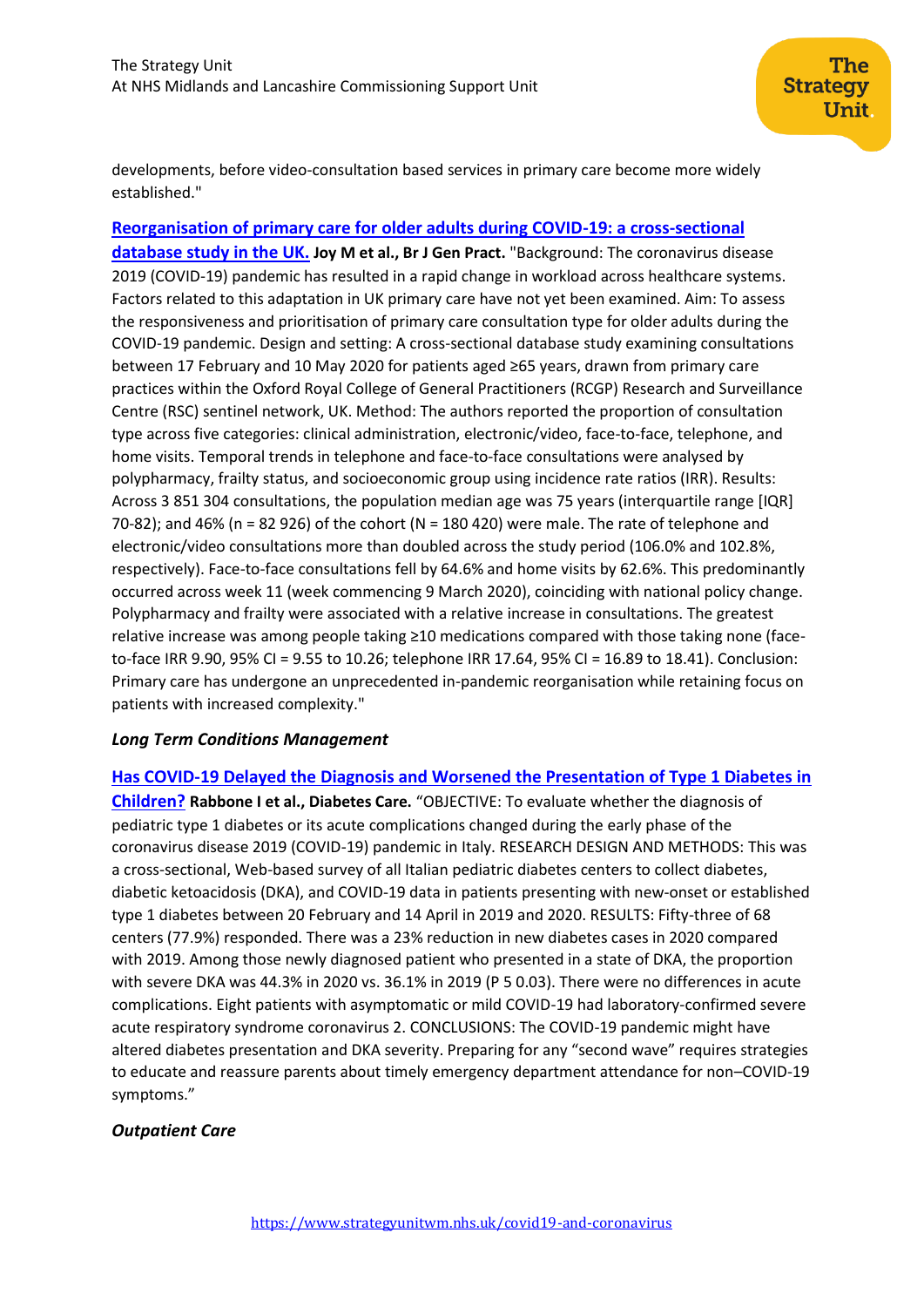## **[Following COVID-19 clinicians now overwhelmingly accept virtual clinics in Oral and](https://www.bjoms.com/article/S0266-4356(20)30382-X/fulltext#secsect0005)**

**[Maxillofacial Surgery.](https://www.bjoms.com/article/S0266-4356(20)30382-X/fulltext#secsect0005) Al-Izzi T et al. Br J Oral Maxillofac Surg.**"Virtual consultations and telemedicine have been an emerging trend in modern medicine, which has seen acceleration in uptake across a wide range of specialties as a result of the COVID-19 pandemic. Following on from previous work by the authors in 2019 examining clinician and patient appetite for virtual consultations in maxillofacial surgery, we sought to evaluate whether there had been a change in attitudes as a result of the pandemic. A clinician survey of the consultants at a large teaching hospital and prospective data collection of virtual consultation outcomes was carried out from the inception of UK government lockdown measures to tackle the pandemic. From 151 consultations, 149 (98.7%) successfully established a working diagnosis and treatment plan and/or concluded an episode of patient care, without the need to convert to a face-to-face encounter between clinician and patient. The total number of consultations (virtual or otherwise) was significantly lower than the same time period the preceding year however (1,223 compared with 465 consultations). All consultants surveyed felt the pandemic had altered their opinion of virtual clinics and their place in maxillofacial surgery but cited a number of issues. Further work is required to understand the driving forces behind staff attitudes and the long-term adoption of telemedicine within the specialty as services return to some sense of normalcy."

#### *Elective Care*

**[COVID-19 and surgery: A thematic analysis of unintended consequences on performance,](https://pubmed.ncbi.nlm.nih.gov/32807661/)  [practice and surgical training.](https://pubmed.ncbi.nlm.nih.gov/32807661/) Whelehan DF et al., Surgeon.** "Purpose: The shift in the national focus and allocation of resources to the management of COVID19 has led to significant changes to surgical practice including the delay of elective surgery. The aim of this study was to explore the implications of such changes on surgeons. Method: Using a qualitative study design, semi-structured interviews were conducted with general surgery consultants and non-consultant hospital doctors from a major tertiary hospital in the Dublin region between March-May 2020. Data collection proceeded iteratively using a thematic analysis approach with quality controls such as memoing and collaborative analysis. Results: Fourteen surgeons (8 male, 6 female) were interviewed. The majority (n = 11, 78.6%) were NCHDs. Significant themes determined included 'impacts' on a variety of constructs such as performance, self-reported fatigue and wellbeing. Training themes elucidated included the effects of the cancellation of elective admissions on reduced operative exposure for trainees. Senior surgical staff were particularly focused on increased complexity in patient management. New policy requirements such as personal protective equipment use and novel rotas have had implications for aspects of work engagement. The pandemic and subsequent national restrictions imposed has afforded opportunities for improved well-being but also resulted in greater solitude in surgeons. Conclusions: Rhetoric surrounding fatigue management and virus control dominates the conversation on the relationship between COVID-19 and surgery. Tipping the balance back to parity of fatigue management with service delivery in surgery will be key for sustainability of the surgical workforce."

## *Emergency Care*

**[Environmental Factors and Hyperacute Stroke Care Activity During the COVID-19](https://www.strokejournal.org/article/S1052-3057(20)30647-9/fulltext)  [Pandemic: An Interrupted Time-Series Analysis.](https://www.strokejournal.org/article/S1052-3057(20)30647-9/fulltext) Gittins M et al., Journal of Stroke & Cerebrovascular Diseases.** "BACKGROUND AND AIMS: Concerns have arisen regarding patient access and delivery of acute stroke care during the COVID-19 pandemic. We investigated key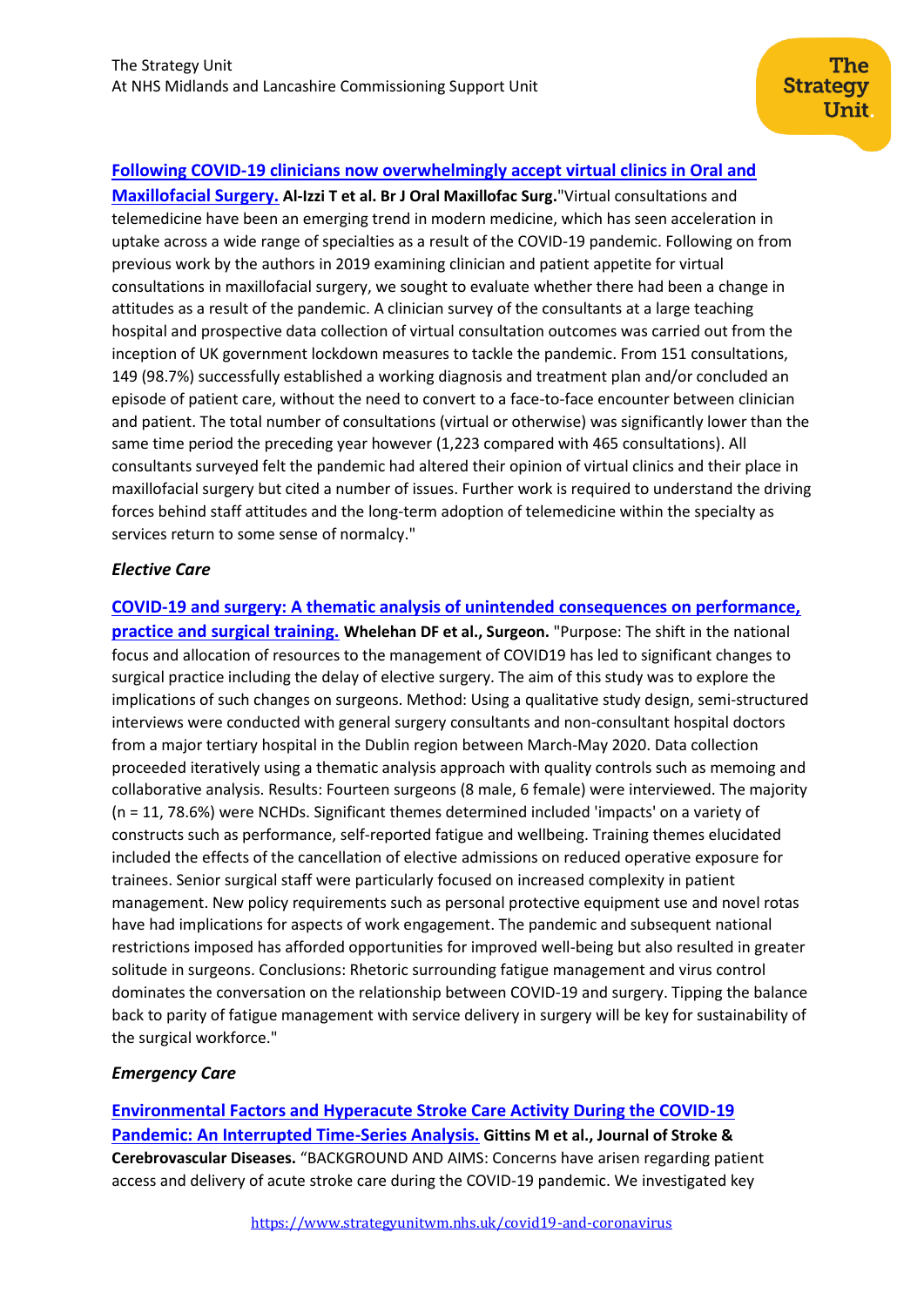population level events on activity of the three hyperacute stroke units (HASUs) within Greater Manchester and East Cheshire (GM & EC), whilst adjusting for environmental factors. METHODS: Weekly stroke admission & discharge counts in the three HASUs were collected locally from Emergency Department (ED) data and Sentinel Stroke National Audit Programme core dataset prior to, and during the emergence of the COVID-19 pandemic (Jan 2020 to May 2020). Whilst adjusting for local traffic-related air pollution and ambient measurement, an interrupted time-series analysis using a segmented generalised linear model investigated key population level events on the rate of stroke team ED assessments, admissions for stroke, referrals for transient ischaemic attack (TIA), and stroke discharges. RESULTS: The median total number of ED stroke assessments, admissions, TIA referrals, and discharges across the three HASU sites prior to the first UK COVID-19 death were 150, 114, 69, and 76 per week. The stable weekly trend in ED assessments and stroke admissions decreased by approximately 16% (and 21% for TIAs) between first UK hospital COVID-19 death (5(th) March) and the implementation of the Act-FAST campaign (6(th) April) where a modest 4% and 5% increase per week was observed. TIA referrals increased post Government intervention (23(rd) March), without fully returning to the numbers observed in January and February. Trends in discharges from stroke units appeared unaffected within the study period reported here. CONCLUSION: Despite adjustment for environmental factors stroke activity was temporarily modified by the COVID-19 pandemic. Underlying motivations within the population are still not clear. This raises concerns that patients may have avoided urgent health care risking poorer short and long-term health outcomes."

**Creating [the Moorfields' virtual eye casualty: video consultations to provide emergency](https://informatics.bmj.com/content/bmjhci/27/3/e100179.full.pdf)  [teleophthalmology care during and beyond the COVID-19 pandemic.](https://informatics.bmj.com/content/bmjhci/27/3/e100179.full.pdf)** Kilduff CL et al., BMJ Health & Care Informatics. "BACKGROUND: The COVID-19 crisis forced hospitals in the UK dramatically to reduce outpatient activity. To provide continuity of care and to assist patients reluctant or unable to leave their homes, video consultations were rapidly implemented across routine and emergency ophthalmology services. OBJECTIVE: To describe the deployment and scaling to a large volume of teleophthalmology using a video consultation platform 'Attend Anywhere' in Moorfields Eye Hospital's accident and emergency (A&E) department (London, UK). METHOD: Patient satisfaction, waiting time, consultation duration, outcome and management were audited following the launch of the new virtual A&E service. RESULTS: In the 12 days following the service launch, 331 patients were seen by video consultation. 78.6% of patients (n=260) were determined not to need hospital A&E review and were managed with advice (n=126), remote prescription (n=57), general practitioner referral (n=27), direct referral to hospital subspecialty services (n=26) or diversion to a local eye unit (n=24). Mean patient satisfaction was 4.9 of 5.0 (n=62). The mean consultation duration was 12 min (range 5-31 min) and the wait time was 6 min (range 0-37 min). CONCLUSION: Video consultations showed greater than expected usefulness in the remote management of eye disease and supported a substantial reduction in the number of people visiting the hospital."

**[Temporal trends in decompensated heart failure and outcomes during COVID-19: A](https://onlinelibrary.wiley.com/doi/10.1002/ejhf.1986)  [multisite report from heart failure referral centres in London.](https://onlinelibrary.wiley.com/doi/10.1002/ejhf.1986) Cannata A et al. European Journal of Heart Failure.** "AIMS: Admission rates for acute decompensated heart failure declined during COVID-19. However, the impact of this reduction on hospital mortality is unknown. We describe temporal trends in the presentation of patients with acute heart failure (HF) and their inhospital outcomes from two referral centres in London during the COVID-19 pandemic. METHODS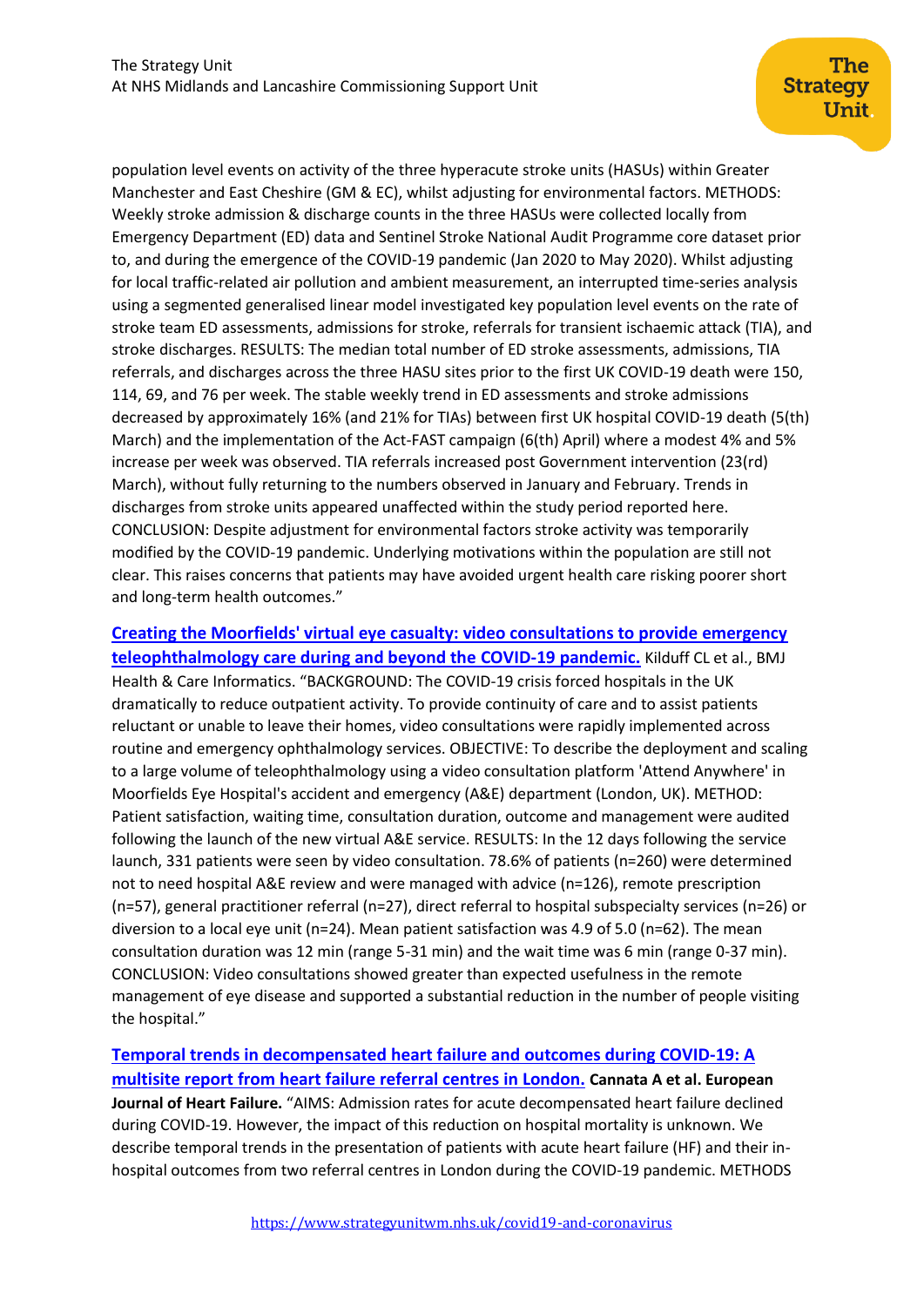AND RESULTS: A total of 1372 patients hospitalized for HF in two referral centres in South London between 7(th) January and 14(th) June 2020, were included in the study and compared to the same time period in 2019. The primary outcome was all-cause in-hospital mortality. HF hospitalizations were significantly reduced during the COVID-19 pandemic, compared to 2019 (p<0.001). Specifically, we observed a temporary reduction in hospitalizations during the COVID-19 peak, followed by a return to 2019 levels. Patients admitted during the COVID-19 pandemic had similar demographic characteristics compared to the same period in 2019. However, in-hospital mortality was significantly higher in 2020 compared to 2019 (p=0.015). Hospitalization in 2020 was independently associated with worse in-hospital mortality (hazard ratio [HR] 2.23, 95% Confidence Interval [CI] 1.34 - 3.72; p=0.002). CONCLUSION: During the COVID-19 pandemic there was a reduction in HF hospitalizations and higher in-hospital mortality. Hospitalisation for HF in 2020 is independently associated with more adverse outcomes. Further studies are required to investigate the predictors of these adverse outcomes to help inform potential changes to the management of HF patients while some constraints to usual care remain."

### *Cancer care*

### **[Breast Cancer Surgery During the COVID-19 Pandemic Peak in the UK: Operative](https://www.cureus.com/articles/36547-breast-cancer-surgery-during-the-covid-19-pandemic-peak-in-the-uk-operative-outcomes)**

**[Outcomes.](https://www.cureus.com/articles/36547-breast-cancer-surgery-during-the-covid-19-pandemic-peak-in-the-uk-operative-outcomes) MacInnes EG et al., Cureus.** "Introduction: The COVID-19 pandemic caused widespread changes in delivery of breast cancer care, aiming to protect vulnerable patients whilst minimising compromise to oncological outcomes. This multicentre observational study aimed to establish early surgical outcomes from breast cancer surgery performed during the peak of the COVID-19 pandemic. Materials and methods: Data were collected on consecutive patients that underwent breast surgery in four units between 16 March and 24 April 2020. Outcome data at 30 days postoperation were collected, including documented COVID-19 cases in patients and reported cases in healthcare workers directly involved in their care. Recommended modifications to practice to reduce COVID-19 transmission risk, both to patients and healthcare workers in each centre, are described. Results: A total of 202 patients underwent surgery in four hospitals delivering breast services in the West Yorkshire region over the six-week period at the peak of the pandemic. The age ranged from 28 to 91 years (median 57, interquartile range, 48-65) with 22% having co-morbidities linked to COVID-19, e.g. diabetes or respiratory disease. No patients presented post-operatively with COVID-19 symptoms and at 30 days there had not been any identified COVID-19 cases. There were no unexpected critical care admissions or deaths. One healthcare worker involved in the delivery of breast surgery was diagnosed with COVID-19 during this time and made an uneventful recovery. Conclusion: Breast cancer surgery, in selected groups and with meticulous adherence to measures designed to reduce COVID-19 transmission, does not appear to be associated with elevated risk to patients or healthcare workers."

**[Delivering esophago-gastric cancer care during the COVID-19 pandemic in the United](https://academic.oup.com/dote/advance-article/doi/10.1093/dote/doaa091/5894848)  [Kingdom: a surgical perspective.](https://academic.oup.com/dote/advance-article/doi/10.1093/dote/doaa091/5894848) Wahed S et al., Diseases of the Esophagus.** "BACKGROUND: The COVID-19 pandemic continues to have a significant impact on the provision of medical care. Planning to ensure there is capability to treat those that become ill with the virus has led to an almost complete moratorium on elective work. This study evaluates the impact of COVID-19 on cancer, in particular surgical intervention, in patients with esophago-gastric cancer at a high-volume tertiary center. METHODS: All patients undergoing potential management for esophago-gastric cancer from 12 March to 22 May 2020 had their outcomes reviewed. Multi-disciplinary team (MDT) decisions, volume of cases, and outcomes following resection were evaluated. RESULTS: Overall 191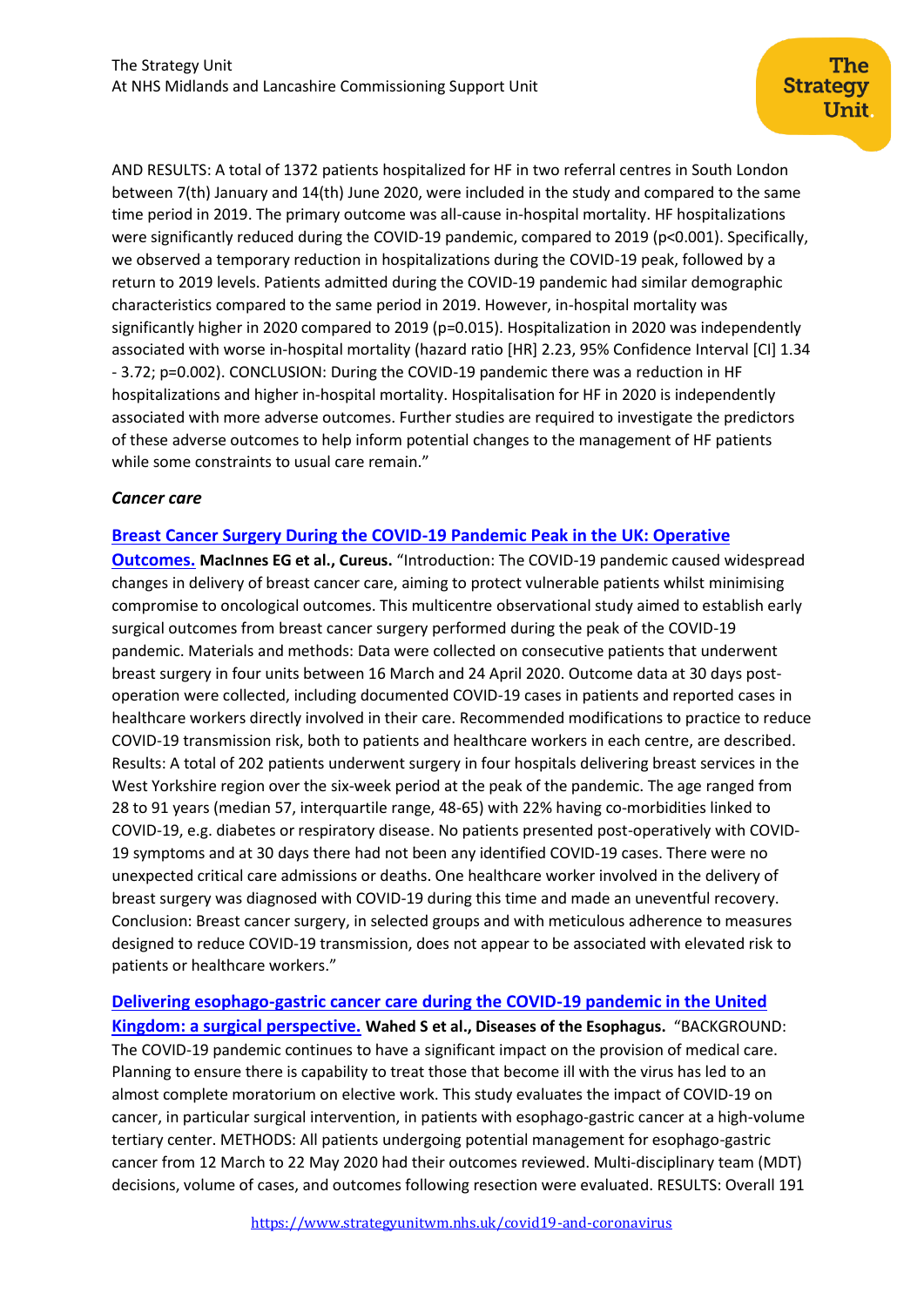patients were discussed by the MDT, with a 12% fall from the same period in 2019, including a fall in new referrals from 120 to 83 (P = 0.0322). The majority of patients (80%) had no deviation from the pre-COVID-19 pathway. Sixteen patients had reduced staging investigations, 4 had potential changes to their treatment only, and 10 had a deviation from both investigation and potential treatment. Only one patient had palliation rather than potentially curative treatment. Overall 19 patients underwent surgical resection. Eight patients (41%) developed complications with two (11%) graded Clavien-Dindo 3 or greater. Two patients developed COVID-19 within a month of surgery, one spending 4 weeks in critical care due to respiratory complications; both recovered. Twelve patients underwent endoscopic resections with no complications. CONCLUSION: Care must be taken not to compromise cancer treatment and outcomes during the COVID-19 pandemic. Excellent results can be achieved through meticulous logistical planning, good communication, and maintaining high-level clinical care."

**[Impact of COVID-19 pandemic on surgical neuro-oncology multi-disciplinary team decision](https://bmjopen.bmj.com/content/10/8/e040898)  making: [a national survey \(COVID-CNSMDT Study\).](https://bmjopen.bmj.com/content/10/8/e040898) Price SJ et al., BMJ Open.** "OBJECTIVES: Pressures on healthcare systems due to COVID-19 has impacted patients without COVID-19 with surgery disproportionally affected. This study aims to understand the impact on the initial management of patients with brain tumours by measuring changes to normal multidisciplinary team (MDT) decision making. DESIGN: A prospective survey performed in UK neurosurgical units performed from 23 March 2020 until 24 April 2020. SETTING: Regional neurosurgical units outside London (as the pandemic was more advanced at time of study). PARTICIPANTS: Representatives from all units were invited to collect data on new patients discussed at their MDT meetings during the study period. Each unit decided if management decision for each patient had changed due to COVID-19. PRIMARY AND SECONDARY OUTCOME MEASURES: Primary outcome measures included number of patients where the decision to undergo surgery changed compared with standard management usually offered by that MDT. Secondary outcome measures included changes in surgical extent, numbers referred to MDT, number of patients denied surgery not receiving any treatment and reasons for any variation across the UK. RESULTS: 18 units (75%) provided information from 80 MDT meetings that discussed 1221 patients. 10.7% of patients had their management changed-the majority (68%) did not undergo surgery and more than half of this group not undergoing surgery had no active treatment. There was marked variation across the UK (0%-28% change in management). Units that did not change management could maintain capacity with dedicated oncology lists. Low volume units were less affected. CONCLUSION: COVID-19 has had an impact on patients requiring surgery for malignant brain tumours, with patients receiving different treatments-most commonly not receiving surgery or any treatment at all. The variations show dedicated cancer operating lists may mitigate these pressures. STUDY REGISTRATION: This study was registered with the Royal College of Surgeons of England's COVID-19 Research Group [\(https://www.rcseng.ac.uk/coronavirus/rcs-covid-research-group/\).](https://www.rcseng.ac.uk/coronavirus/rcs-covid-research-group/))"

## *Tertiary care*

**[COVID-19 Pandemic Preparedness in a United Kingdom Tertiary and Quaternary Children`s](https://www.medrxiv.org/content/10.1101/2020.08.20.20178541v1)  [Hospital: Tales of the Unexpected.](https://www.medrxiv.org/content/10.1101/2020.08.20.20178541v1) Alders N et al., MedRxiv. (pre-print).** "Background: The paucity of data describing SARS-CoV-2 in the paediatric population necessitated a broad-arching approach to pandemic planning, with preparations put in place to manage a heterogeneous cohort. We describe a diverse group of SARS-CoV-2 positive paediatric patients treated at a large tertiary/quaternary children's' hospital in the United Kingdom and the adaptive coping strategies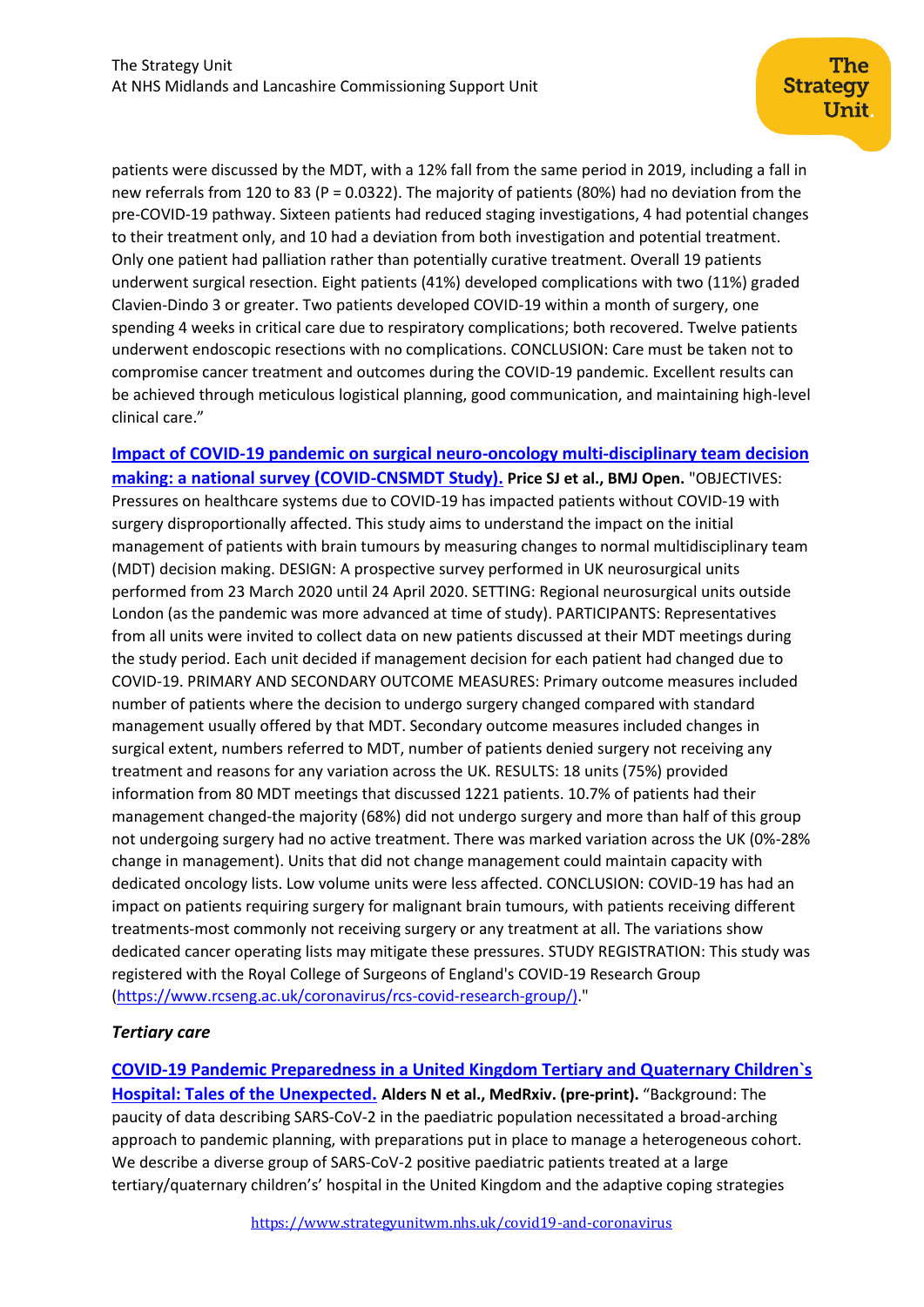required. Methods: All paediatric patients with positive RT-PCR on a respiratory sample and/or serology for SARS-CoV-2 up to 19th May 2020 were included. Results: 57 children met the inclusion criteria. 70% were of non-Caucasian ethnicity with a median age of 9.3 years (IQR 5.16-13.48). Four distinct groups were identified: paediatric inflammatory multisystem syndrome temporally associated with SARS-CoV-2 (PIMS-TS) (54%), primary respiratory (18%), incidental (7%), and nonspecific febrile illnesses with or without extra-pulmonary organ dysfunction (21%). These groups presented in distinct chronological blocks as the pandemic unfolded. Discussion: The diverse range of presentations of SARS-CoV-2 infection in this population exemplified the importance of preparedness for the unknown in the midst of a novel infectious pandemic. Descriptions of paediatric patients during the initial phase of the pandemic from other parts of the globe and extrapolation from adult data did not serve as an accurate representation of paediatric COVID-19 in our centre. An adaptive, multidisciplinary approach was paramount. Expanded laboratory testing and incorporation of technology platforms to facilitate remote collaboration in response to strict infection control precautions were both indispensable. Lessons learned during the preparation process will be essential in planning for a potential second wave of SARS-CoV-2."

## **[Trinational Study Exploring the Early Impact of the COVID-19 Pandemic on Organ](https://journals.lww.com/transplantjournal/Abstract/9000/Trinational_Study_Exploring_the_Early_Impact_of.95569.aspx)  [Donation and Liver Transplantation at National and Unit Levels.](https://journals.lww.com/transplantjournal/Abstract/9000/Trinational_Study_Exploring_the_Early_Impact_of.95569.aspx) Reddy MS et al.,**

**Transplantation.** "BACKGROUND: The COVID-19 pandemic is stressing healthcare services to an unprecedented extent. There is anecdotal evidence of reduction in organ donation and transplantation (ODT) activity across the world. METHODS: The weekly organ donation and liver transplant numbers over a 3-month period (17th Feb 2020 till 17th May 2020) for the USA, UK and India were compared to their previous year's activity. Liver transplant activity in 6 centers from these countries with varying local COVID-19 caseload was also compared. RESULTS: The COVID-19 pandemic has led to a significant contraction in organ donation and liver transplantation in all 3 countries. Peak reduction ranged from 25% in the USA to over 80% in the UK and India. The reduction was different for deceased donor and living donor liver transplantation and varied between centers within a country. There was early evidence of recovery of deceased donation in the USA and UK and resumption of living donor liver transplantation activity in India towards the end of the study period. A number of policy changes were undertaken at national and transplant center levels to ensure safe transplantation despite significant redirection of resources to combat the pandemic. CONCLUSIONS: There was a substantial reduction in organ donation and liver transplantation activity across the 3 countries with signs of recovery towards the end of the study period. Multiple factors including COVID-19 severity, stress on resources and influence of regulatory agencies and local factors are responsible for the reduction and recovery."

## **Commentaries**

## *Primary care*

**[After the first wave: What effects did the COVID-19 measures have on regular care and](https://www.tandfonline.com/doi/full/10.1080/13814788.2020.1798156?scroll=top&needAccess=true)  [how can general practitioners respond to this?](https://www.tandfonline.com/doi/full/10.1080/13814788.2020.1798156?scroll=top&needAccess=true)** van Weert H., Eur J Gen Pract.

**[General practice post-COVID-19: time to put equity at the heart of health systems?](https://bjgp.org/content/70/697/400.long)** Ashwell G et al., British Journal of General Practice

## *Outpatient Care*